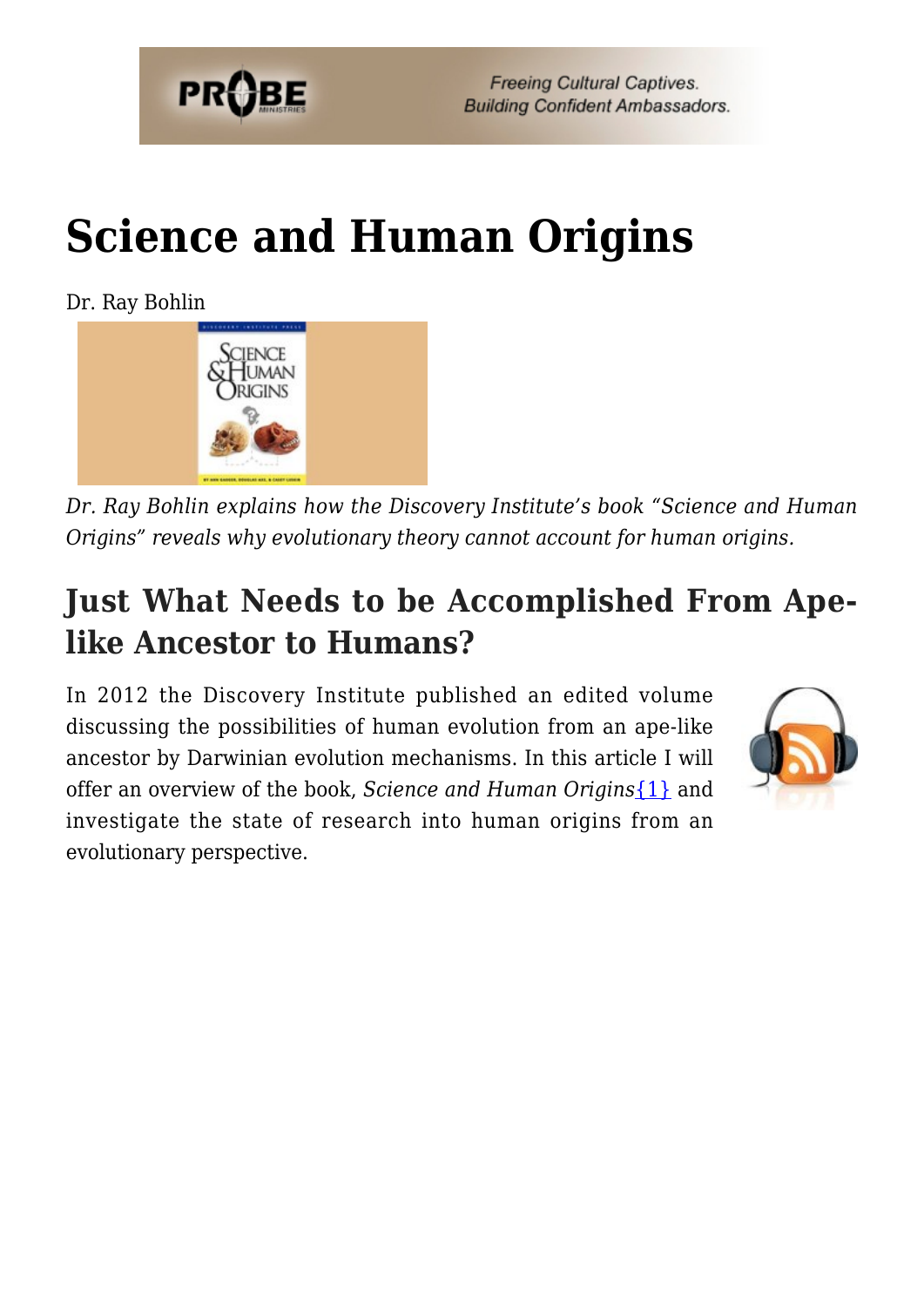



First I'd like to discuss the first chapter by Ann Gauger. Ann is a research scientist with Biologic Institute with laboratory experience at Harvard and the University of Washington. Initially Ann points out two things that are necessary for there to be a link by common ancestry between humans and some ape-like ancestor. First there must be a step-wise adaptive path to follow. Neo-Darwinism depends on a slow, gradual path between two forms, genes or proteins. Rapid large jumps are likely to be too disruptive to the organism's state of being. Either survival or reproduction will be compromised.

Second, standard unguided Darwinian mechanisms such as mutation, selection, random drift and genetic recombination have to be sufficient for the task. Modern evolutionary theory is quite insistent that only natural unguided processes are necessary for evolution to occur no matter what the transition being considered.

To better understand the problem, the book discusses the numerous types of biological changes needed to transition from a primarily arboreal monkey adjusted to life in the trees to a walking, running, hunting gathering, intelligent, talking human being. Compared to the other great apes, humans possess longer legs, shorter arms, different pelvis and rib cage, refined muscles for fingers, lips and jaw, eyes that can focus straight ahead and still see where we are walking, larger and unique brain structures, a head that sits directly on top of the spine and a spine that will support upright walking and running. Now add to that our unique capacities for language, art and abstract thought and you can easily understand that a lot needs to happen.

The usual series of fossils links together Lucy, the australopithecine closest to humans and Turkana Boy (*Homo erectus*), the first full member of our genus Homo. Lucy is said to have lived 3.2 million years ago (mya) and Turkana Boy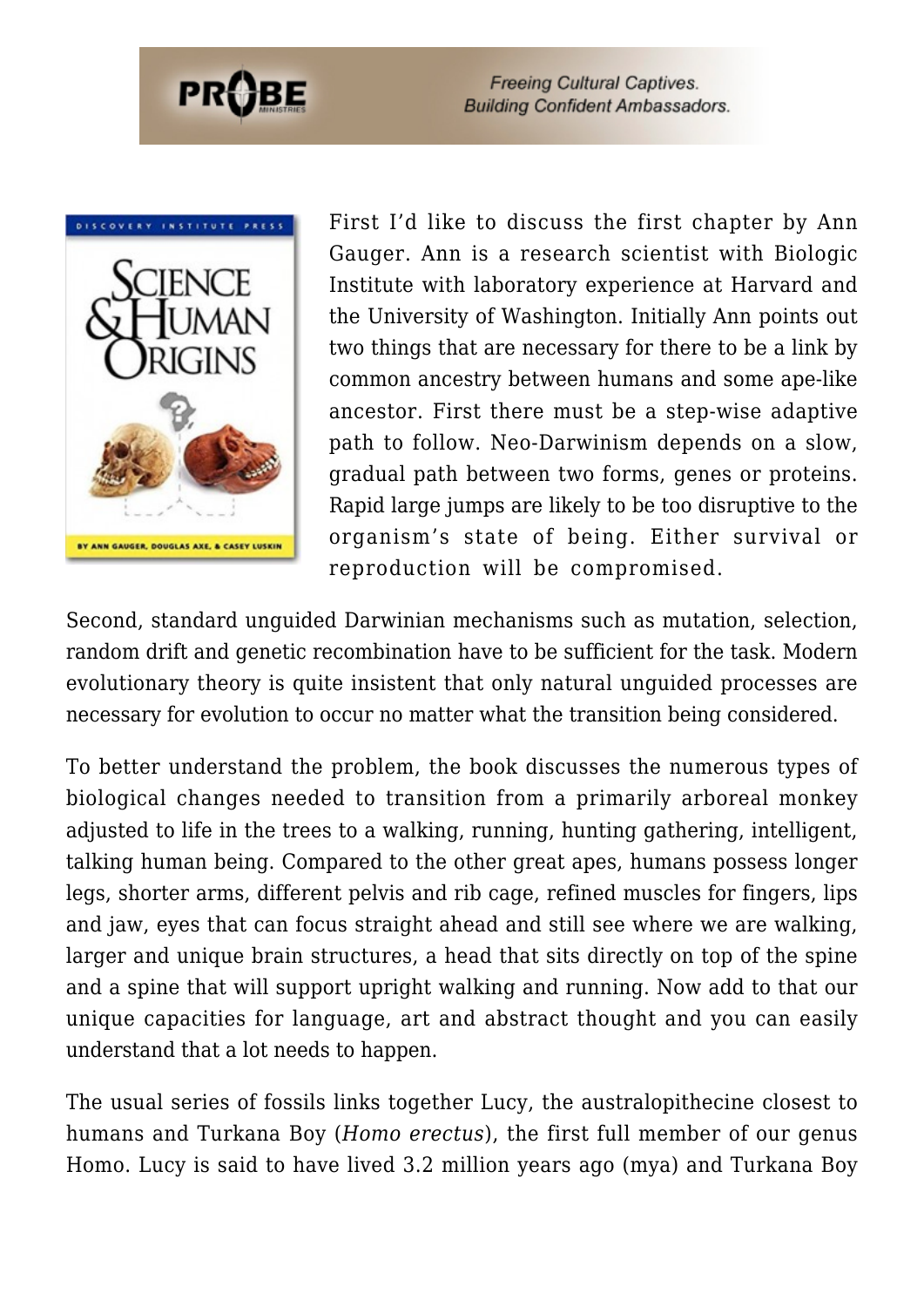

about 1.5 mya. This is indeed a very short time span in evolutionary terms, especially considering all that must change. One recent paper from the journal *Genetics* suggested that it would take about 6 million years for a single mutation to be fixed in a primate lineage. This transition probably needs tens of mutations. If you need two mutations, forget it. That would require 216 million years.

It's not too hard to see that standard evolutionary processes are wholly insufficient to cause the transition between australopithecines and humans.

### **The Earliest Fossils Leading to Humans**

Now I want to discuss the evidence for human evolution from the fossils. Study into ancient humans is called paleoanthropology. Casey Luskin breaks down his discussion into two parts, Early Hominin Fossils and Later Hominins: The Australopithecines. Let's start with the early hominins. As the story goes, humans and chimpanzees share a common ancestor about six million years ago. The fossil record of six million years ago has been pretty stingy. Not much to choose from for a human/chimp ancestor until the last twenty years.

The Toumai Skull (*Sahelanthropus tchadnesis*) was first reported in 2002 and is widely referred to as the oldest fossil in the hominin line. But when you dig a bit deeper as is always necessary when discussing human evolution, not everyone agrees. Some suggest that the Toumai Skull has far more in common with apes than anything resembling a human. All this skull really shows is how complex the evolutionary story has become.

A second fossil known as "Orrorin" (*Orrorin tugenensis*) or "original man" in a local Kenyan language was designated as the earliest human link in 2001. $\{2\}$  But it was little more than a few bone fragments from an arm, thigh, lower jaw and a few teeth. As usual, there were some saying that Orrorin walked on two feet and others who said there isn't enough information to determine how this organism moved. Another fossil found on the island of Sardinia is truly an ape but had some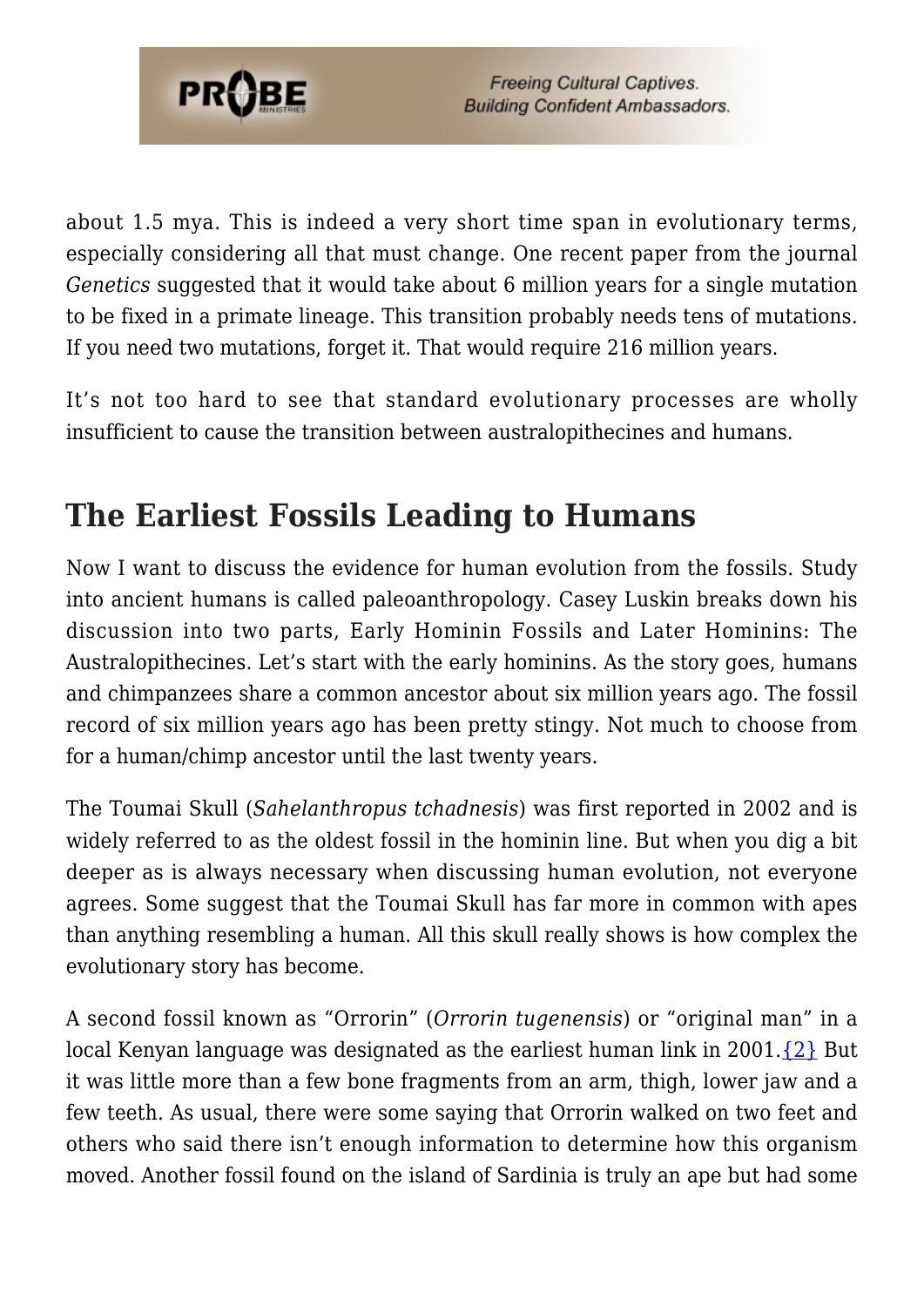

indications that it too was bipedal. But Oreopithecus is thought to have arrived at its bipedal gait independently. This would clearly indicate that just because an ape-like fossil had bipedal adaptations doesn't mean it was ancestral to humans.

Last is the curious story of "Ardi" (*Ardipithecus ramidus*). Ardi is a 4.4 million year old fossil announced in 2009. Ardi quickly rose in fame and attention, being hailed by some as the oldest human ancestor found and the key to understanding how human bipedalism evolved. But Casey Luskin informs us that Ardi was originally found in the early 1990s. It took over a decade to piece the fossil together because it was found literally crushed and extremely brittle. How did they know how it all really fit together? Within a year other paleontologists indicated Ardi had little to do with human evolution and was simply overhyped. That's become a familiar story. So much change to cover and so little evidence.

### **From "Lucy" to "Turkana Boy"**

We now turn to the appearance and nature of a very important fossil category. If humans have evolved by a Darwinian process from an ape-like ancestor, then there must be some species or group of species that show clear signs of being intermediate between fossil apes and humans. For many years that position has been occupied by the "australopithecines." More specifically a particular species (*Australopithecus afarensis*) has been represented for decades as that ancestor, represented by a fossil known as "Lucy."

As Casey Luskin carefully documents, Lucy is a fossil that represents about 40% of the original organism so it is very incomplete, although far more representative that any earlier fossils. He also notes that the original fossil was found scattered over a hillside and may not truly represent a single individual. But significantly, Lucy is not necessarily closely related or descended from the Toumai Skull, Orrorin, or Ardi that I discussed above. There is much about Lucy that is very apelike, and many anthropologists even question whether Lucy can be considered as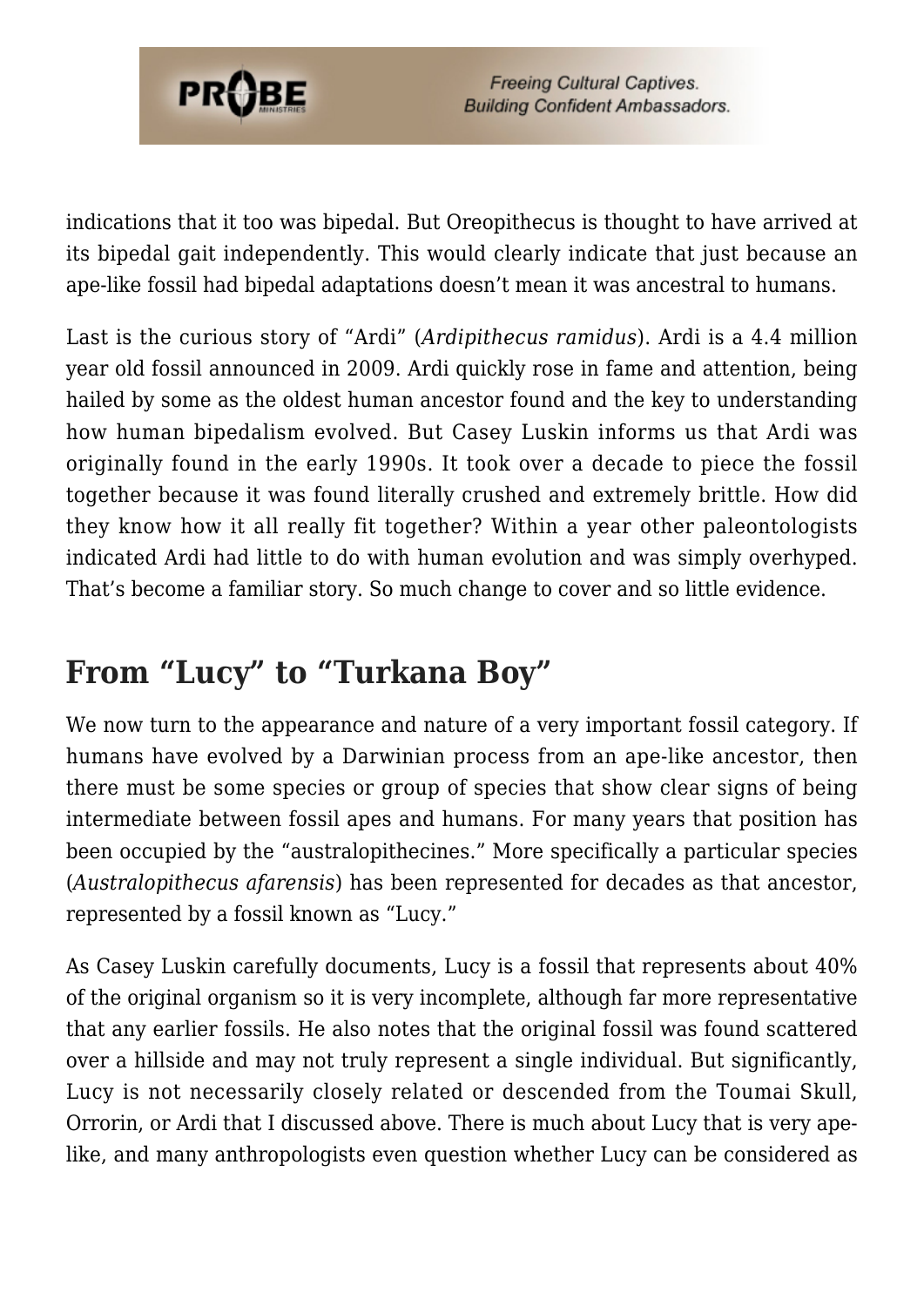

truly ancestral to humans.

Most significant about Lucy is the contention by some that she possessed a form of bipedalism that was very much or at least similar to human locomotion. But even that is highly contested by the evolutionary experts. Lucy's skull is small and quite ape-like. The chest cavity is shaped in a way that would make upright walking difficult and her arms are long like apes and her legs are short like apes. Much is made about the shape of her pelvis. But as Luskin points out, the shape may have been an error in reconstruction since that part of the skeleton was found severely crushed.

Even more to the point, Lucy shows numerous characteristics that require significant reworking compared to the earliest human-like fossils (*Homo erectus*) usually represented by "Turkana Boy." This two-million-year-old fossil shows itself to be entirely human. Even its small brain is within the range of modern humans and the brain architecture is also entirely human and nothing like Lucy. As Luskin points out there needs to be a sort of "Big Bang" between Lucy and Turkana Boy. $\{3\}$ 

What we have then is a large gap between apes and Lucy, and a large gap between Lucy and humans. So even though the fossil record could be interpreted to show a modest progression from apes to humans over time, there are no true transitional forms to document how this important transition took place.

### **DNA Doesn't Lie**

In a well-documented chapter, Casey Luskin examines the claims of evangelical scientist, Francis Collins, that there is explicit and undeniable genetic evidence that humans and chimps evolved from a common ancestor. Collins has earned a stellar reputation as a medical geneticist for first discovering the gene responsible for cystic fibrosis, leading the Human Genome Project for over a decade, and then in 2009 being named by President Obama as the head of the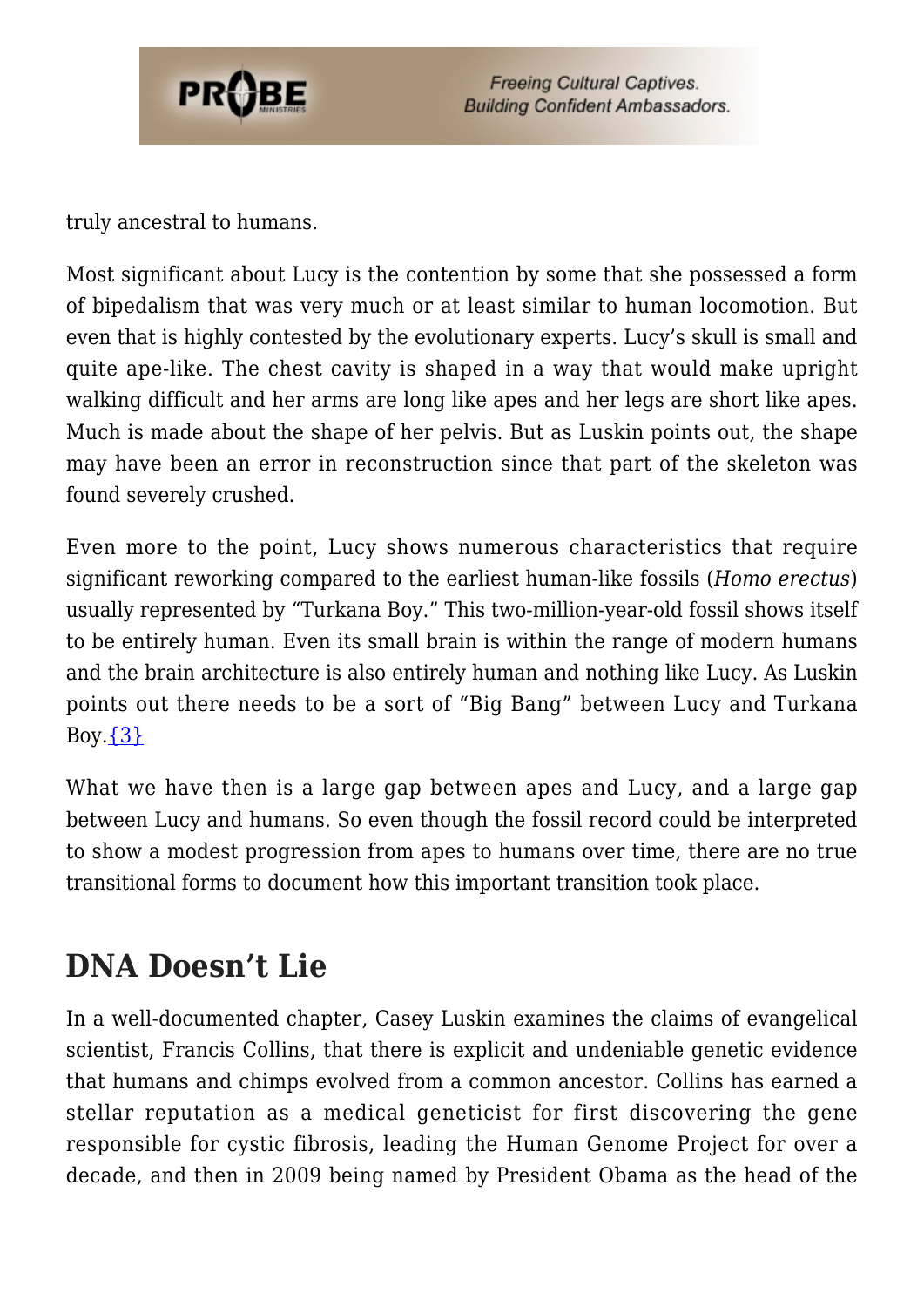

prestigious National Institutes of Health (NIH). In between Collins's role as head of the Human Genome Project and his current role at NIH, he founded an organization, BioLogos, dedicated to convincing the church in America that evolution is indeed is a fact and we need to adjust both our science and preaching to reflect that fact.

In preparation for BioLogos he published a book titled *The Language of God*[.{4}](#page-80-3) In this book, Collins presents a two-fold line of evidence that humans and chimps evolved from a common ancestor. First he appeals to what are known as repetitive elements in our DNA. All mammalian genomes have relatively short sequences that can be very specific to species and groups of species, spread throughout the genome. It appears as if these sequences make copies of themselves and randomly insert the copy elsewhere in the genome. These repetitive elements are frequently found in the same place in the genome in distant species such as mice and humans. These are referred to as Ancient Repetitive Elements (ARE). These AREs are assumed to have no functional significance in the organism. This renders them as what is referred to as "selfish DNA" which exists only to survive and reproduce.

Some AREs are found in the same chromosomal location in mice and humans as well as humans and chimps. This sure seems like evidence of common ancestry, as Collins claims. But the assumption I just mentioned, that these sequences have no function, has been widely disproved in just the last ten years. As a result of the Human Genome Project that Collins led, we can now search all DNA sequences for some kind of function. Relying on work published by Richard Sternberg, Luskin lists twenty newly discovered functions for different types of repetitive elements in mammalian and human genomes. ${5}$ 

The chapter discusses two other now disproven evidences for common ancestry of humans and chimps. I hope you can see that new and mounting evidence is making the common ancestry of humans and chimps even more difficult to defend.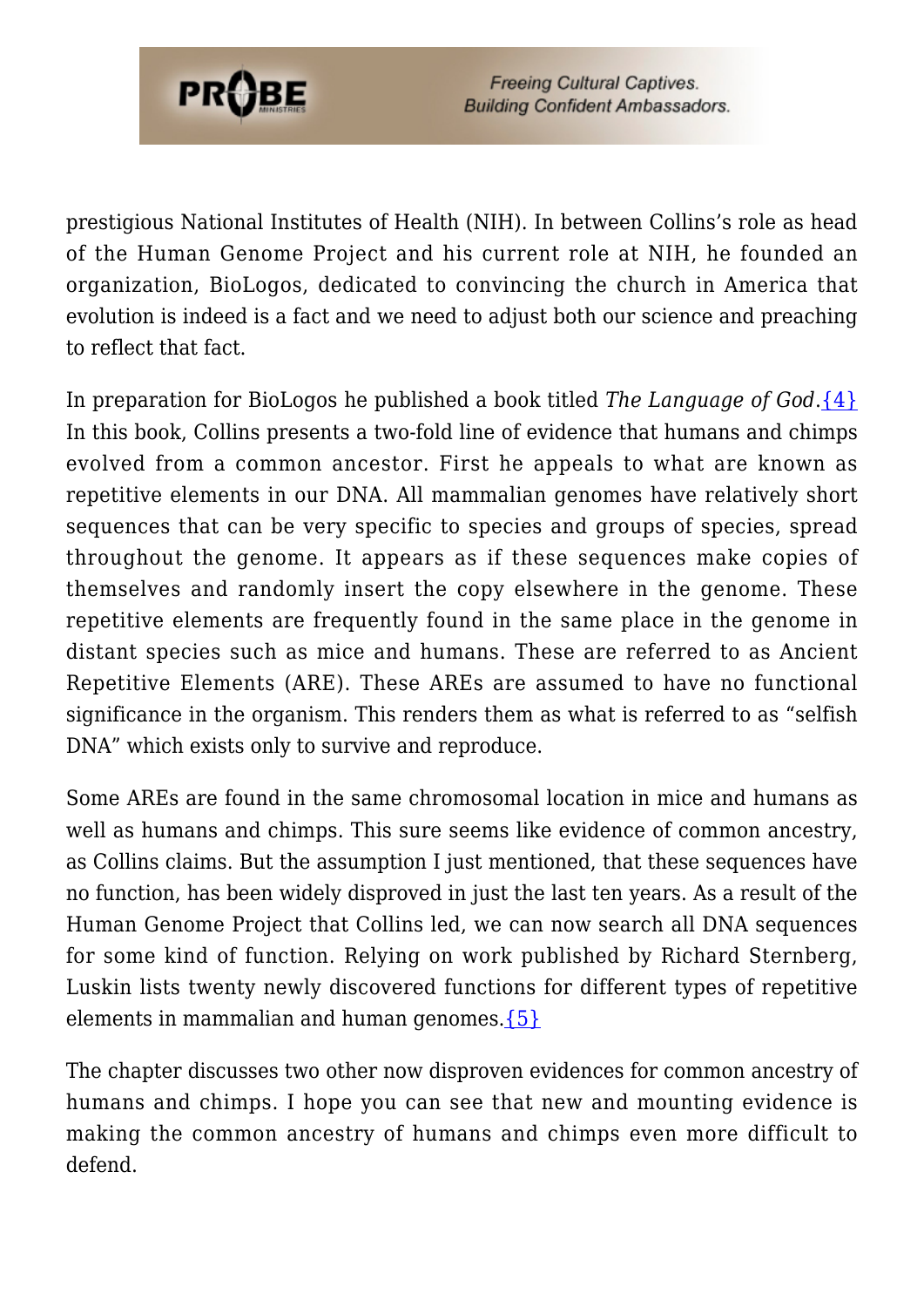

### **How Many Humans at the Start?**

In the final chapter of *Science and Human Origins*, Ann Gauger discusses a bit more of an academic argument for humans having evolved from an ape-like ancestor. Some evolutionary geneticists have described an argument that the level of genetic variation for particular human genes could not have arisen from a beginning of just two people. They state that standard genetic equations indicate that the human population most likely descends from a population of around 100,000 individuals. Just two people could not have generated this much variation in 100,000 years, let alone less than 10,000 years. If their analysis is true, then the Biblical account of Adam and Eve becomes a theological story with no historical significance. So let's take a look.

Gauger investigates in detail the most variable gene in humans. This gene codes for a protein involved in the immune system. One section of this gene is what geneticists call "hypervariable." Evolutionist Francisco Ayala and others researched this gene in the mid-1990s. Ayala's conclusion was that the original human population that separated from the line that evolved into chimps contained at least 32 copies of the gene in its population. Each of us has only two copies of each gene, so 32 copies requires at least 16 people. But since, over time, different gene copies are lost, Ayala estimated a human population of at least 10,000 individuals with an average closer to 100,000.

Gauger points out that Ayala misused several assumptions. He assumed a small mutation rate and he assumed no selection. When Gauger corrects for these errors and examines the studies of others, she determines that the equations, when the proper assumptions and mutation rates are used, the original human population could have had as few as 4 copies of this gene. Let's see, two copies per person, four copies, only needs two people. How about that!

Obviously in this short article I have intentionally glossed over the technical details. Ann Gauger gives you the details as well as more non-technical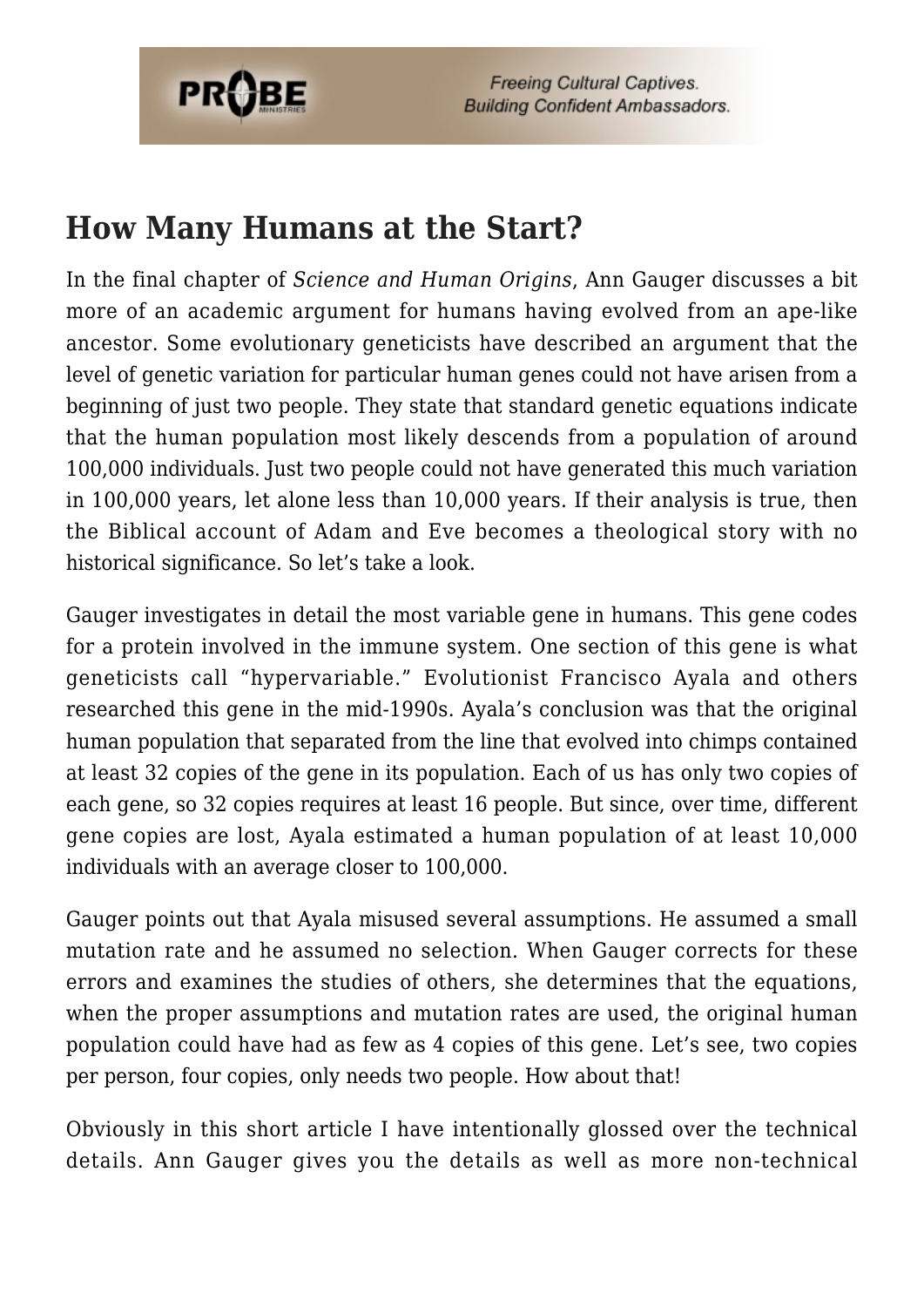

summaries along the way. I strongly encourage you to purchase the book. At 122 pages, it's readable in a Saturday. Considering all I have covered this week, my doubts about human evolution have only been strengthened. It becomes even more obvious over time that Darwinian evolutionary mechanisms are proving less and less adequate.

#### **Notes**

1. Gauger, Ann, Douglas Axe, and Casey Luskin, *Science and Human Origins* (Seattle: Discovery Institute Press, 2012).

- 2. Ibid., p. 51.
- 3. Ibid., p. 65-70.

4. Francis Collins, *The Language of God: A Scientist Presents Evidence for Belief* (New York: Free Press, 2006).

5. Gauger, Ann, et al., *Science and Human Origins*, p. 87-88.

© 2013 Probe Ministries

## **[Darwinism: A Teetering House of](https://probe.org/darwinism-a-teetering-house-of-cards/) [Cards](https://probe.org/darwinism-a-teetering-house-of-cards/)**

Steve Cable

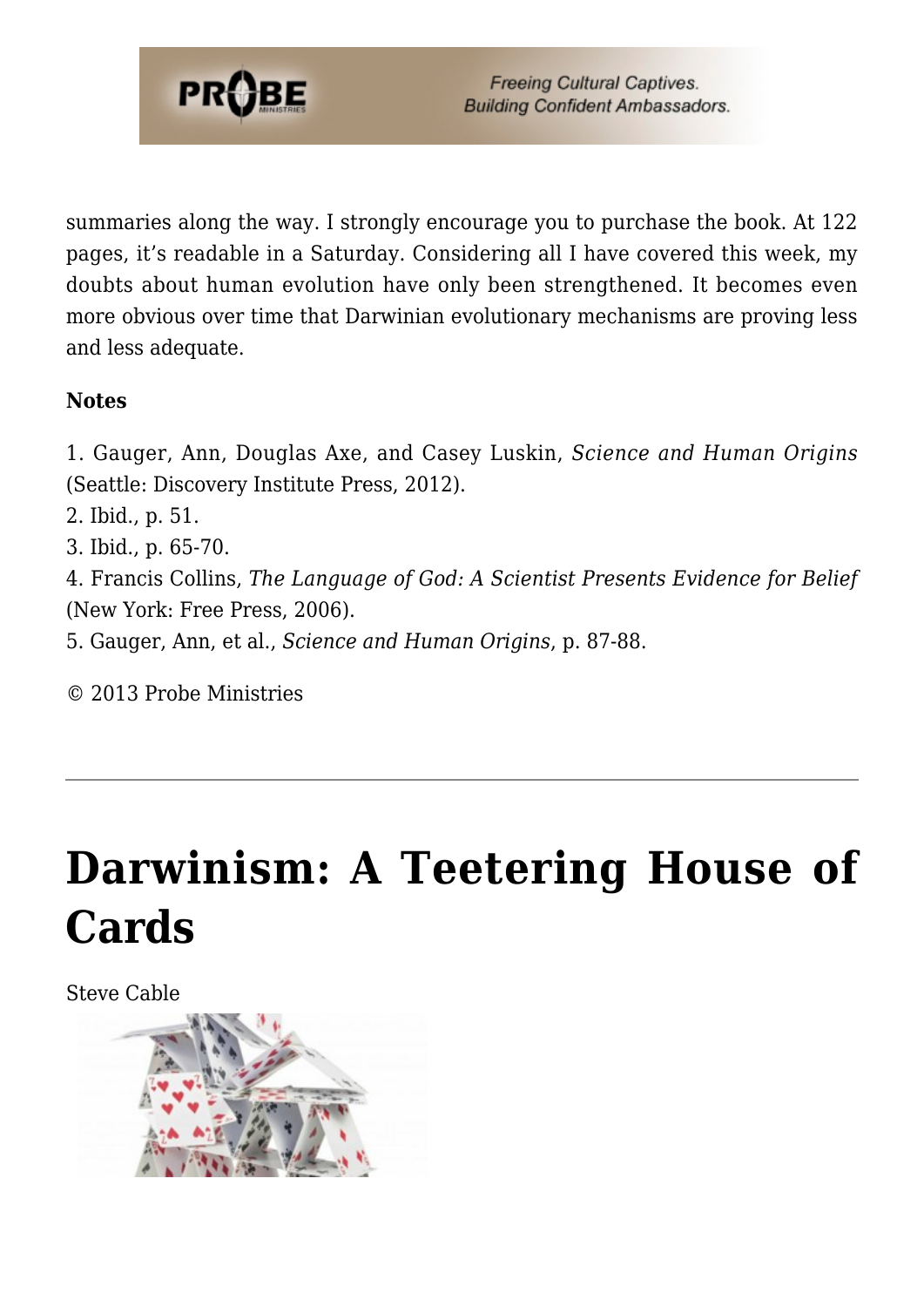

*Steve Cable examines four areas of recent scientific discovery that undermine evolution.*

### **The Origin of Life: A Mystery**

Confidence in Darwinism erodes as new discoveries fail to produce supporting evidence. Three books released in 2017,

- *House of Cards* by journalist Tom Bethel
- *Zombie Science* by biologist Jonathan Wells
- *Undeniable* by biologist Douglas Axe

address areas where Darwin's grand idea is weaker now than 150 years ago. As Bethel states, "Today, it more closely resembles a house of cards, built out of flimsy icons rather than hard evidence, and liable to blow away in the slightest breeze." $\{1\}$  It is not just critics who recognize this weakening. In 2016, the Royal Society in



London convened a meeting to discuss "calls for revision of the standard theory of evolution."[{2}](#page-80-1)

Four areas where Darwin hoped future work would support his theory will be examined. The first area is the origin of reproducing beings.

Darwin only hoped that life may have originated in a "warm little pond." But as one scientist states, "The origin-of-life field is a failure—we still do not have even a plausible coherent model, let alone a validated scenario, for the emergence of life on earth." $\{3\}$ 

Darwin assumed the first reproducing cells were very simple. In truth, the simplest cells are composed of impressively complex machines which could not have arisen directly from inorganic components. But there are no known simpler life forms. As Michael Behe commented, "The cell's known complexity has increased immeasurably in recent years, and points ever more insistently to an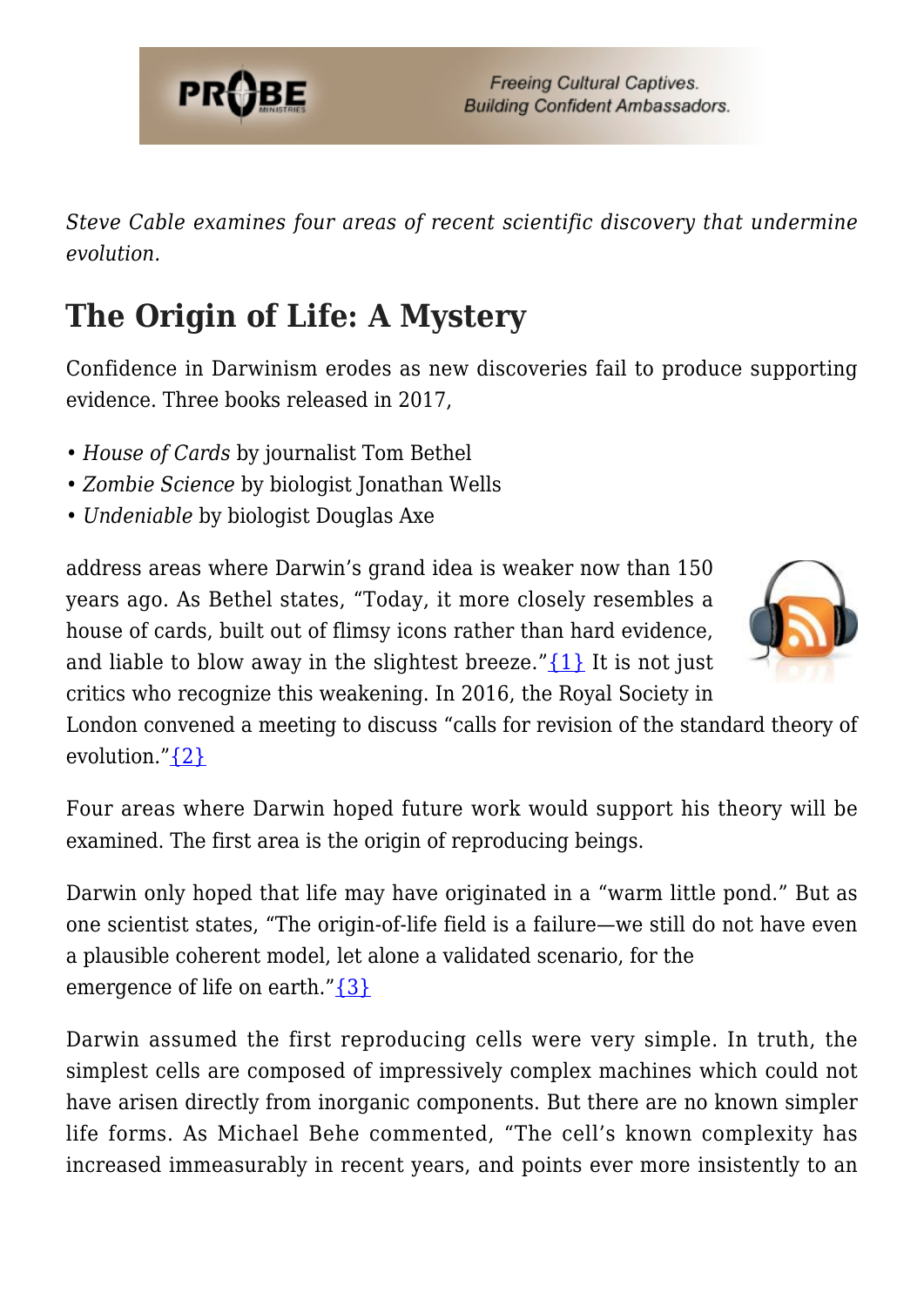

intelligent designer as its cause." $\{4\}$ 

The probability of even one of the amino acids necessary for life appearing by random mutations is effectively zero even given billions of years. As Doug Axe writes, "(Examining how) accidental evolutionary processes are supposed to have invented enzymes without insight, we consistently find these proposals to be implausible."[{5}](#page-80-4)

Another professor states, "Those who think scientists understand the issues of prebiotic chemistry are wholly misinformed. Nobody understands them. . . . The basis upon which we . . . are relying is so shaky we must openly state the situation for what it is: a mystery." $\{6\}$ 

Facing insurmountable odds against life appearing, some materialists propose an infinite number of parallel universes. $\{7\}$  With infinite chances, even the most unlikely events could occur. But, as Axe points out, "The biological inventions that surround us (are) fantastically improbable, with evolution explaining none and the multiverse hypothesis explaining only those absolutely necessary for wondering to be possible,  $\dots$  this hypothesis fails to explain what we see." $\{8\}$ 

Even after resorting to unobservable fantasy situations, the challenges presented by the origins of life cannot be overcome. A Darwinian model begins with a selfreplicating life form. Currently, this appears to be a hill that no one knows how to climb.

### **An Example of Macro-evolution: Still Searching**

Darwin's theory is dependent upon the unobserved concept of macro-evolution, i.e. intergenerational differences accumulating into different species over time. Darwin believed his magic wand of natural selection could direct this process toward increasingly complex beings. Has further research confirmed his belief?

Let's begin with fossil evidence.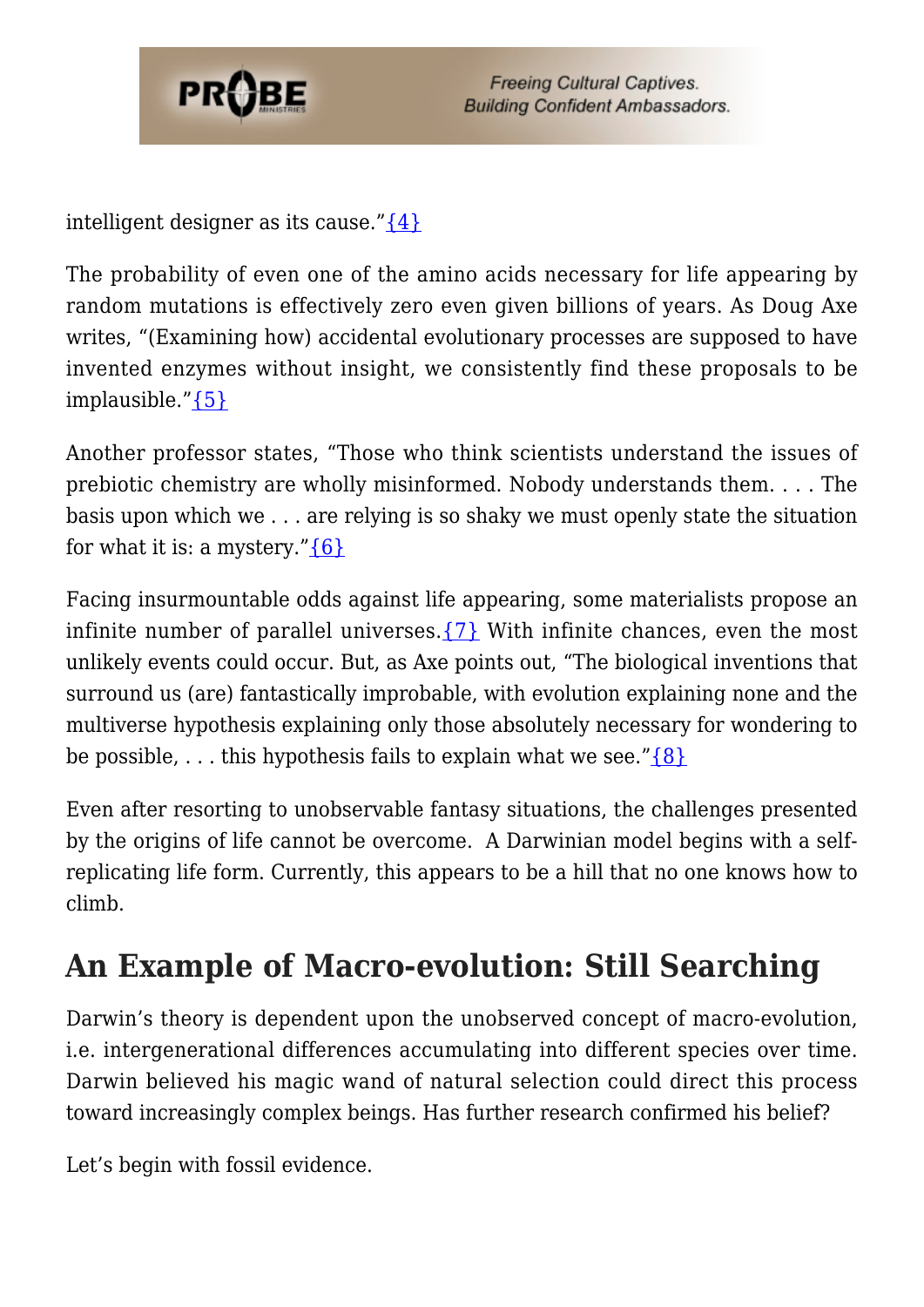

The number of fossils studied has blossomed over the last 150 years. All the types of species which exist today appear in the fossil record over a relatively short period of time.[{9}](#page-81-0) And, in most cases, with no transitional forms between them undermining Darwin's theory. As science historian Stephen Meyer concludes, "As more . . . fossils are discovered (failing) to document the great array of intermediate forms, it grows ever more improbable that their absence is an artifact of either incomplete sampling or preservation." $\{10\}$ 

And evolution proponent Stephen Gould wrote, "The extreme rarity of transitional forms in the fossil record persists as the trade secret of paleontology. The evolutionary trees . . . have data only at the tips and nodes of their branches; the rest is inference."[{11}](#page-25-0) *Nature* editor Henry Gee put it this way: "To take a line of fossils and claim that they represent a lineage is not a scientific hypothesis that can be tested, but an assertion that carries the same validity as a bedtime story." $\{12\}$ 

Cleary, the fossil record challenges rather than supports conventional evolutionary theory.

Let's continue by looking at experimental evidence.

Perhaps someone has recreated macro-evolution in the lab. Studies of fast replicating populations have shown no ability to accumulate multiple changes. Attempts to create macro-evolution in fruit flies, bacteria and viruses concluded "Neither in nature nor under experimental conditions have any substantial effects ever been obtained through the systematic accumulation of micromutations." $\{13\}$ 

Bethel points out, "The scientific evidence for evolution is not only weaker than is generally supposed, but as new discoveries have been made . . . , the reasons for accepting the theory have diminished rather than increased." $\{14\}$ 

Yet biology departments still spout their unfounded belief in the "magic wand"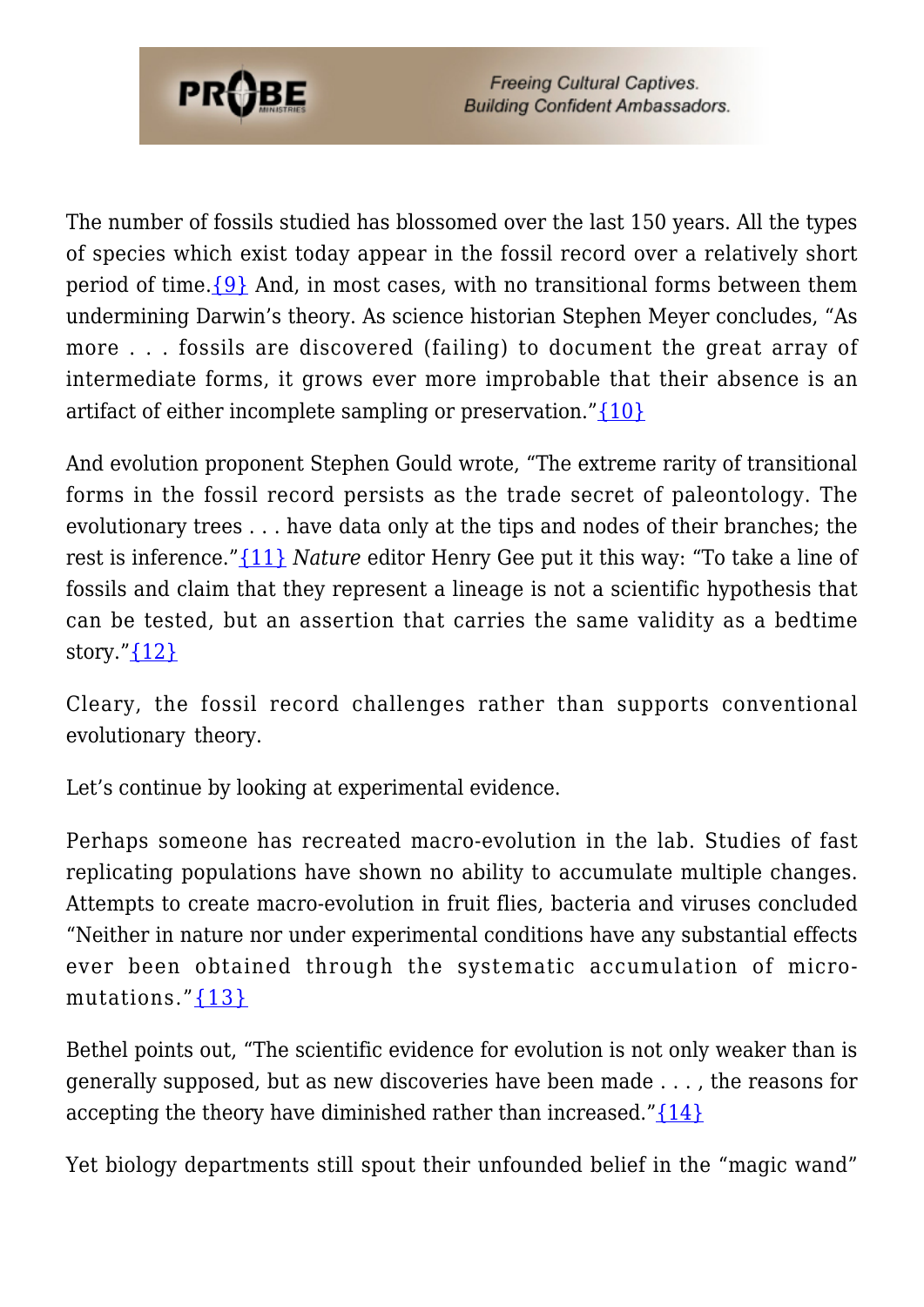

ability to produce an unimaginable array of advanced creatures in what "amounts to the triumph of ideology over science." Even some materialists see through this charade. One geneticist at Harvard wrote, "If scientists are going to use logically unbeatable theories about the world, they might as well give up natural science and take up religion." $\{15\}$ 

"Darwin might well have been dismayed (at) the meager evidence for natural selection, assembled over many years. . . . It is worth bearing in mind how feeble this evidence is any time someone tells you that Darwinism is a fact." $\{16\}$ 

### **The Challenge of Irreducible Complexity**

Darwin wrote his theory would "absolutely break down" if an organ could not be formed by "numerous, successive, slight modifications." $\{17\}$  Have such organs been found? Irreducible complexity and functional coherence say yes.

Irreducible complexity means that some known functions require multiple parts that have no purpose without the other parts. For a Darwinian process to create these functions would require useless mutations to be indefinitely maintained until combined with other useless mutations. Michael Behe's analysis has shown the 4 billion years of the earth's existence are not sufficient for such complex functions to be created by random mutations.

Even if an improbable series of events occurred allowing **one** of these complex forms to arise through a set of random mutations, it would need to happen thousands, if not millions, of times to produce our complex life forms.

In *Undeniable*, Axe introduces "functional coherence," defined as "The hierarchical arrangement of parts needed for anything to produce a high-level function—each part contributing in a coordinated way to the whole." Axe examines the role of functional coherence as a microscopic level and concludes, "The fact that mastery  $\ldots$  of protein design is completely beyond the reach of blind evolution is . . . evolution's undoing. . . . The evolutionary story is . . .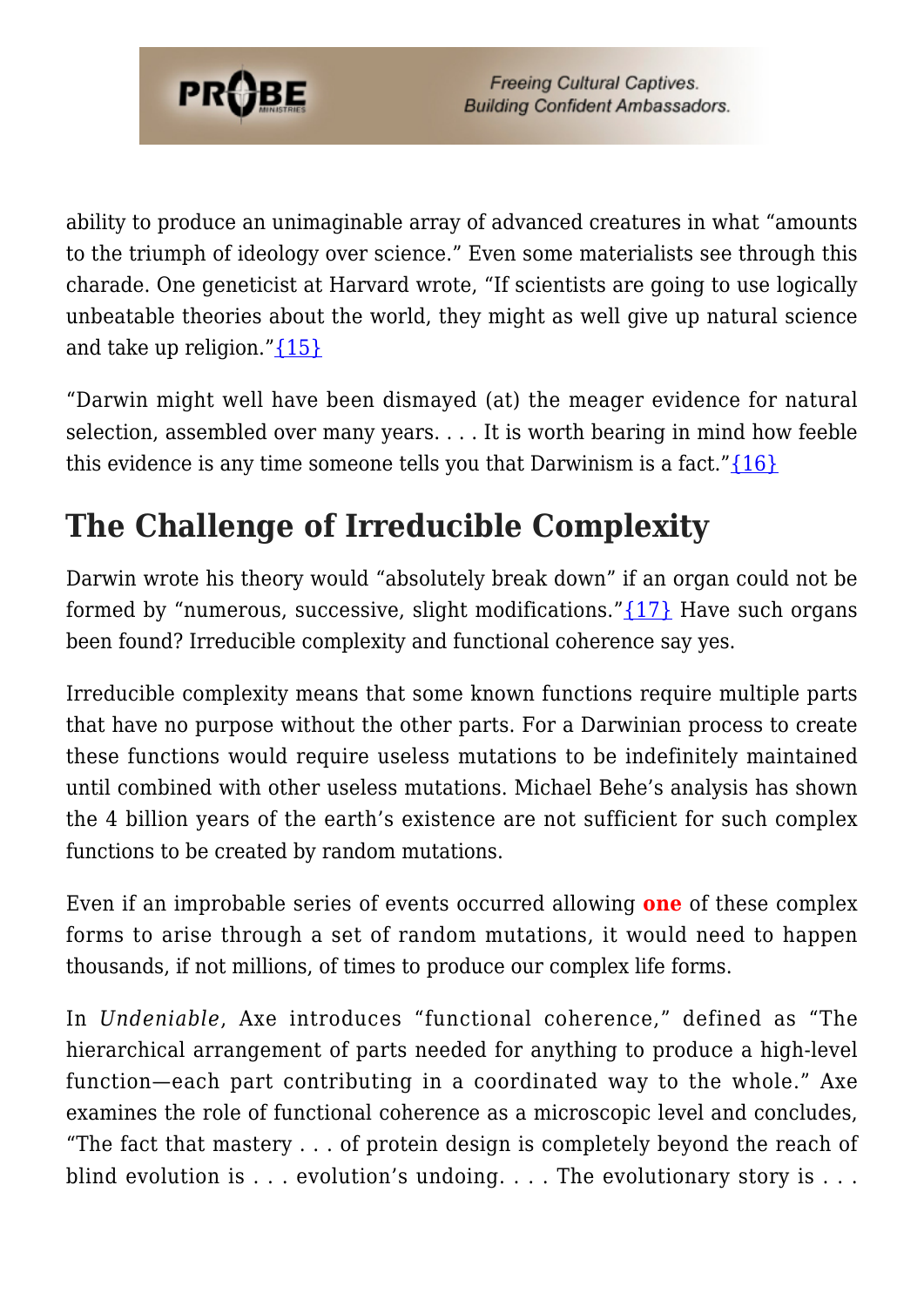

something much less plausible than hitting an atomic dot on a universe-size sphere over and over in succession by blindly dropping subatomic pins." $\{18\}$ 

In *Zombie Science*, Jonathan Wells considers the number of irreducibly complex subsystems required to evolve fully aquatic whales. These features include flukes with specialized muscles, blowholes with elastic tissues and specialized muscles, internal testicles with a countercurrent heat exchange system, specialized features for nursing, and many others. For Darwinism, these changes are insurmountably large. Whales certainly appear to be the product of design, not unguided evolution.

He also points to advanced optical systems. The process by which light detection becomes an intelligent signal to the brain is irreducibly complex. Two scientists wrote, "the prototypical eye. . . cannot be explained by selection, because selection can drive evolution only when the eye can function at least to a small extent."[{19} T](#page-26-1)hese scientists determined the eye was irreducibly complex and could not be developed by natural selection.

Richard Lewontin, a committed materialist, does not believe natural selection can explain complex life forms. He cannot conceive of any gradual set of useful incremental changes resulting in a flying being. Unless a small change gives an advantage, "the change won't be selected for, and obviously, a little bit of wing doesn't do any good." $\{20\}$ 

So we can agree with Darwin on this issue: his theory "absolutely breaks down."

### **DNA and Molecular Science Muddy the Scenario**

Has uncovering the role of DNA filled the gaping holes in Darwinism or created more?

A species's DNA sequence, we are told, contains all the information needed to create new members. But Douglas Axe states, "(We) would be shocked to know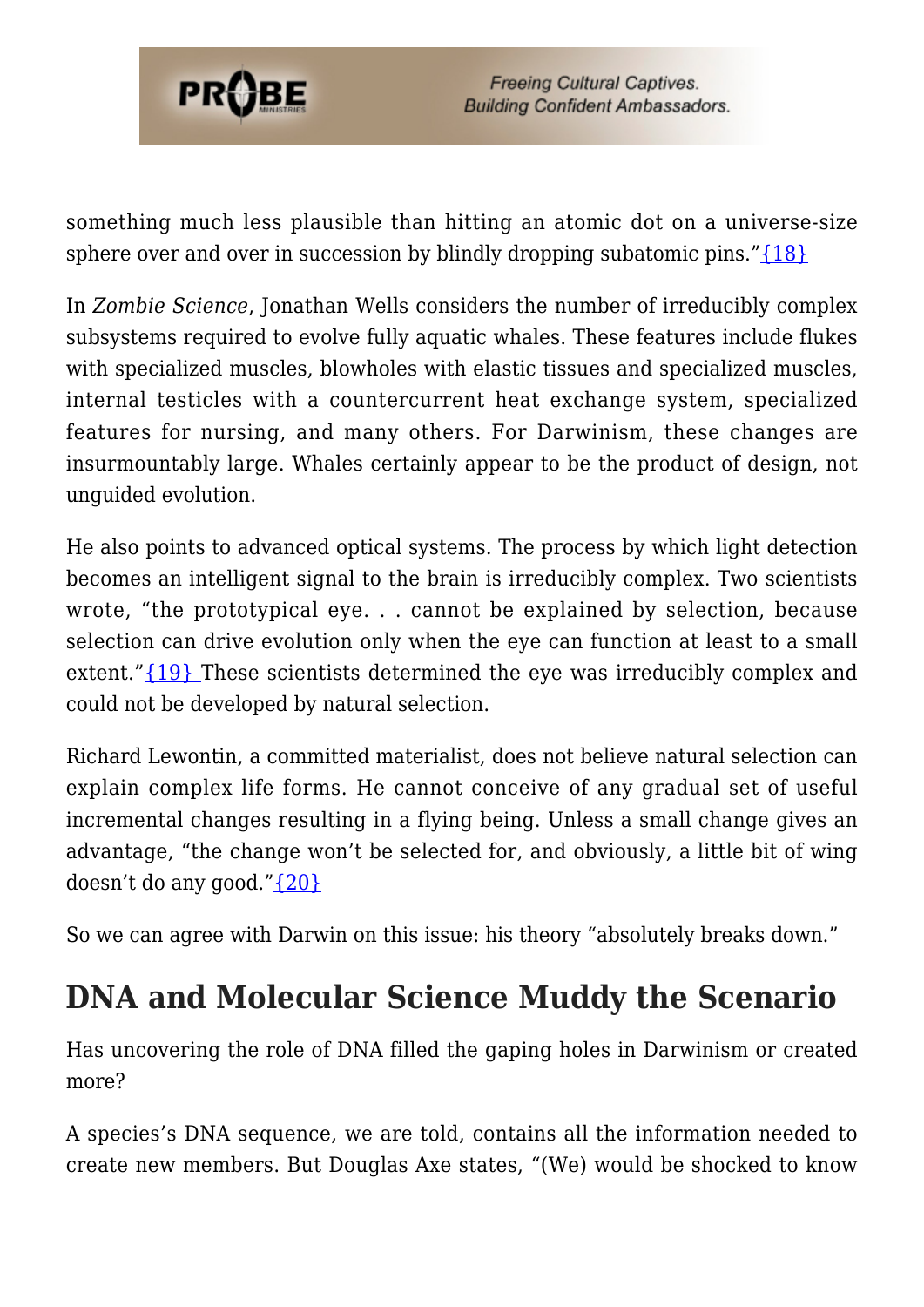

the . . . state of ignorance with respect to DNA. The view that most aspects of living things can be attributed neatly to specific genes has been known . . . to be FALSE for a long time." $\{21\}$ 

The higher-level components making up a species are not entirely specified by its DNA. As Wells explains, "After DNA sequences are transcribed into RNAs, many RNAs are modified so they do not match the original transcript. . . . (changing) over time according to the needs of the organism." The claim that "DNA makes RNA makes protein" is false.["{22}](#page-26-4)

Creating new complex functions requires multiple changes in the DNA sequence AND in other elements making the chance of random mutations creating new species untenable.

The original conflicting "trees of life" were created examining the morphology, i.e. the structures of species. These trees suggest different major nodes but almost no transitional forms. Can DNA analysis help? Research has shown that groupings based on morphology are not supported by DNA analysis. As Wells notes, these conflicts "are a major headache for evolutionary biologists.["{23}](#page-26-5)

This disconnect from recent gene research is not limited to a few cases. As reported in 2012, "incongruence between (trees) derived from morphology . . . , and . . . trees based on different subsets of molecular sequences has become pervasive." $\{24\}$ 

But DNA analysis alone has a great degree of uncertainty. In one study looking at fifty genes from seventeen animal groups, multiple conflicting ideas on the evolutionary relationship between the animal groups were proposed. $\{25\}$  All had seemingly absolute support from the DNA evidence, but all could not be true.

Originally scientists thought DNA was primarily junk sequences not contributing to the characteristics of a species. This junk represented functions which were replaced or had no current usefulness. As Francis Crick, one of the discoverers of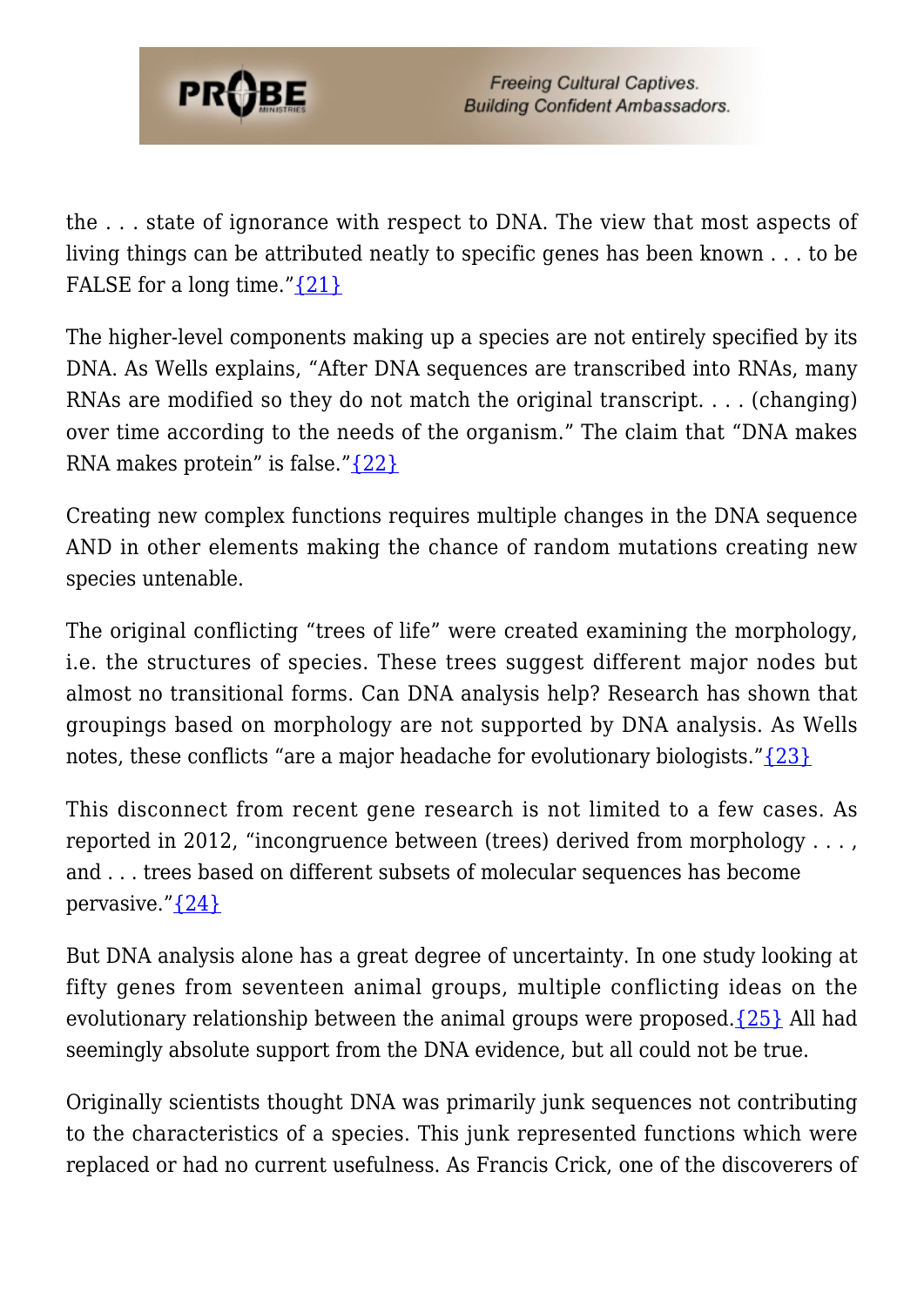

DNA's structure, said, "The possible existence of such selfish DNA is exactly what might be expected from the theory of natural selection." $\{26\}$ 

But recent research shows at least eighty percent of the human genome contributes. As Wells reports, "The evidence demonstrates that most of our DNA is transcribed into RNA and that many of those RNAs have biological functions. The idea that most of our DNA is junk,  $\dots$  is dead." $\{27\}$ 

The facts uncovered about the functioning of DNA and other elements in passing on characteristics to the next generation appear to make more holes in evolutionary theory.

### **A Philosophy Props Up Its Poster Child**

Recent, scientific insights have weakened Darwin's theory. Yet many are unwilling to discuss its weakness. Why this reluctance? It falls into two camps: 1) a commitment to materialism and 2) a desire for academic acceptance. Materialism is a religious viewpoint where everything has a natural explanation. A spiritual component or events resulting from an outside force are rejected. Science is not materialism. Science attempts to identify and quantify the forces that make the universe. A materialist scientist adds a religious restriction: only natural forces can be considered.

Bethel states, "Although Darwinism has been promoted as science, its unstated role has been to prop up the philosophy of materialism and atheism."

Wells suggests, "Priority is given to proposing and defending materialistic explanations rather than following the evidence wherever it leads. This is materialistic philosophy masquerading as empirical science, . . . zombie science." [{28}](#page-26-10)

Atheist Colin Patterson offers an honest view regarding the theory of evolution as "often unnecessary" in biology. Nevertheless, it was (taught as) "the unified field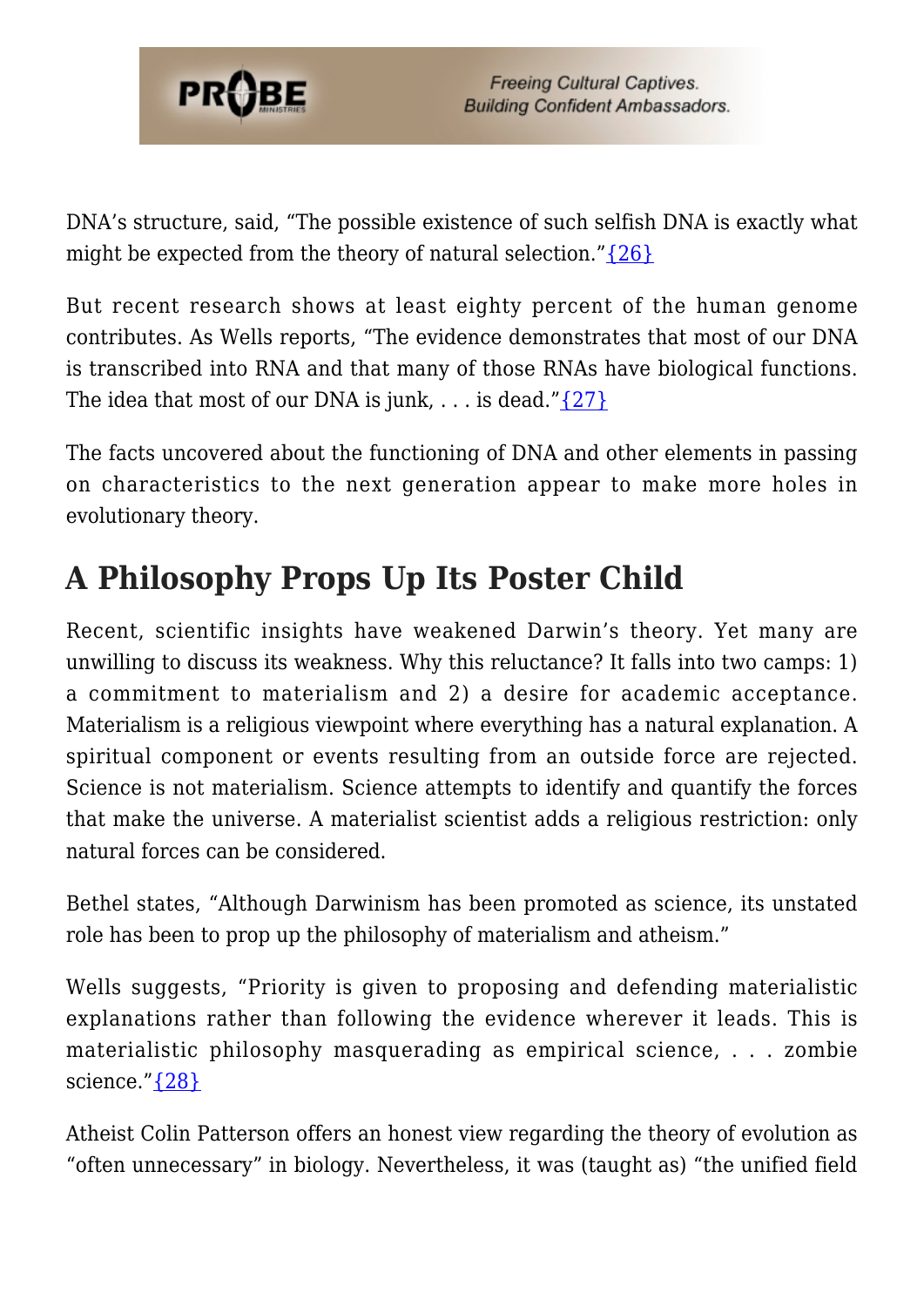

theory of biology," holding the whole subject together. Once something has that status it becomes like religion."[{29}](#page-26-11)

Until they have a better theory, they will stand behind it rather than consider alternatives. They fear any uncertainty will lead to questioning other aspects of materialism, such as that free will and love for others are simply a façade promoted by natural selection.

Bethel points out, "If our minds are . . . accidental products of a blind process, what reason do we have for accepting materialist claims as true?"[{30}](#page-26-12) After all, our minds are selected to improve our survivability, not to discern what is true.

Many scientists are not die-hard materialists. They believe there may be a spiritual aspect of our existence. Yet they promote the materialistic view. For most, this inconsistent approach is a reaction to the threat of censure from the establishment.

Axe claims, "The religious agenda is the enemy that threatens science.... Everything that opposes the institutionalized agenda is labeled 'antiscience. $^{\prime\prime\prime}\{31\}$ 

The same arguments used against intelligent design apply more accurately to Darwinism. Bethel states, "(Some) have said that design can't be measured and therefore it is a religious belief. . . . They might also have said the macro-evolution has not yet been measured, or so much as observed." $\{32\}$ 

In this review, we have seen

- 1. No materialistic concept for life's origin
- 2. Little evidence f transitional life forms
- 3. Strong evidence complex functions could not arise through random changes
- 4. DNA playing havoc with the basic tenets of Darwinism.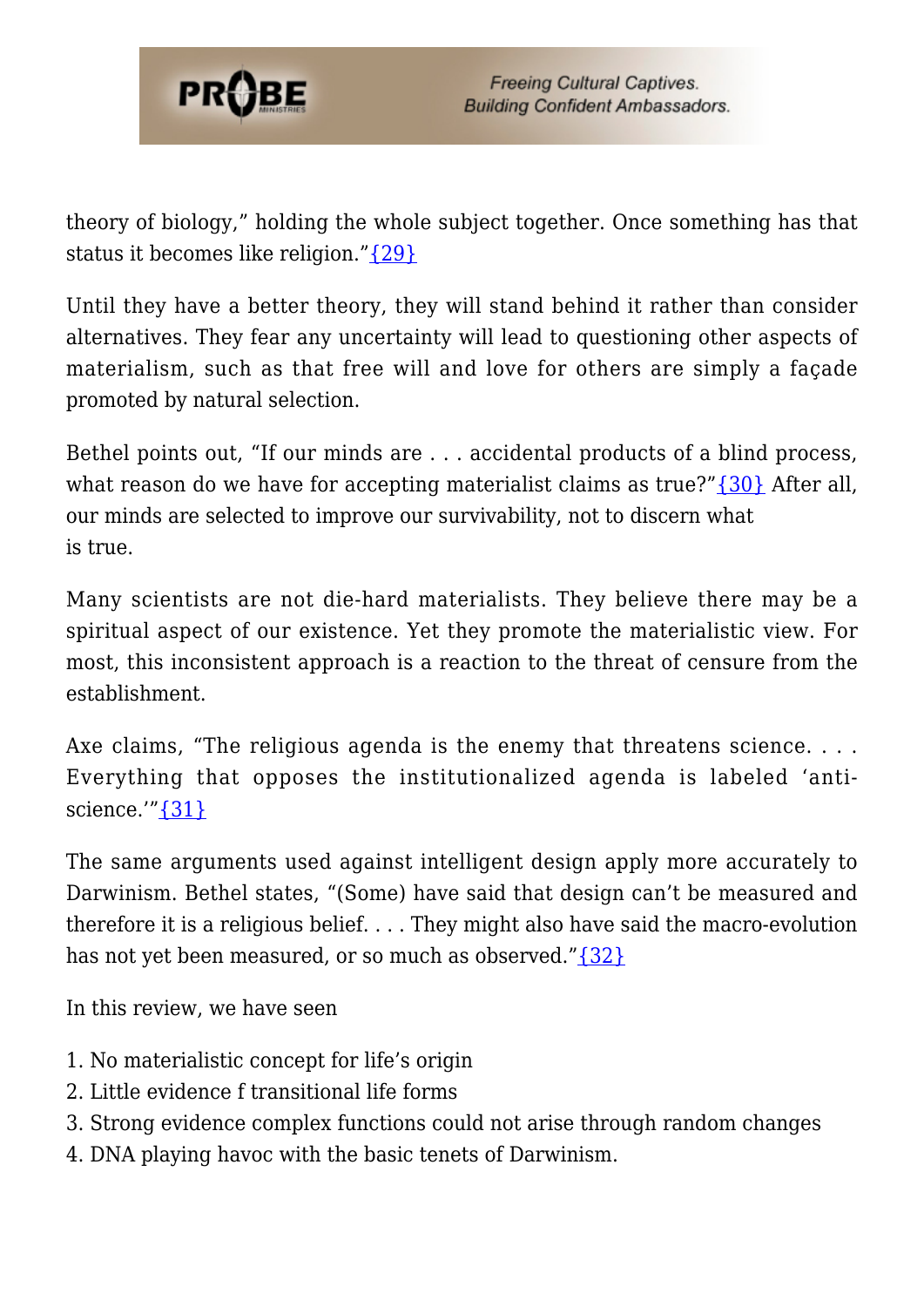

Now we wait for the façade raised by supporters of a flawed concept to collapse.

#### **Notes**

1. Tom Bethel, *Darwin's House of Cards: A Journalist's Odyssey Through the Darwin Debates*, Discovery Institute Press, 2017, page 20.

2. Ibid, page 20.

3. Eugene V. Loonin, *The Logic of Chance: The Nature and Origin of Biological Evolution*, FT Press, 2011, page 391.

4. See Behe, back cover comment for Thomas E. Woodward and James P. Gills, *The Mysterious Epigenome* (Grand Rapids, MI: Kregel Publications, 2012).

5. Douglas Axe, *Undeniable: How Biology Confirms Our Intuition That Life Is Designed*, HarperOne, New York, 2016, page 63.

6. James Tour, "Animadversions of a synthetic chemist," *Inference* 2:2, May 19, 2016.

7. Axe, page 227.

8. Axe, page 230.

9. Meyers and other quotes on the Cambrian.

10. Stephen Meyer, *Darwin's Doubt*, New York, Harper Collins, 2014, page 70.

11. Gould, *The Panda's Thumb*, page 181.

12. Henry Gee, *In Search of Deep Time: Beyond the Fossil Record to a New History of Life*, New York: The Free Press, 1999, p. 32, 113-117.

13. Soren Lovtrup, *Darwinism: The Refutation of a Myth*, New York, 1987, page 351.

14. Bethel, page 45.

15. Richard Lewontin, "Testing the Theory of Natural Selection," *Nature* 236 no. 5343, p. 181-182.

16. Bethel, page 79.

17. Darwin, *The Origin of Species*, 2nd ed., 1860, page 189.

18. Axe, page 184.

19. Gehring and Ikeo, "Pax6: mastering eye morphogenesis and eye evolution," *Trends in Genetics* 15, 1999, 376.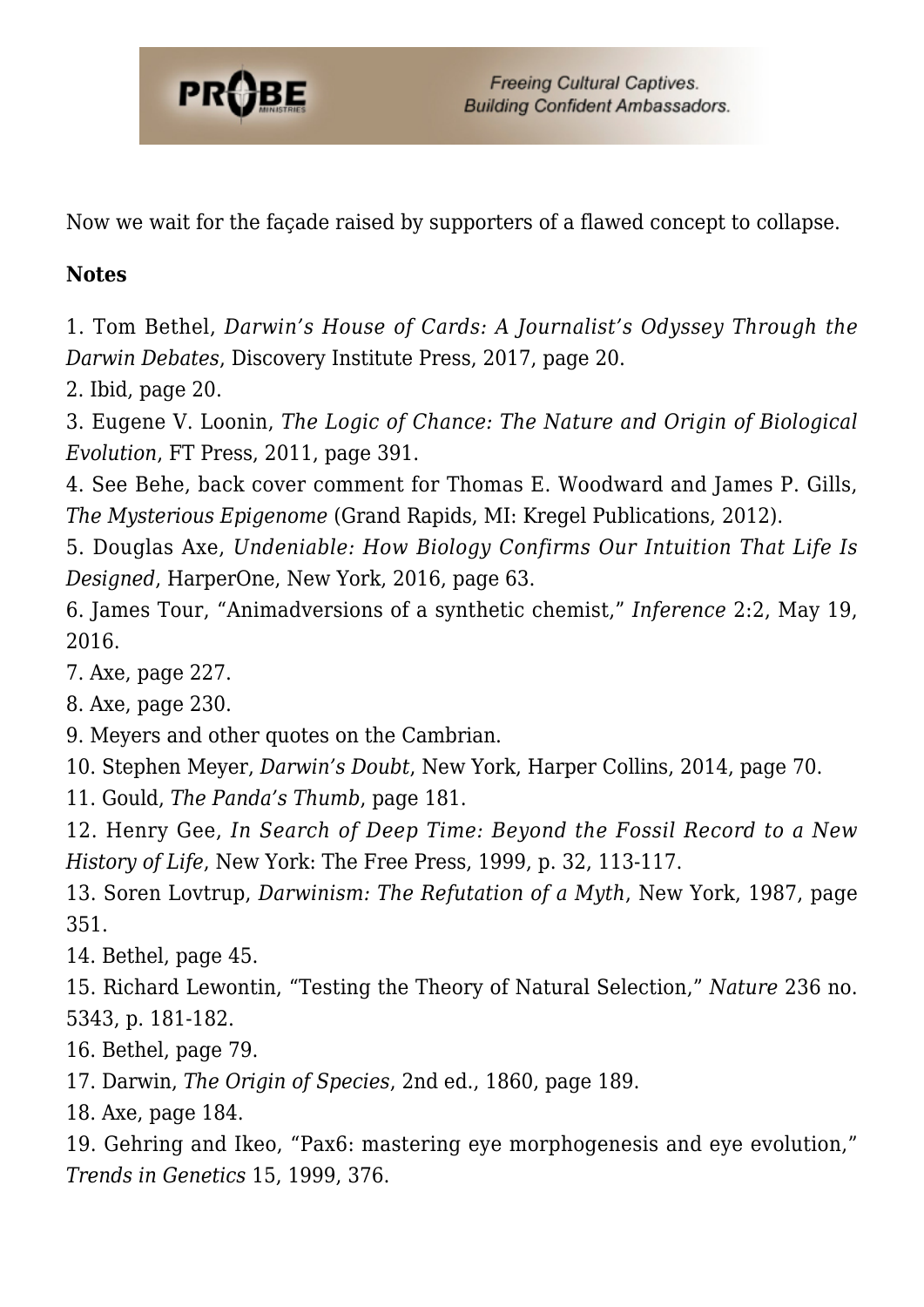

20. James Schwartz, "Oh My Darwin!: Who's the Fittest Evolutionary Thinker of All?", *Lingua Franca* 9, no. 8 (1999).

21. Axe, page 271.

22. Wells, page 90.

23. Wells, page .

24. Liliana Davalos, Andrea Cirranello, Jonathan Geisler, and Nancy Simmons, "Understanding phylogenetic incongruence: Lessons from phyllostomid bats," *Biological Reviews of the Cambridge Philosophical Society* 87, 2012.

25. Antonis Rokas, Dirk Kruger, and Sean B. Carroll, "Animal evolution and the molecular signature of radiations compressed in time," *Science* 310, 2005.

26. Francis Crick, *What Mad Pursuit: A Personal View of Scientific Discovery*, New York, Basic Books, 1988, page 147.

- 27. Wells, page 128.
- 28. Wells, page 17.
- 29. Bethel, page 149.
- 30. Bethel, page 174.
- <span id="page-17-0"></span>31. Axe, page 54.
- <span id="page-17-1"></span>32. Bethel, page 161.

©2018 Probe Ministries

# **[Is Theistic Evolution the Only](https://probe.org/is-theistic-evolution-the-only-viable-answer-for-thinking-christians/) [Viable Answer for Thinking](https://probe.org/is-theistic-evolution-the-only-viable-answer-for-thinking-christians/)**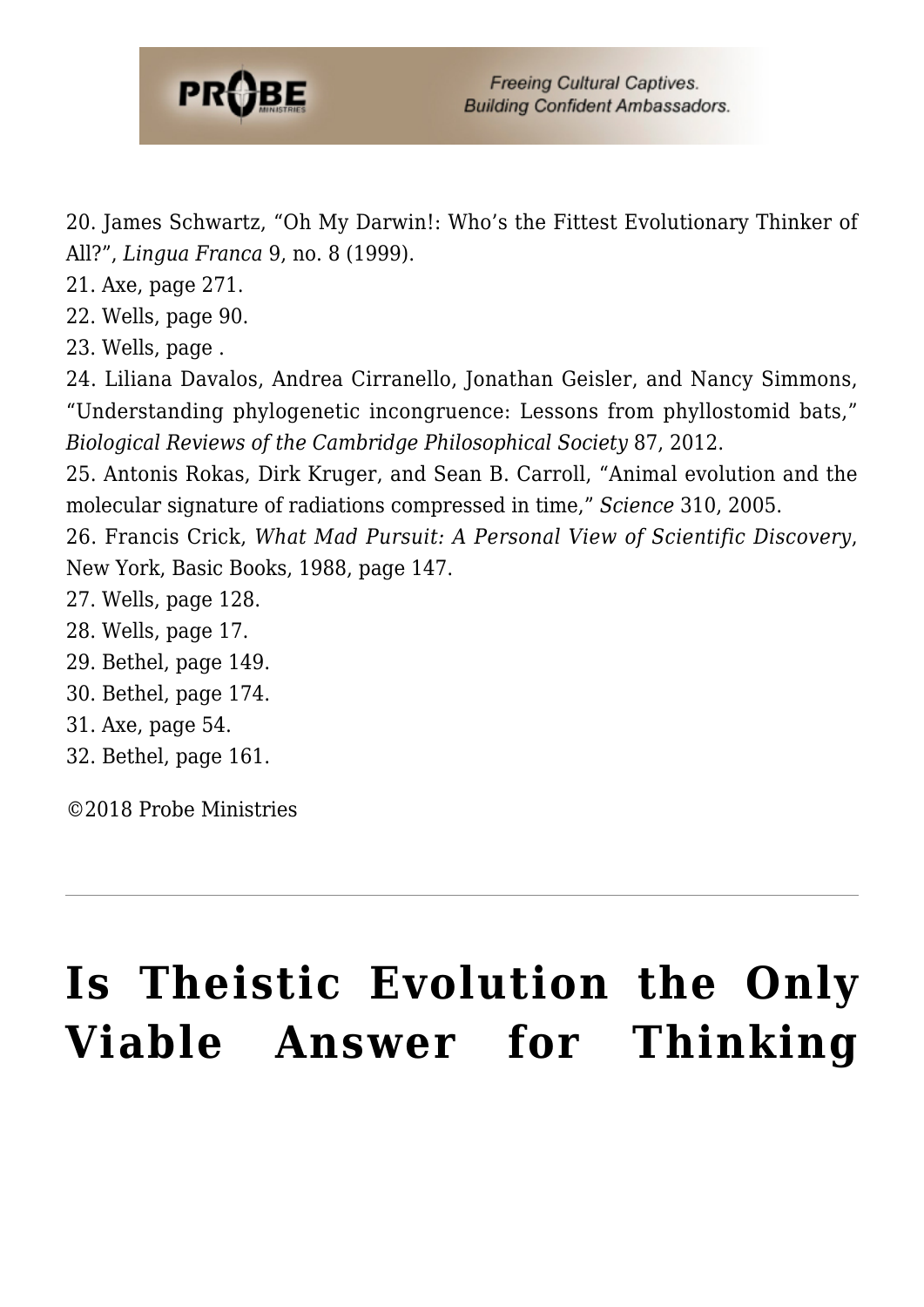

# **[Christians?](https://probe.org/is-theistic-evolution-the-only-viable-answer-for-thinking-christians/)**

Steve Cable



*Steve Cable examines Francis Collins's arguments for theistic evolution from his book* The Language of God *and finds them lacking.*

### **Francis Collins and Theistic Evolution**

Dr. Francis Collins, recipient of the Presidential Medal of Freedom for cataloging the complete human DNA sequence, put forth his views on science and Christianity in his 2006 book, *The Language of God*[{1}](#page-80-0). Could his theistic evolution view resolve the apparent conflict between modern science and the Bible? In this article, we will examine this belief and his arguments for it.



Collins grew up agnostic but became an atheist in his student years. At twenty six, he took on the task of proving Christianity false. Like many before him $\{2\}$ , this hopeless task resulted in accepting Christianity as true: Jesus as God in the flesh bringing us eternal life. In his role as a medical researcher into the genetics of man, he found himself dealing in a world where many questioned the validity of Christian thought as anti-science.

These conflicting forces led him to develop views reconciling the current positions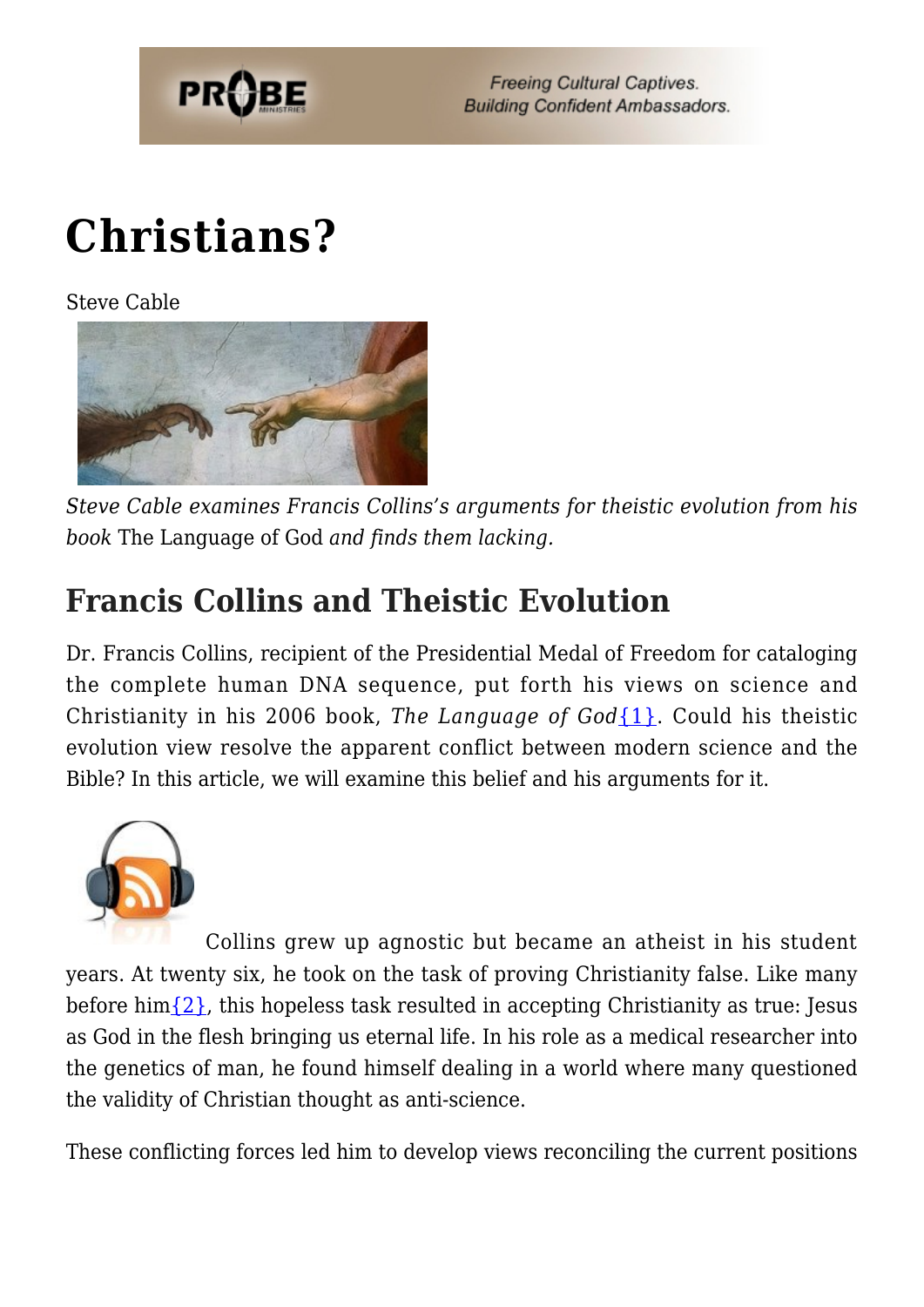

of science and the truths of the Bible. As Collins states, "If the existence of God is true (not just tradition, but actually true), and if certain scientific conclusions about the natural world are also (objectively) true . . ., then they cannot contradict each other. A fully harmonious synthesis must be possible." $\{3\}$ Certainly, this statement is one we all should agree on if we can agree on which scientific conclusions are objectively true.

His resulting beliefs rest on the following premises  $\{4\}$ :

- 1. God formed the universe out of nothingness 14 billion years ago.
- 2. Its properties appear to have been precisely tuned for life.
- 3. The precise mechanism of the origin of life remains unknown,

4. Once evolution got under way, no special supernatural intervention was required.

5. Humans are part of this process, sharing a common ancestor with the great apes.

6. But humans are unique in ways that defy evolutionary explanation, pointing to our spiritual nature.

Rather than interceding as an active creative force, God built into the Big Bang the properties suitable for receiving the image of God at the appropriate time. Purely random mutations and natural selection brought about this desired result. Being outside of time, God would know that this uninvolved approach would result in beings suitable to receive the breath of God.

### **The Argument for Theistic Evolution**

Is Francis Collins' theistic evolution the way to reconcile theology and science?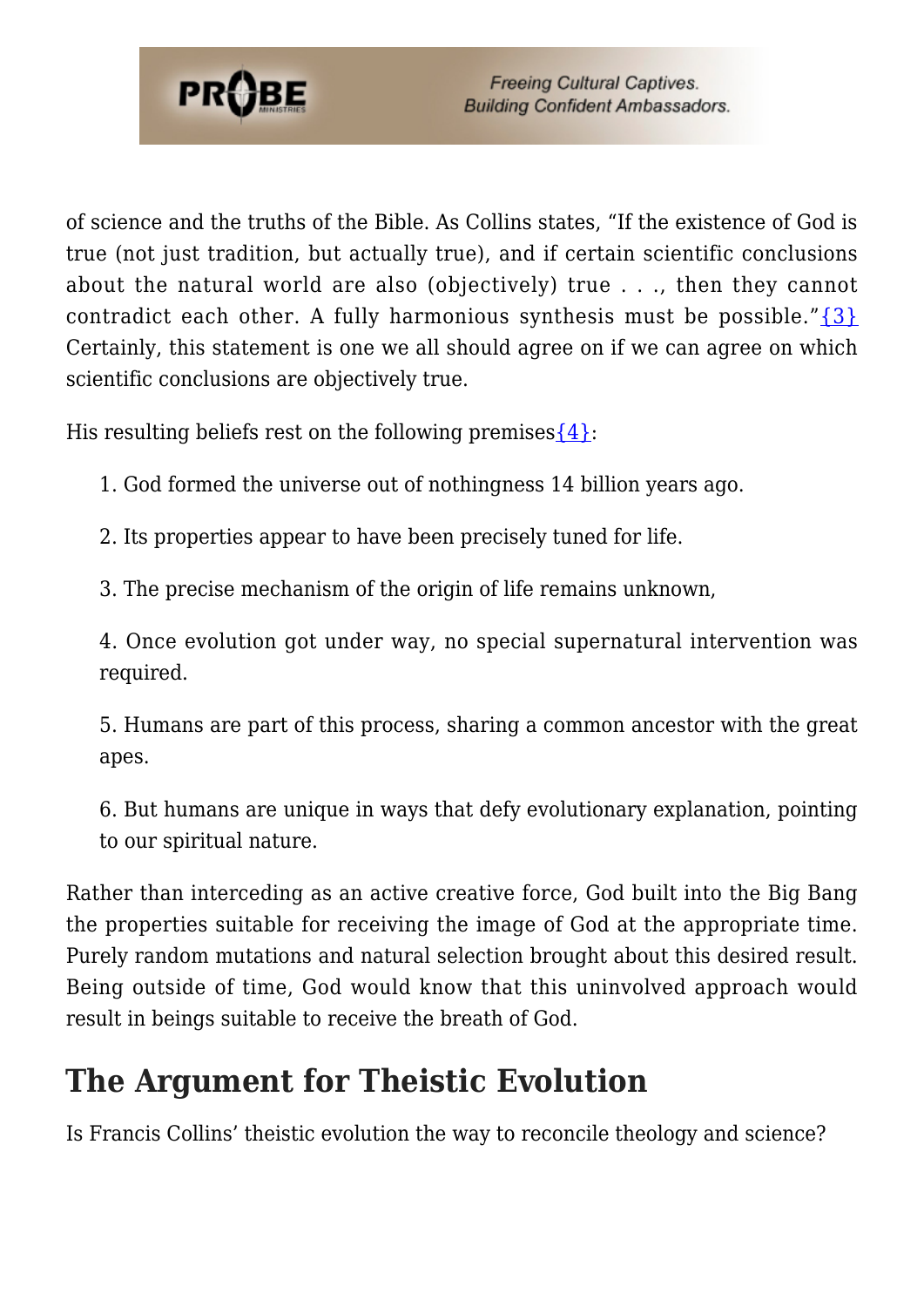

Collins argues the Big Bang and the fine-tuning of this universe are clearly the work of God. After that, no intelligent intervention occurred, even though scientists have no idea how life began. $\{5\}$  At some point, God intervened—first, by giving humans moral and abstract thinking, and second, by sending Jesus Christ to perform miracles, be crucified and resurrected, and bring us eternal life.

In Collins's view, God is allowed to perform miracles to redeem mankind, but not in creating physical humans. The alternative theories make the scientific process messy and unpredictable. This position allows him to side with the naturalist scientists who hold sway today. However, it does not prevent naturalists from laughing at your silly faith.

He also appears to believe we are looking forward to new glorified bodies living in a new earth with Jesus. Apparently, at that time, God will disavow His penchant for not making changes in nature.

Collins wrote  $\{6\}$  that our DNA leads him to believe in common ancestry with chimpanzees and ultimately with all life. His conclusion is partially based on the large amount of "junk DNA" similar across humans and other animals. If similar segments of DNA have no function, these must be elements indicating a common ancestry.

Subsequent research undermines this belief. "DNA previously dismissed as "junk" are . . . crucial to the way our genome works,. . . . For years,. . . more than 98% of the genetic sequence  $\ldots$  was written off as 'junk' DNA." $\{7\}$  Based on current research,  $\{8\}$  almost every nucleotide is associated with a function. Over 80% of the genome has been shown to have a biochemical function and "the rest . . . of the genome is likely to have a function as well." $\{9\}$  Collins agrees that his earlier position was incorrect[.{10}](#page-81-1)

In this case, the argument of reuse by an intelligent designer now makes more sense.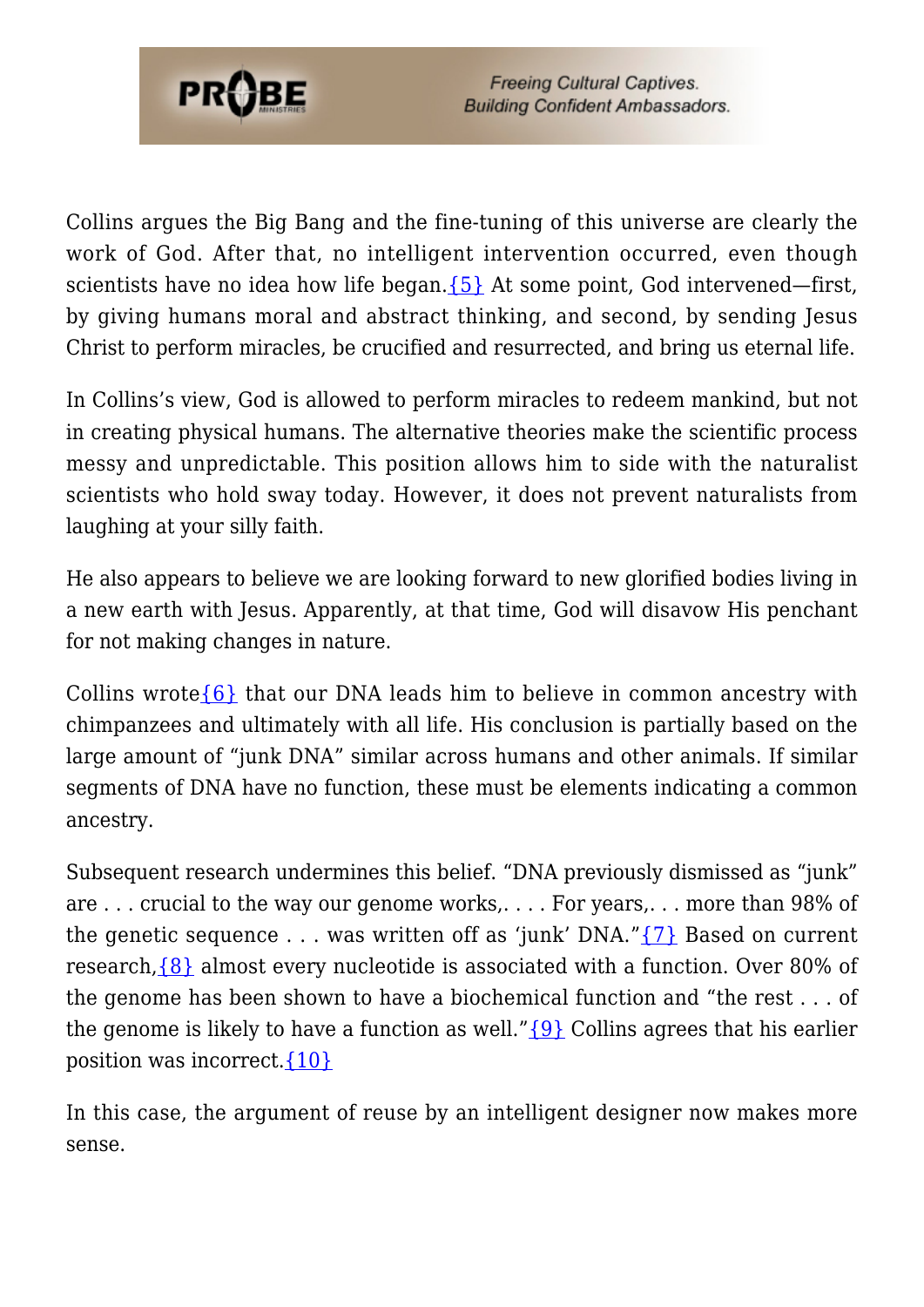

On theistic evolution, Collins could be right and it would not tarnish the absolute truth of the Bible. However, in all likelihood, Collins is wrong. From both Scripture and current observations, it appears much more likely God actively interceded in creation.

### **Irreducible Complexity**

One area of Intelligent Design Francis Collins attacks is the concept of irreducible complexity.

ID researchers define it as: "[A] system of several well-matched, interacting parts that contribute to the basic function, wherein the removal of any one of them causes the system to cease functioning. [It] cannot be produced directly by slight, successive modifications of a precursor system, because any precursor . . . that is missing a part is by definition nonfunctional." $\{11\}$  A mindless evolutionary process cannot create a number of new, unique parts that must function together before creating any value.

However, Collins believes nothing is too hard for evolution given enough time. He states, "Examples . . . of irreducible complexity are clearly showing signs of how they could have been assembled by evolution in a gradual step-by-step process. . . Darwinism predicts that plausible intermediate steps **must have existed**, . . . ID. . . sets forth a straw man scenario that no serious student of biology would accept." $\{12\}$ 

One of Collins's examples, the bacterial flagellum, is "a marvelous swimming device" $\{13\}$  which includes a propeller surface and a motor to rotate it. ID researchers identify it as an irreducibly complex. Collins suggests this conclusion has been "fundamentally undercut," stating that one protein sequence used in the flagellum is also used in a different apparatus in other bacteria. "Granted, [it] is just one piece of the flagellum's puzzle, and we are far from filling in the whole picture (if we ever can). But each such new puzzle piece provides a natural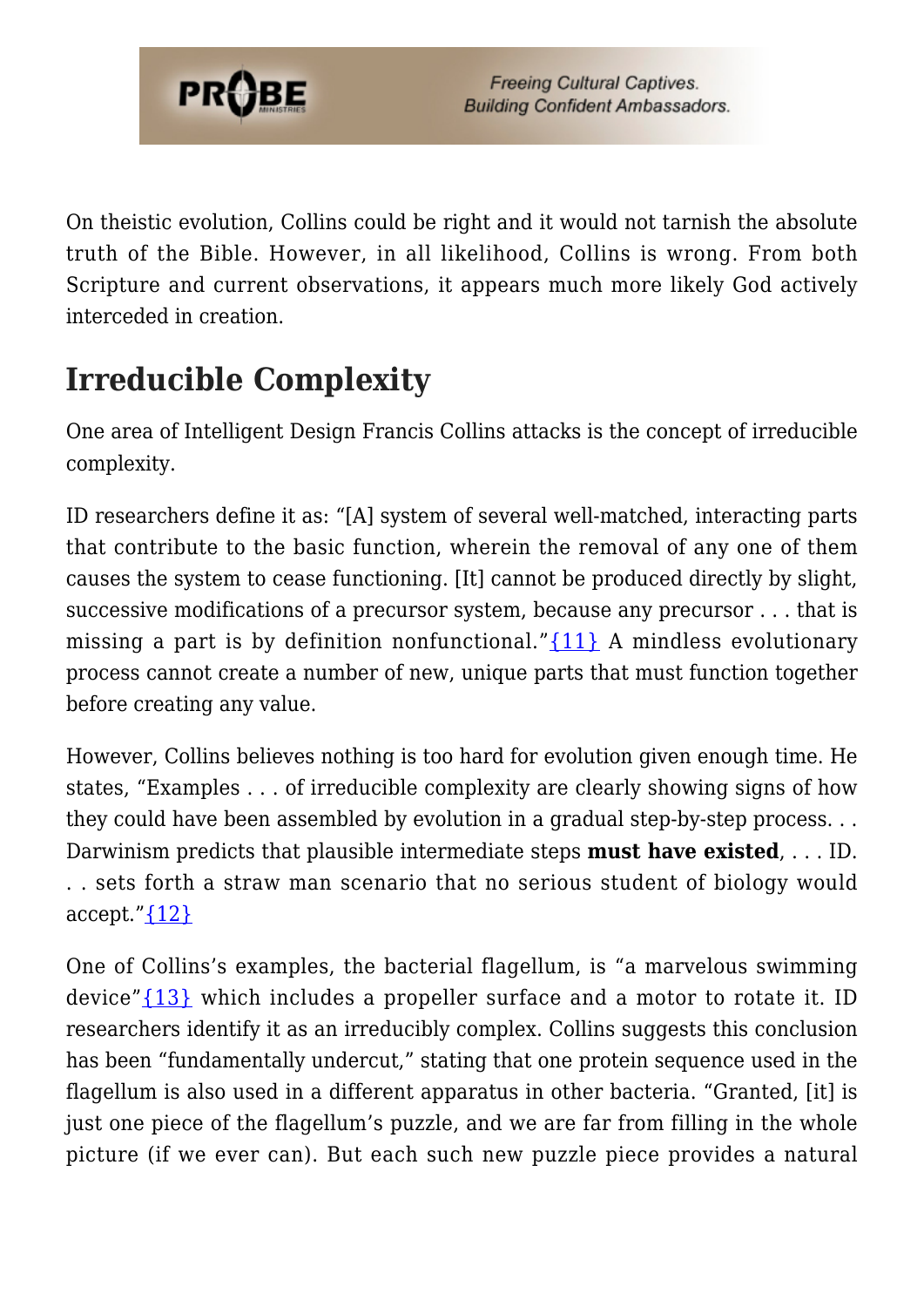

explanation for a step that ID had relegated to supernatural forces,  $\dots$  "[{14}](#page-25-3)

Today, seven years later, ID researchers are not backing off. A recent article concludes, "The claim . . . to have refuted . . . the bacterial flagellum is unfounded. Although there are sub-components . . . that are dispensable . . ., there are numerous subsystems within the flagellum that require multiple coordinated mutations. [It] is not the kind of structure that one can . . . envision being produced in Darwinian step-wise fashion."[{15}](#page-25-4)

Evolutionists have been trying for over 15 years to attack irreducible complexity. Rather than discrediting the theory, their efforts have shown how difficult it is to do so. Collins's claims put him in the company of those relying on the ignorance of their audience to cow them with logically flawed arguments.

### **God of the Gaps and** *Ad Hominem* **Attacks**

Francis Collins states, "ID is a 'God of the gaps' theory, inserting . . . the need for supernatural intervention in places its proponents claim science cannot explain." ${16}$ 

This statement mischaracterizes Intelligent Design. "ID is not based on an argument from ignorance." $\{17\}$  It looks for conditions indicating intelligence was required to produce an observed result. The event must be exceedingly improbable due to random events and it must conform to a meaningful pattern. "Does a forensic scientist commit an 'arson-of-the-gaps' fallacy in inferring that a fire was started deliberately. . .? To assume that every phenomenon that we cannot explain must have a materialistic explanation is to commit a converse 'materialism-of-the-gaps' fallacy."[{18}](#page-26-0)

ID researchers identify signs that are consistent with intelligent design and examine real world events for those same signs. In addition, a number of non-ID scientists having reached the conclusion that Darwinism is not sufficient, are looking at other mechanisms to explain certain features of life.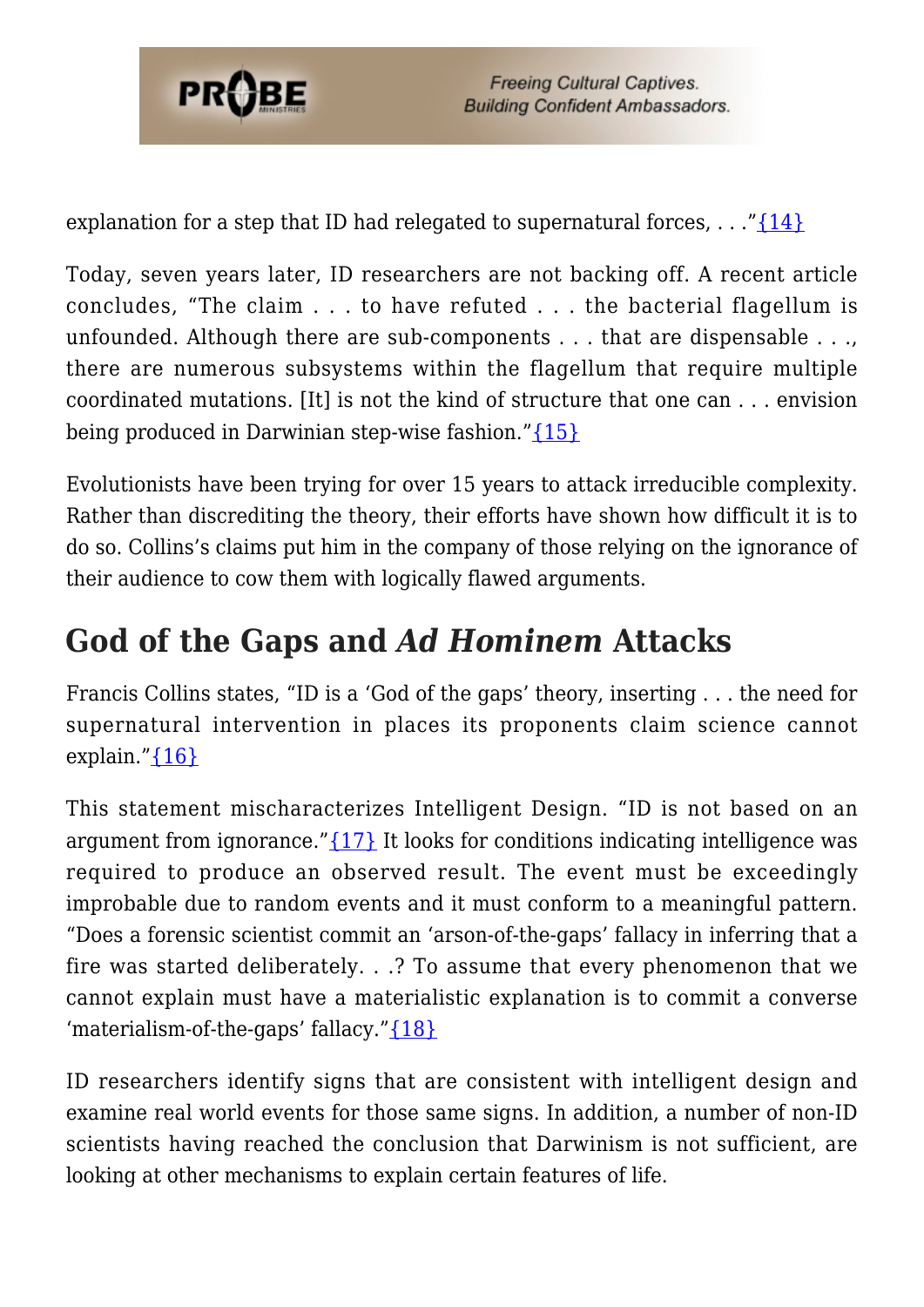

Another aspect of Collins's defense of theistic evolution is using overstated and unsubstantiated attacks to discredit other views.

Of the young earth creationists, he states, "If these claims were actually true, it would lead to a complete and irreversible collapse of the sciences of physics, chemistry, cosmology, geology, and biology."[{19}](#page-26-1) This is a gross overstatement. In truth, belief in a young earth creation does not prevent one from making predictions based on micro-evolutionary effects or investigating the physical laws of the universe from a microscopic to an intergalactic level.

Collins also states, "**No serious biologist** today doubts the theory of evolution." $\{20\}$  And, "ID's central premise ... sets forth a straw man scenario that **no serious student** of biology would accept."[{21}](#page-26-3) So, those differing with Collins are not even serious students of biology. Collins ignores the over 800 Ph.D.s who signed a document questioning the ability of Darwinian theory to explain life[.{22}](#page-26-4)

In discrediting ID, he misrepresents the premise of this field, saying ID is designed to resist an atheistic worldview. As one researcher, William Dembski, explains, "Intelligent Design attempts only to explain the arrangement of materials within an already given world. Design theorists argue that certain arrangements of matter, especially in biological systems, clearly signal a designing influence." $\{23\}$ 

Collins would rather pursue an answer that was wrong and exclude the actions of an intelligent designer, than consider the possibility of intelligent design.

### **Perverting the Views of C. S. Lewis**

Did C. S. Lewis support theistic evolution? Francis Collins quotes Lewis $\{24\}$ , postulating God could have added His image to evolved creatures who then chose to fall into sin. Although consistent with theistic evolution, Lewis' thoughts are more consistent with ID tenets.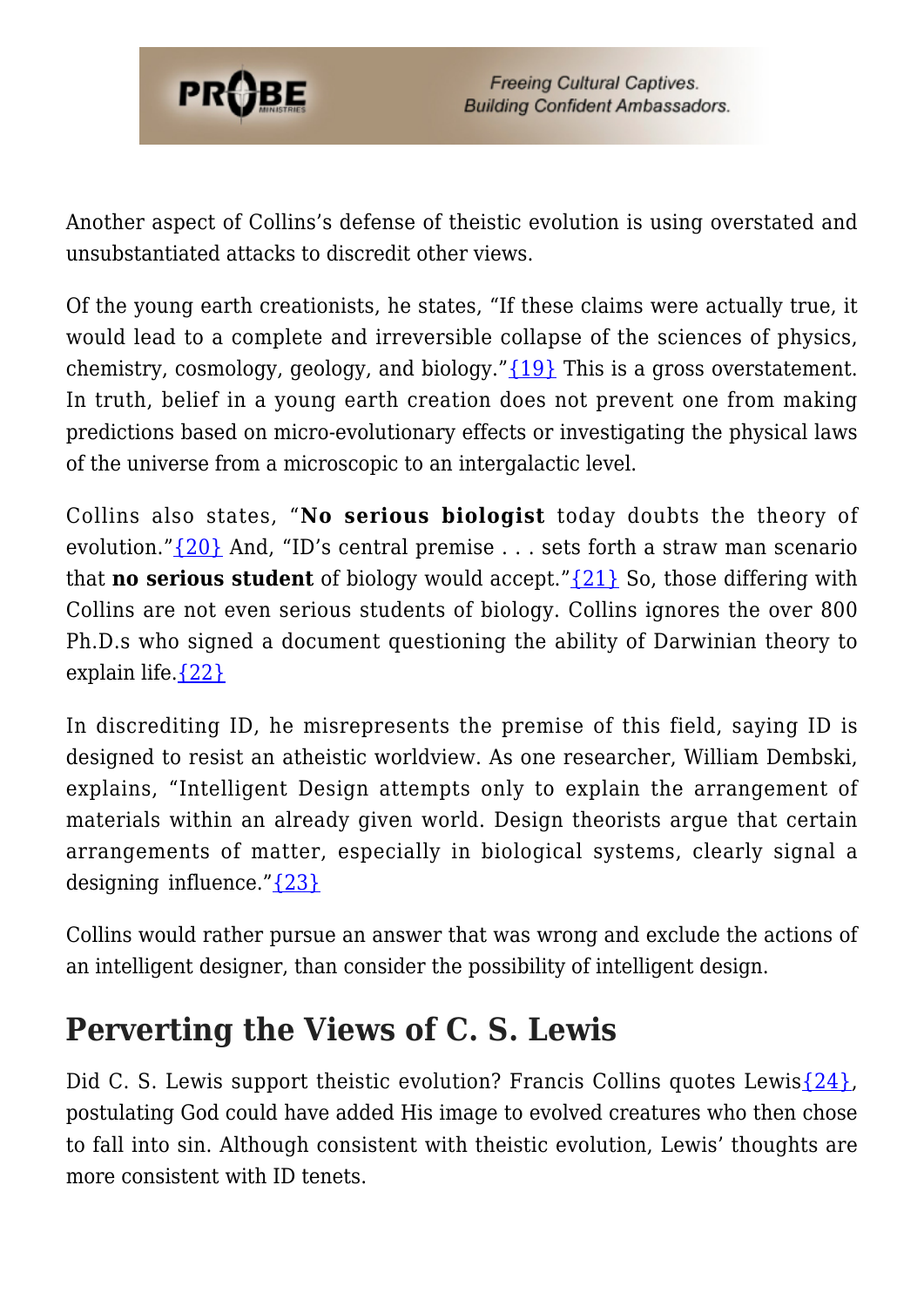

Lewis begins, "For long centuries, **God perfected** the animal form which was to become the vehicle of humanity and the **image of Himself**. **He gave it** hands whose thumb could be applied to each of the fingers,  $\ldots$  "[{25}](#page-26-7) So, God was actively involved in bringing about the human form; God intervened to produce the desired outcome. This view contrasts with Collins's view that God took whatever evolution produced and breathed into it His image.

BioLogos extends the thought, stating "(Lewis) is clearly a Christian Theistic Evolutionist, or an Evolutionary Christian Theist." $\{26\}$  They point out passages from Lewis showing the evolutionary theory of physical change was not contradictory to the gospel. They suggest Lewis would accept today's theories as truth and reject ID.

John West's research  $\{27\}$  finds Lewis was not saying evolutionary theory was definitely true, but rather that it did not refute Christian belief. Lewis wrote, "belief that Men in general have immortal & rational souls does not oblige or qualify me to hold a theory of their pre-human organic history—**if they have one**."[{28}](#page-26-10) In *Miracles* he wrote, "the preliminary processes within Nature which led up to" the human mind "**if there were any**"—"were **designed** to do so."[{29}](#page-26-11) In both these quotes, Lewis caveats evolutionary theory by adding a big "if."

Lewis did not embrace a simple-minded view of natural science as fundamentally more authoritative or less prone to error than other fields of human endeavor. Lewis argued that scientific theories are "supposals" and should not be confused with "facts." . . . We must always recognize that such explanations can be wrong. $\{30\}$ 

Clearly, Lewis did not feel that a young earth view a necessity. But, he was adamantly against the thought that science trumped theology. Although, one cannot know with certainty, it appears that Lewis would resonate with the methodology and claims of Intelligent Design theorists.

I appreciate Collins' faith journey. However, I wish he would say "We really don't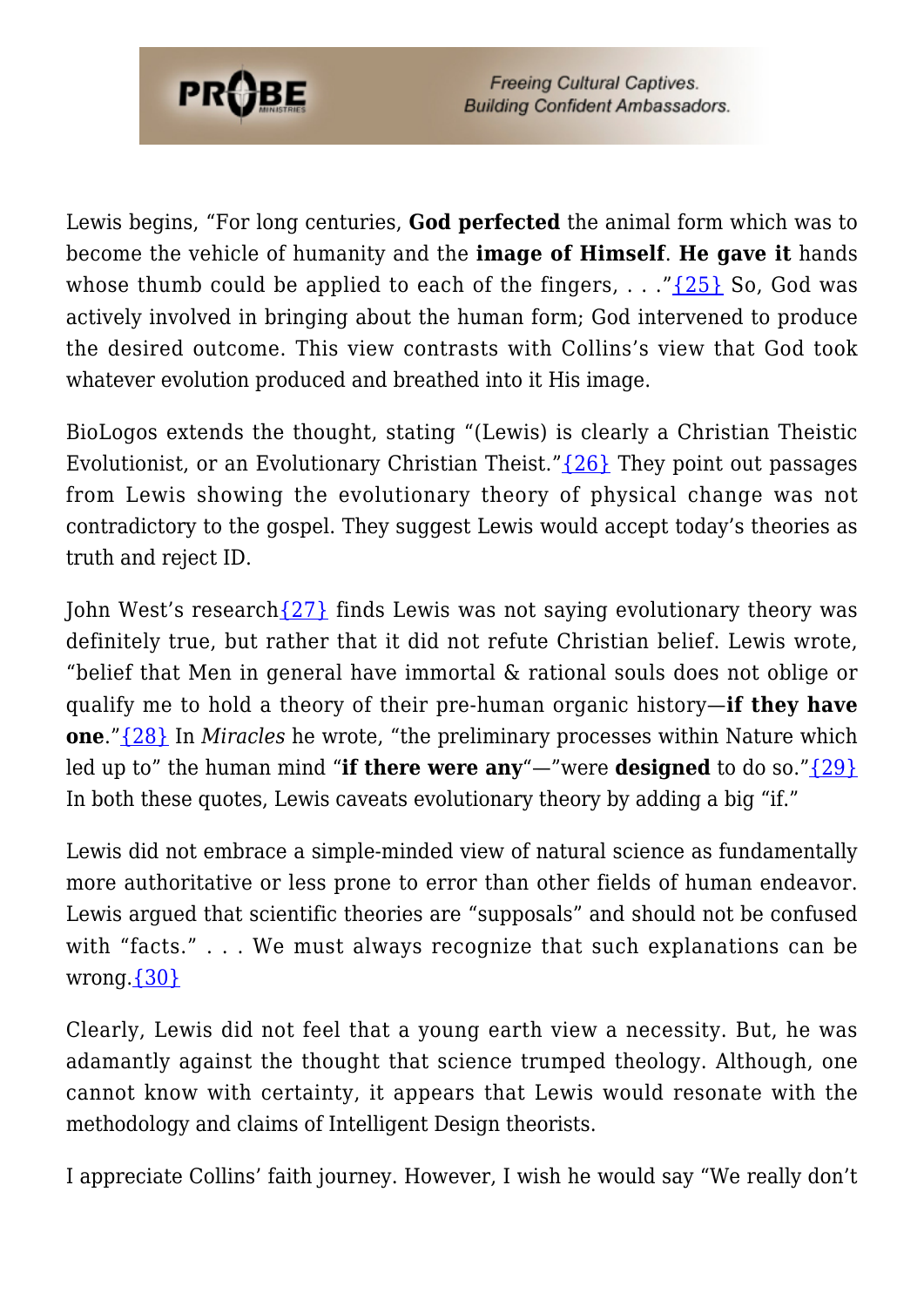

know the details of man's creation, but we know God was intimately involved."

#### **Notes**

1. Francis S. Collins, *The Language of God: A Scientist Presents Evidence for Belief* (New York: Free Press, 2006).

2. See for example, Josh McDowell's story in *Undaunted: One Man's Real-Life Journey from Unspeakable Memories to Unbelievable Grace*, Lee Strobel's story in *The Case for Faith*, and Viggo Olsen's story in *Daktar, Diplomat in Bangladesh*.

3. Collins, p. 169.

4. Collins, p. 200.

5. Collins, p. 90.

6. Collins, p. 109-142.

7. *UK Guardian*, September 5, 2012.

8. ENCODE is an acronym for the Encyclopedia of DNA Elements project.

9. Casey Luskin, Junk No More: ENCODE Project Nature Paper Finds "Biochemical Functions for 80% of the Genome", 2012, [www.evolutionnews.org/2012/09/junk\\_no\\_more\\_en\\_1064001.html](http://www.evolutionnews.org/2012/09/junk_no_more_en_1064001.html) (Accessed Mar. 30, 2014)

10. Jonathan McLatchie, Has Francis Collins Changed His Mind On "Junk DNA"? www.evolutionnews.org/2011/03/has francis collins changed hi044601.html (Accessed Mar. 30, 2014).

<span id="page-25-0"></span>11. Michael J. Behe, *Darwin's Black Box: The Biological Challenge to Evolution* (New York: Free Press, 1996).

<span id="page-25-1"></span>12. Collins, p. 188-190.

<span id="page-25-2"></span>13. Behe, *Darwin's Black Box.*

<span id="page-25-3"></span>14. Collins, p. 192.

<span id="page-25-4"></span>15. Jonathan McLatchie, Two of the World's Leading Experts on Bacterial Flagellar Assembly Take on Michael Behe, March 2013, [www.evolutionnews.org/2013/03/kelly\\_hughes\\_an069881.html](http://www.evolutionnews.org/2013/03/kelly_hughes_an069881.html) (Accessed Mar. 30, 2014).

<span id="page-25-6"></span><span id="page-25-5"></span>16. Collins, p. 193.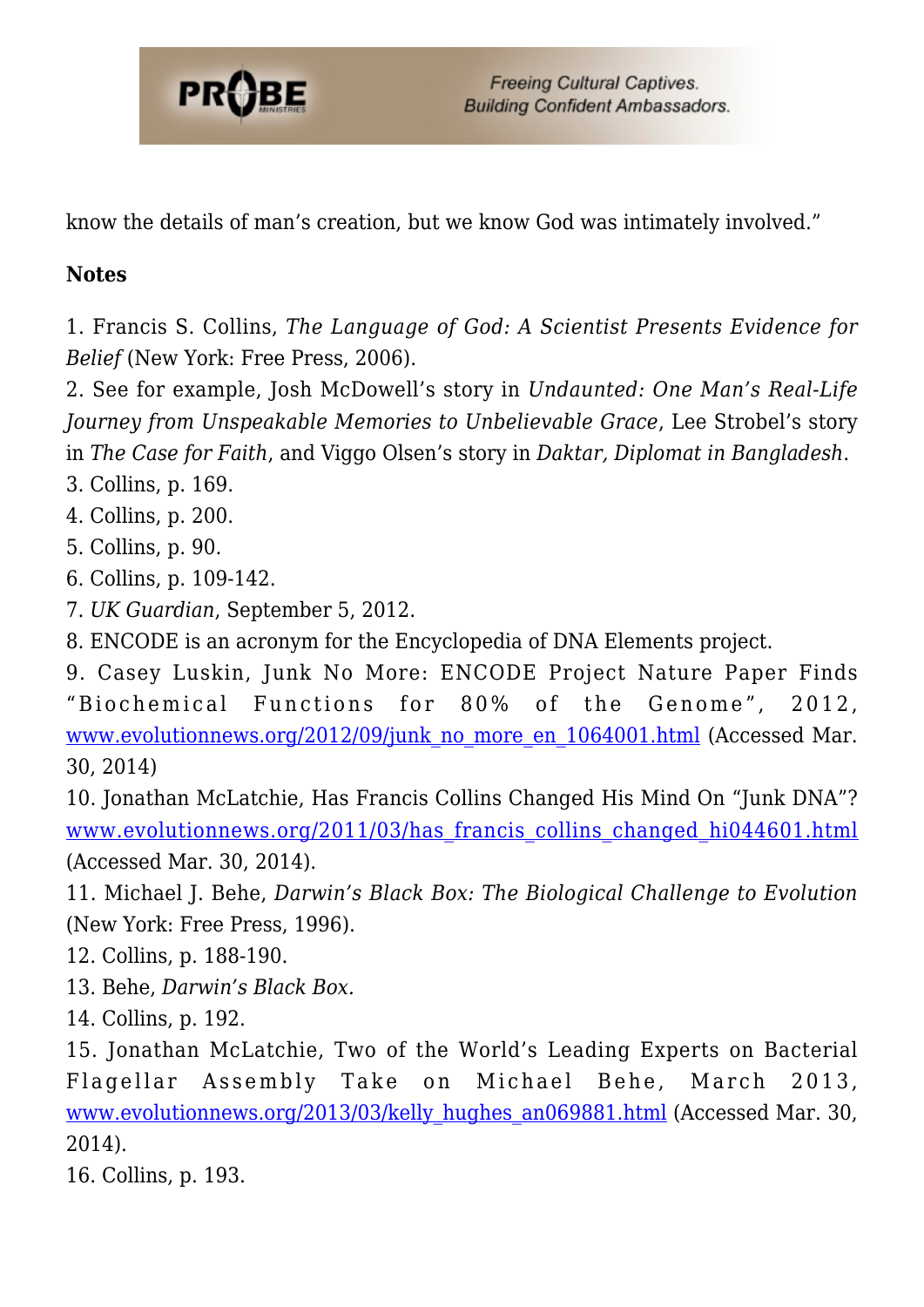

17. Jonathan McLatchie, Once Again, Why Intelligent Design is Not a "God-of-the-Gaps" Argument, 2013,

[www.evolutionnews.org/2013/01/why\\_intelligent068151.html](http://www.evolutionnews.org/2013/01/why_intelligent068151.html) (Accessed Mar. 30, 2014).

<span id="page-26-0"></span>18. Ibid.

<span id="page-26-1"></span>19. Collins, p. 174.

<span id="page-26-2"></span>20. Collins, p. 99.

<span id="page-26-3"></span>21. Collins, p. 190.

<span id="page-26-4"></span>22. [www.dissentfromdarwin.org](http://www.dissentfromdarwin.org)

<span id="page-26-5"></span>23. William Dembski, *Intelligent Design: The Bridge Between Science and Theology* (Downers Grove, IL: InterVarsity Press, 1999), p. 248.

<span id="page-26-6"></span>24. C. S. Lewis, *The Problem of Pain*, (New York: Simon and Schuster, 1996), p. 69.

<span id="page-26-7"></span>25. Lewis, p. 68.

<span id="page-26-8"></span>26. Michael L. Peterson, C. S. Lewis on Evolution and Intelligent Design [biologos.org/blog/series/lewis-id-series](http://biologos.org/blog/series/lewis-id-series), p. 13 (Accessed Mar. 30, 2014).

<span id="page-26-9"></span>27. John G. West, *The Magician's Twin: C. S. Lewis on Science, Scientism, and Society* (Seattle: Discovery Institute Press, 2012).

<span id="page-26-10"></span>28. West, p. 114.

<span id="page-26-11"></span>29. West, p. 131 quoting from *Miracles* by C. S. Lewis, 1960.

<span id="page-26-12"></span>30. West, p. 140-141.

©2014 Probe Ministries

## **[Are We Significant in This Vast](https://probe.org/are-we-significant-in-this-vast-universe/)**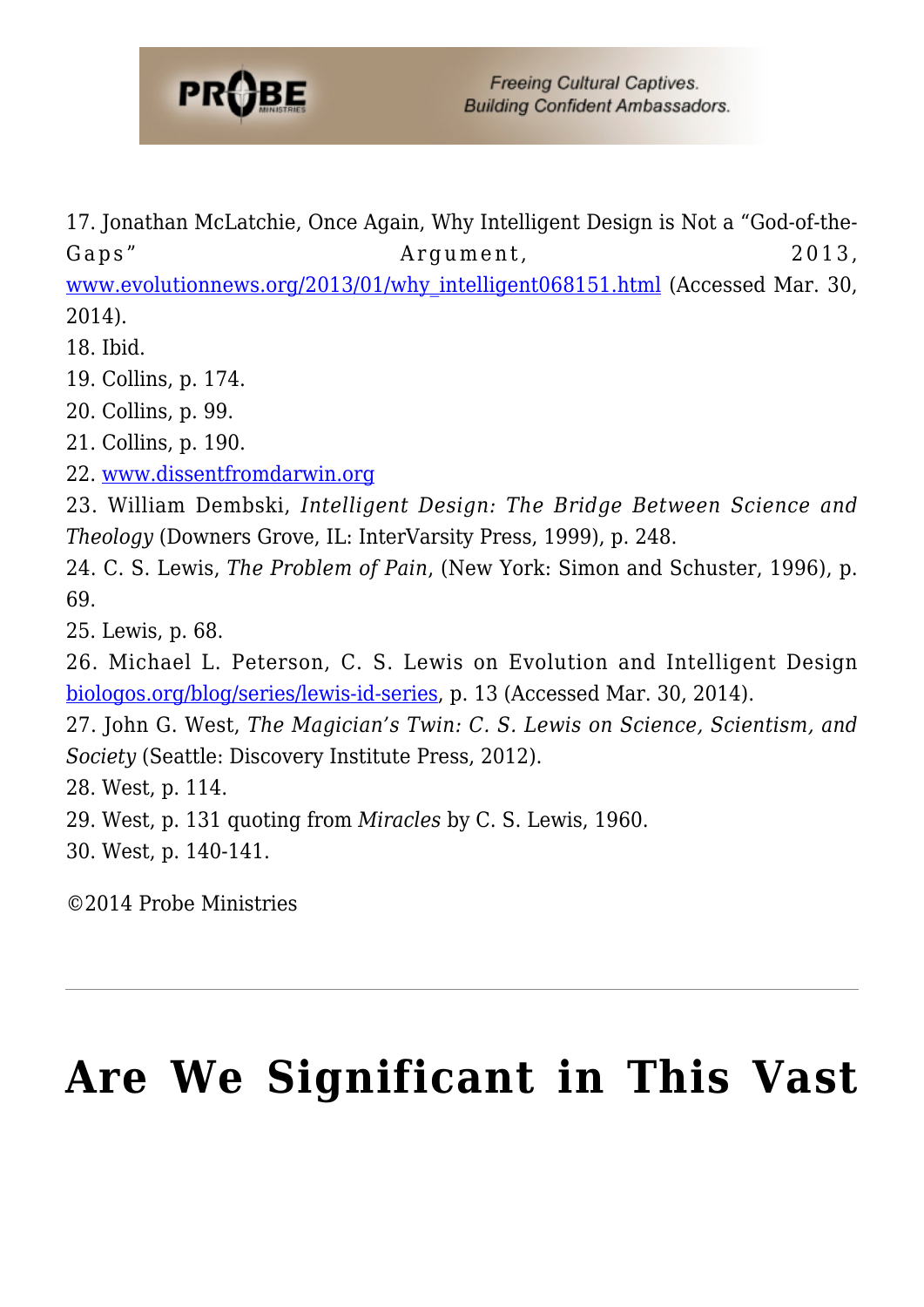

## **[Universe? – The Evidence Supports](https://probe.org/are-we-significant-in-this-vast-universe/) [Belief in God](https://probe.org/are-we-significant-in-this-vast-universe/)**

Steve Cable



*Steve Cable considers the question of why could we possibly be important in such a vast universe. Current research shows that there are reasons why God needed such a vast universe to house life on this planet. Understanding this idea can make it an apologetic for our faith rather than a fact which detracts from our faith. Science is the study of God's creation and the more we delve into it the clearer the hand of God becomes.*

### **Why Is the Universe So Vast? Are We Truly Insignificant?**

What do you feel when you look at the night sky? Awe? Insignificance? Adoration? Recently, my wife and I took three Ph.D. students from China for an overnight outing at a lake in West Texas. One of the things that impressed them most was the opportunity to view the night sky on a moonless night. Due to "light pollution," people in most cities can only make out a few hundred stars with the naked eye. These young women had never seen the night sky as King David did when he declared, "The heavens declare the glory of God!" (Psalm 19:1, NASU). They were so taken by the stars and the Milky Way that they spent several hours lying on the dock, looking up at the night sky.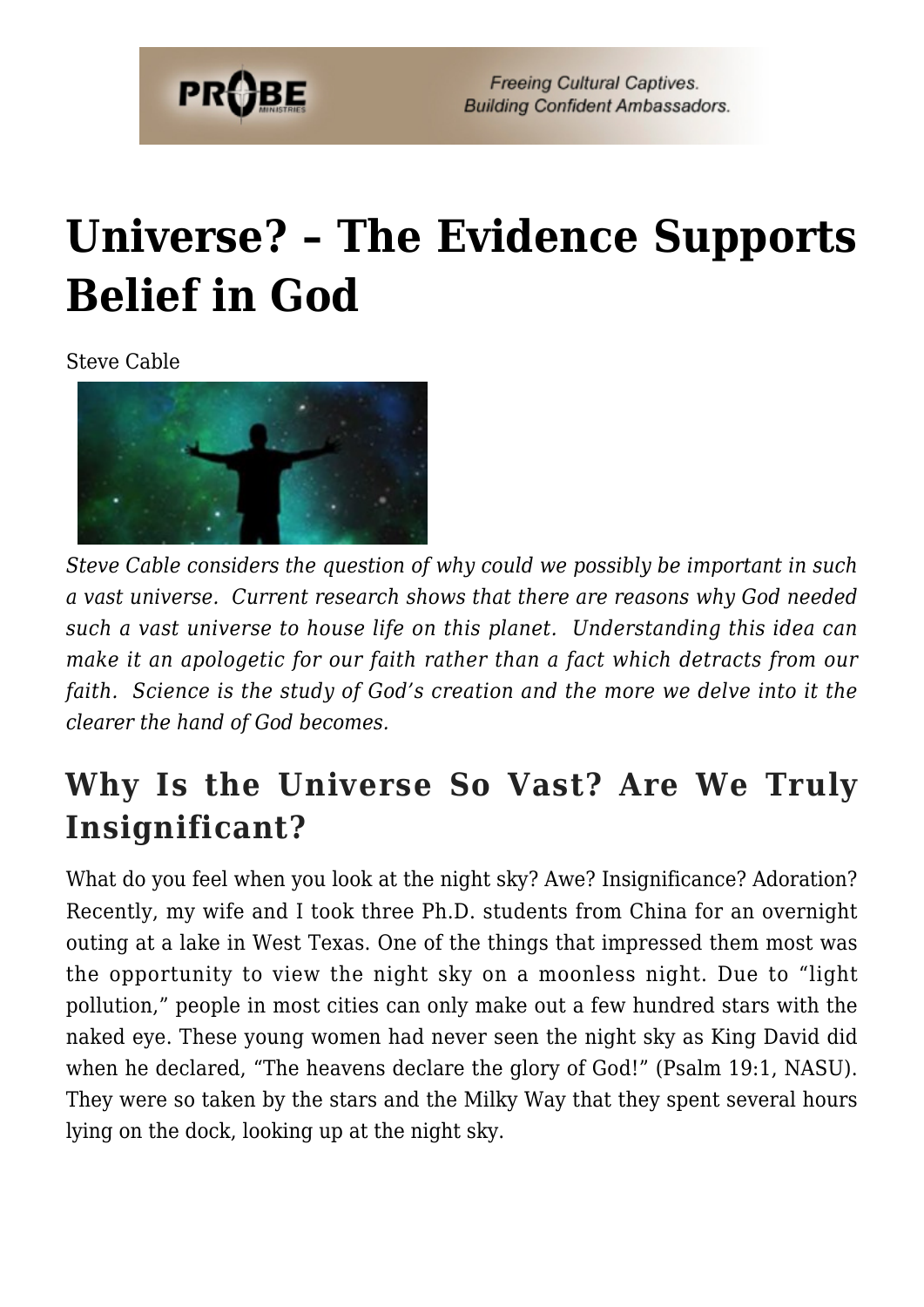

These students were not Christians, and I was glad to have an opportunity to use what we know about the stars to talk to them about the overwhelming evidence for a Creator who is intensely interested in humans. However, another host may have used the same night sky to argue that if there is a God, we must not be very



significant to God. Which view is correct? In this article, we will look into the Bible *and* into current scientific theories to better equip us to answer this important question.

According to the Bible, the transcendent Creator of this universe made humans in His own image as the focal point of His creation. Skeptics of a biblical worldview often point to the vastness of the universe as evidence that humans cannot be the focal point of a theistic creation. The famous astronomer, author, and television personality Carl Sagan put it this way:

Our posturings, our imagined self-importance, the delusion that we have some privileged position in the Universe, are challenged by this point of pale light. Our planet is a lonely speck in the great enveloping cosmic dark. In our obscurity, in all this vastness, there is no hint that help will come from elsewhere to save us from ourselves. $\{1\}$ 

Famous physicist Stephen Hawking wrote, "Our Solar System is certainly a prerequisite for our existence . . . . but there does not seem to be a need for all these other galaxies." $\{2\}$ 

In other words, why would God create this huge universe, if He was primarily interested in His relationship with one species occupying a tiny planet?

I think this is a reasonable question. After all, based on observations from the Hubble Telescope, the current best estimate for the number of stars in the

observable universe is 5 times 10 to the  $22<sup>nd</sup>$  power; that is a 5 with 22 zeros after it. How many stars is that? Well, if you were to count one star every second, it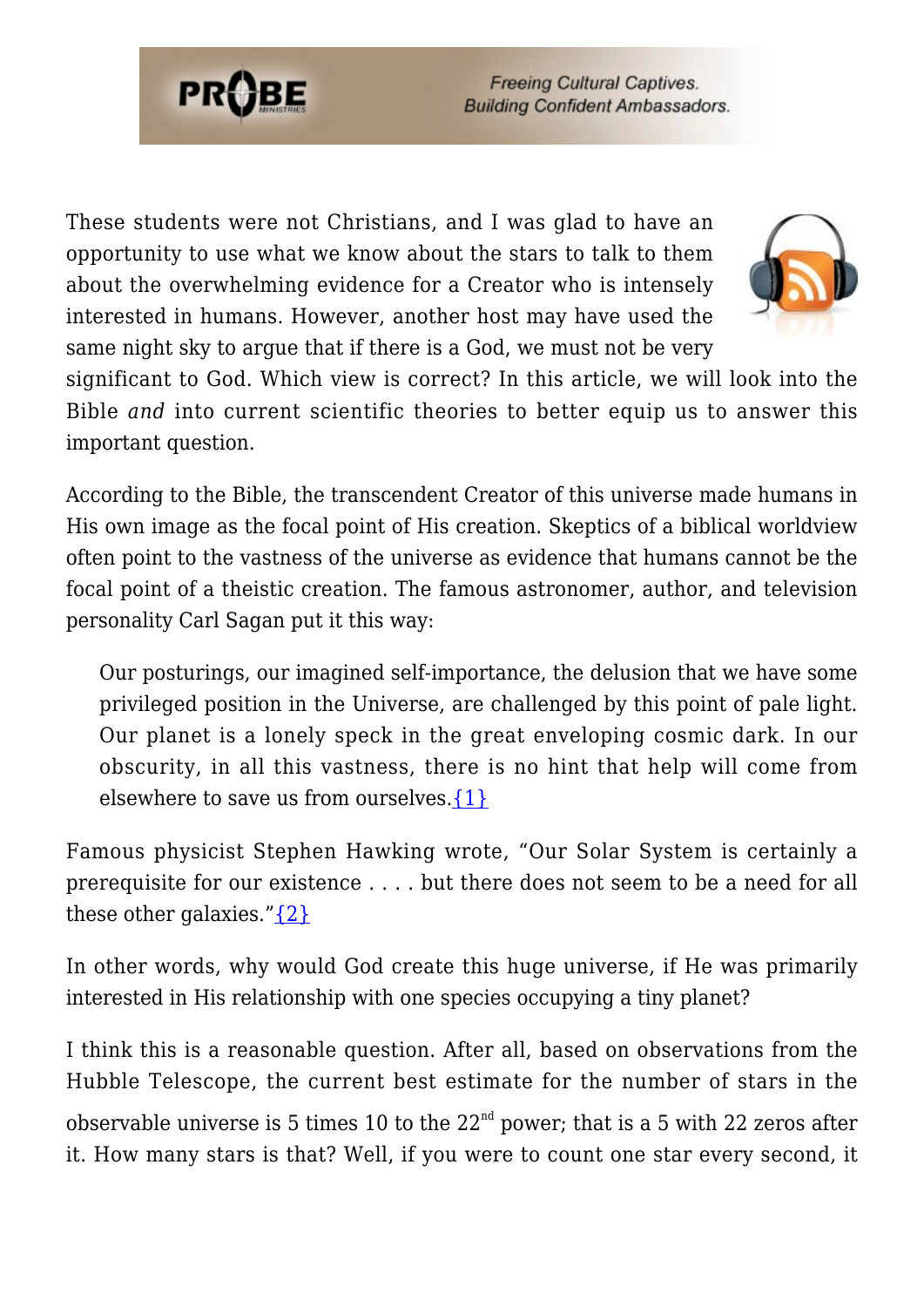

would take you only fifteen hundred trillion years to count them. These stars are spread over billions of light years. Amazingly, all of these stars account for only about 1% of the total mass of the universe. Why did God create such a vast universe, placing us on a single small planet with no reasonable hope of ever traveling beyond our solar system? Does the size of our universe run counter to a biblical worldview?

### **A Biblical Perspective of Humankind and the Vast Heavens**

If God is the Creator of the universe, and the Bible is revelation directly from God, then accurate observation of the universe will ultimately prove to be consistent with His revelation. By combining the general revelation of science with the special revelation of the Bible, we should be rewarded with a greater understanding of the nature of our Creator and His intentions for mankind. Let's see if this is true in addressing the vastness of the universe.

First let's consider what God's special revelation for us, the Bible, has to say about the vastness of the universe. The Bible often refers to God's creative work in "stretching out the heavens" and filling it with stars (e.g. Job 9:8, Zechariah 12:1). A review of Bible passages on the stars and the heavens reveals a number of reasons why a vast universe is consistent with humans being the most significant part of creation.

We need to realize that creating a vast universe is not harder for God than creating a smaller universe. God brought the universe into existence out of nothing. He had no limits on the amount of matter and energy created. Consequently, it is meaningless to say that it would be a tremendous waste for God to create so many lifeless galaxies. The concept of waste only applies when there is a limited supply. When there is an unlimited supply, you can use all you desire; there is plenty more where that came from.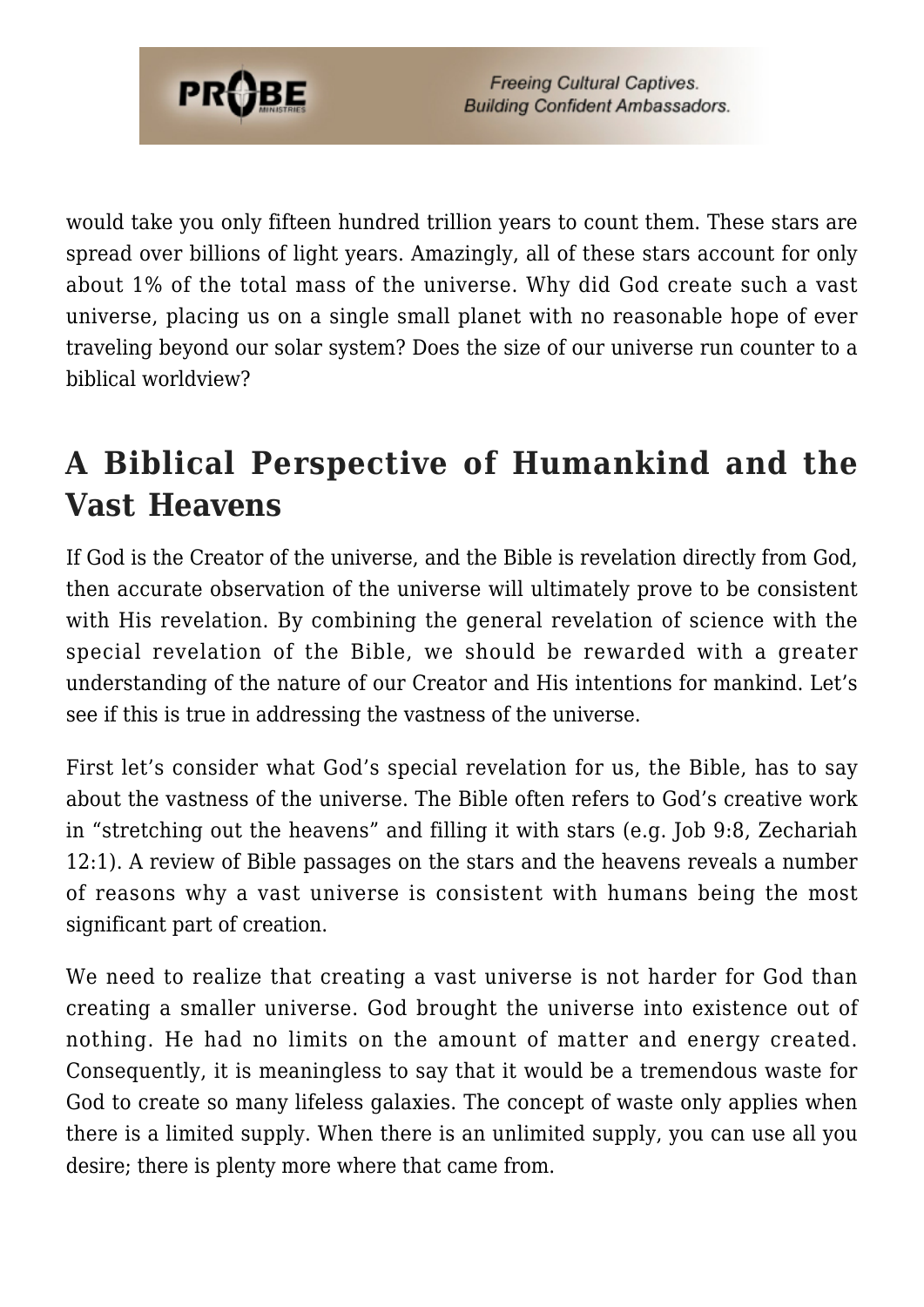

Within this vast universe, God placed earth in potentially the only place in the universe capable of supporting advanced life. There are many aspects of the universe that are hidden from the casual observer, but the vastness of the heavens is not one of them. God created the earth and positioned it in an ideal place so that humans could observe the vastness of the heavens and the enormous number of stars. The Bible points out at least five purposes for humans observing this vast universe:

1. *To reveal His majesty and power.* Job refers to this understanding as he reflected on his sufferings stating,

Who commands the sun not to shine, And sets a seal upon the stars; Who alone stretches out the heavens And tramples down the waves of the sea; Who makes the Bear, Orion and the Pleiades, And the chambers of the south; Who does great things, unfathomable, And wondrous works without number. Were He to pass by me, I would not see Him; Were He to move past me, I would not perceive Him. Were He to snatch away, who could restrain Him? Who could say to Him, "What are You doing?" (Job 9:7-12).

Later, God confronts Job with His lack of understanding the full power and majesty of His Creator:

Where were you when I laid the foundation of the earth? Tell Me, if you have understanding, . . . . Can you bind the chains of the Pleiades, Or loose the cords of Orion? Can you lead forth a constellation in its season,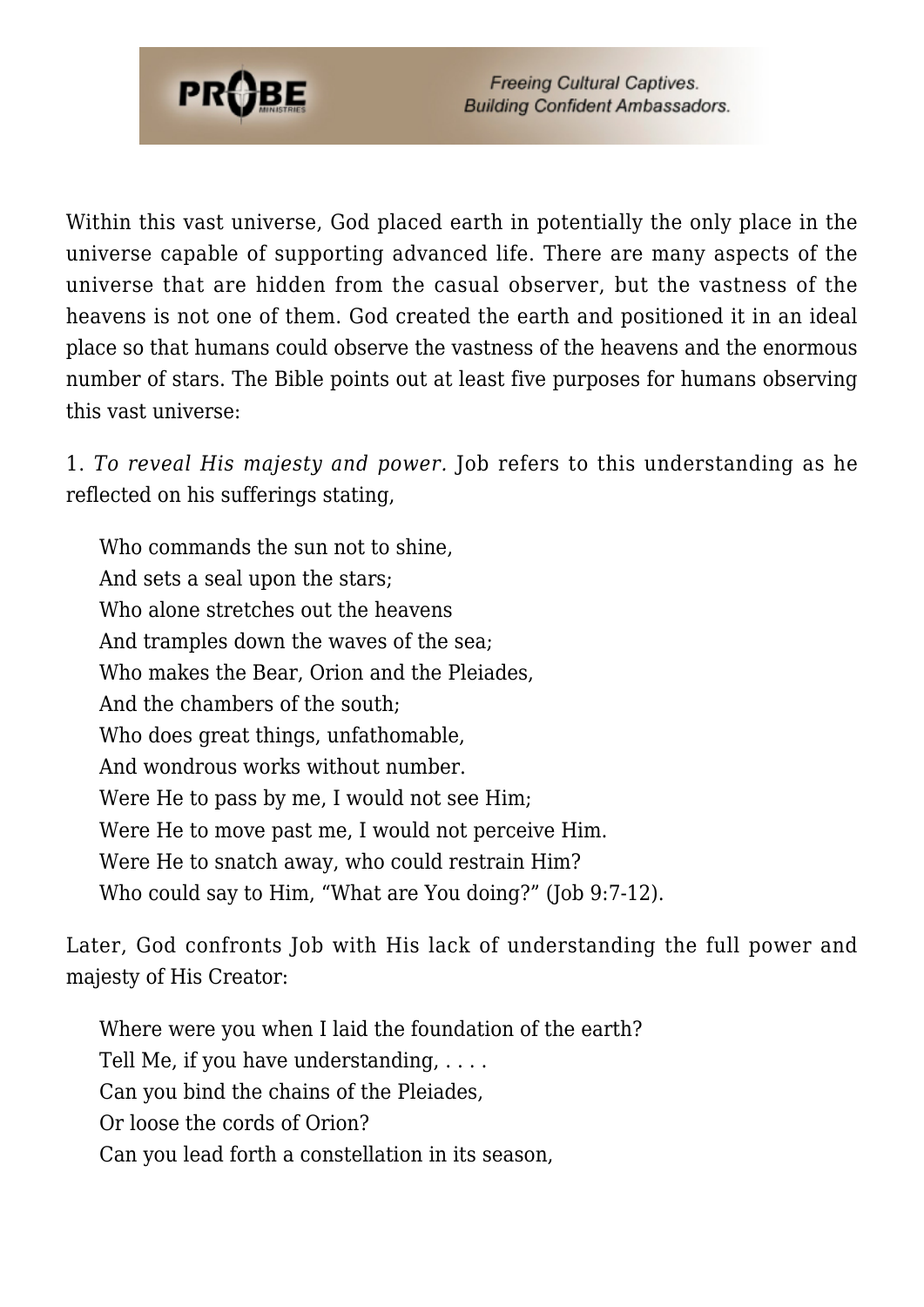

And guide the Bear with her satellites? Do you know the ordinances of the heavens, Or fix their rule over the earth? (Job 38:4, 31-33).

As we see in this passage, God intentionally did creative, wondrous works without number so that we could glimpse His greatness.

2. *To emphasize our insignificance without God.* The vastness of the heavens highlights how insignificant humans are apart from God's concern for us. The primary lesson that Job learned through his experience was that we are in no position to critique God's actions over His creation. God's creation is so vast that any significance we have comes solely from God's choice to be concerned with us. Job stated it this way: "Behold, I am insignificant; what can I reply to You?" (Job 40:4)

King David was the most significant person in Israel during his reign, but when he considered the vastness of God's creation he acknowledged our insignificance:

When I consider Your heavens, the work of Your fingers, The moon and the stars, which You have ordained; What is man that You take thought of him, And the son of man that You care for him (Psalm 8:3-4)?

3. *As a measure of His loving kindness toward us.* God uses the vastness of the heavens to help us understand the magnitude of His love for us, stating, "For as high as the heavens are above the earth, So great is His loving kindness toward those who fear Him" (Psalm 103:11).

God's love for us is greater than the billions of light years which separate us from the most distant galaxies.

4. *As a picture of His faithfulness and forgiveness.* In a similar way, God uses our inability to completely grasp the breadth and depth of the universe to emphasize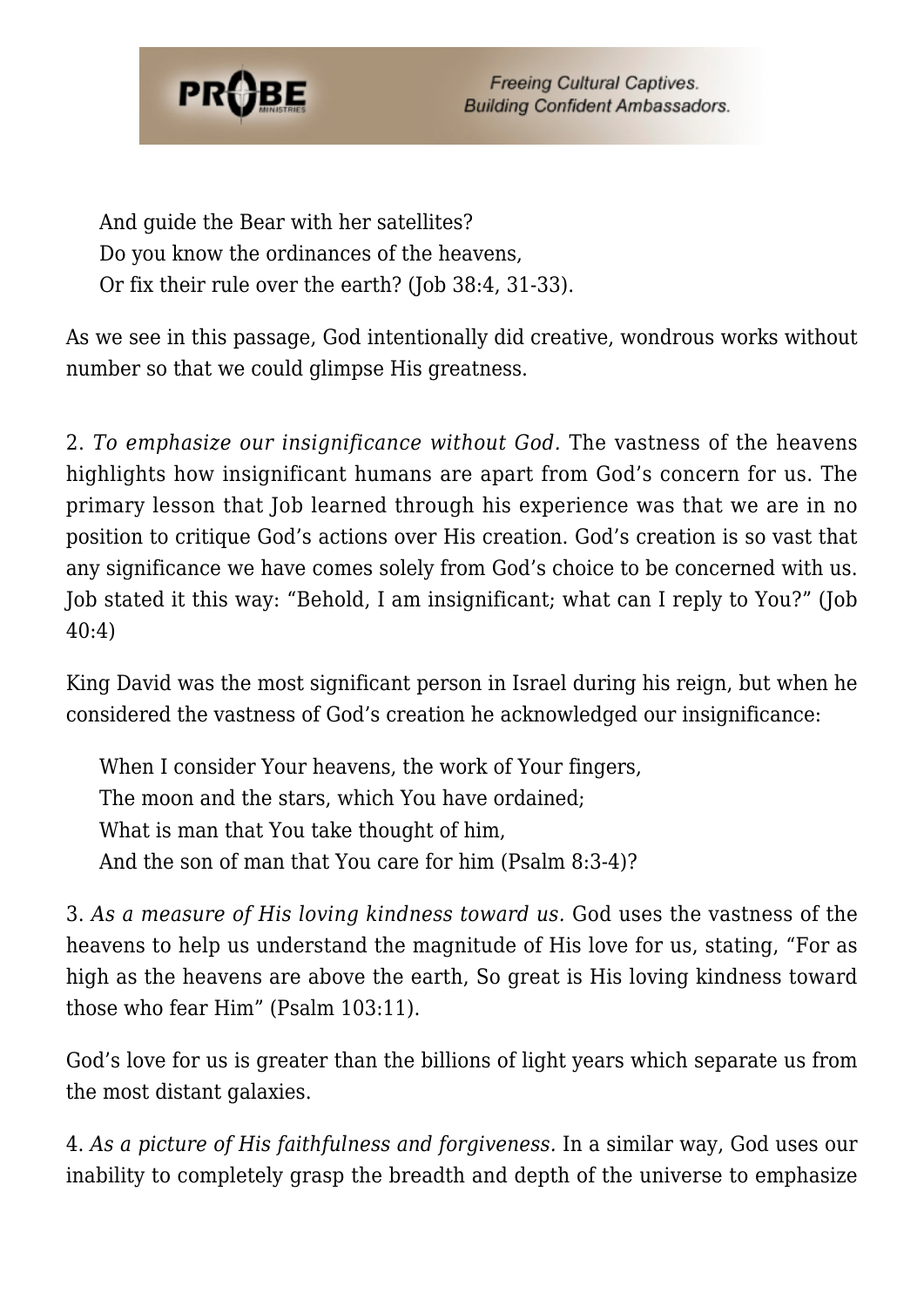

spiritual truths. Through Jeremiah, God promised a new covenant where He will remember our sins no more. God used the vastness of the heavens to convey His promise to never cast those in the new covenant away from Him with these words,

Thus says the LORD, "If the heavens above can be measured And the foundations of the earth searched out below, Then I will also cast off all the offspring of Israel For all that they have done," declares the LORD (Jeremiah 31:37).

Even today astronomers recognize that the universe we can observe is much smaller than the state of the universe as it exists today. Due to the finite speed of light, it is impossible to directly observe the current size of the universe or count the exact number of stars. Just as the heavens can never be measured, God will never cast us off from His presence.

5. *As a reminder that our understanding is limited.* Our Creator understands the universe from one end to the other and from the beginning of time to its end. As humans, we are just beginning to probe its mysteries. So, God reminds us, "For as the heavens are higher than the earth, So are My ways higher than your ways And My thoughts than your thoughts" (Isaiah 55:9).

It is clear that God intended us to observe and study the stars and the heavens. As a part of God's general revelation, the magnitude of the universe speaks to His greatness. Through God's special revelation, we see God using the vastness of His creation to teach us lessons about who we are and how we relate to Him. For a Creator who was willing to sacrifice His only Son on the cross for our redemption, it would be child's play to create a vast universe solely for our instruction. With this understanding, the vastness of the universe becomes a testament to our importance to God rather than evidence of our insignificance.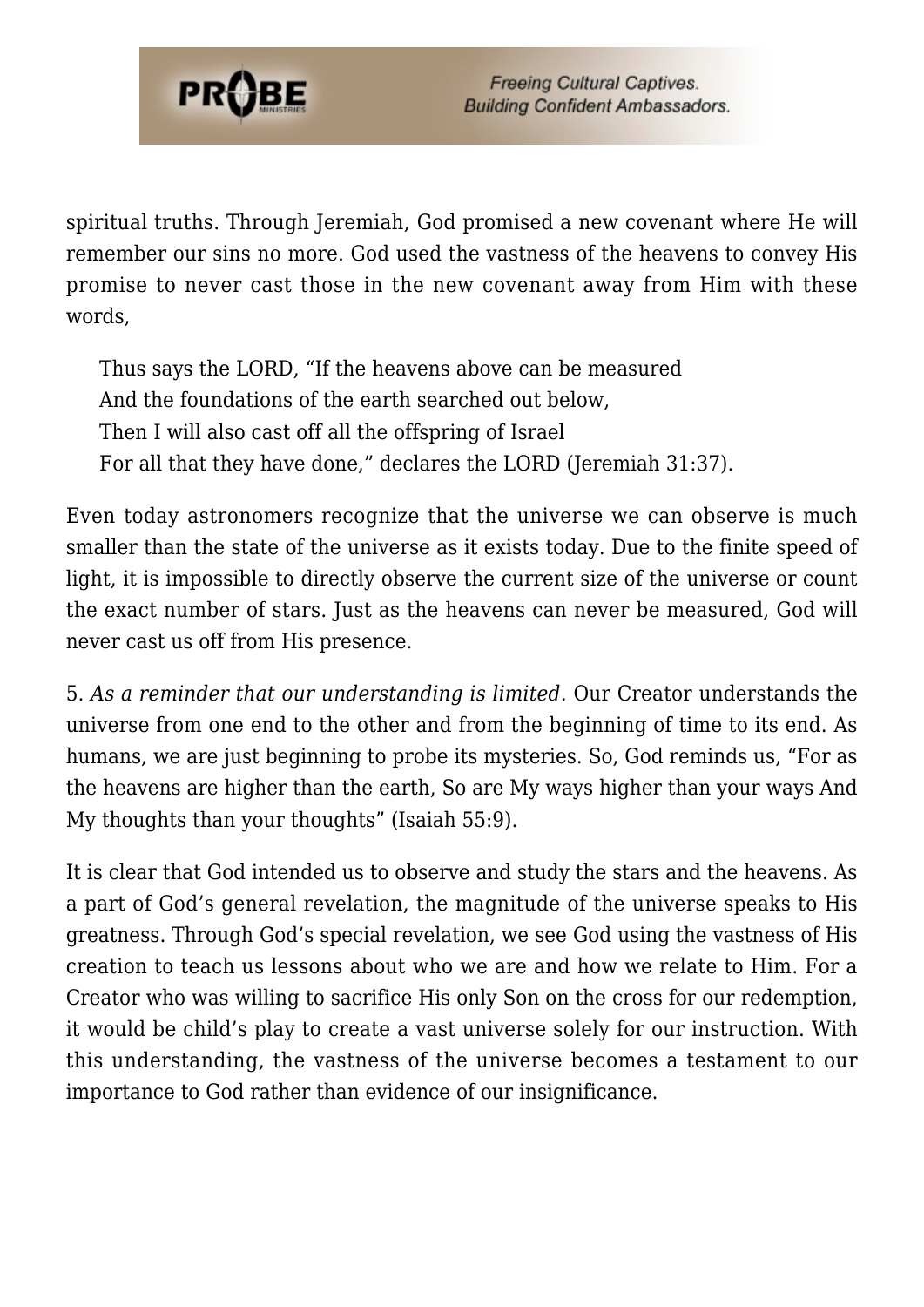

### **A Scientific Perspective of Humankind and the Vast Universe**

If God is the Creator of the universe and the author of the Bible, accurate observation of the universe will ultimately prove to be consistent with His revelation. By combining the general revelation of science with the special revelation of the Bible, we should be rewarded with a greater understanding of the nature of our Creator and His intentions for mankind.

In his book *Why the Universe is the Way It Is*[{3},](#page-80-2) Hugh Ross points out a number of areas where combining the latest observations of astronomy and physics with biblical theology provides us with fuller answers for some of the tough questions of life. One area he focuses on is the question we have been examining: "Does the vastness of this universe mean that we are insignificant and/or accidental?"

If we assume, as most skeptics and seekers would, that the physical laws of this universe have remained constant from the beginning of the universe until now, then the current state of scientific knowledge points to three reasons why the universe must occupy the mass and volume that it does in order for advanced carbon based life to exist on this planet.

1. *The exact mass of the universe was necessary for life supporting elements to exist*. Life requires heavier elements such as oxygen, carbon, and nitrogen. These elements are produced in the nuclear furnaces of stars. If there were less mass in the universe, only lighter elements such as helium would be produced. If there were more mass, only heavier elements, such as iron, would be produced. In fact, the amount of mass and dark energy in the universe must be fine tuned to less

than one part in 10 to the  $60<sup>th</sup>$  power, or one part in one trillion trillion trillion trillion trillion, to have a universe that can create a life supporting solar system and planet.

2. *The exact mass of the universe was required to regulate the expansion of the*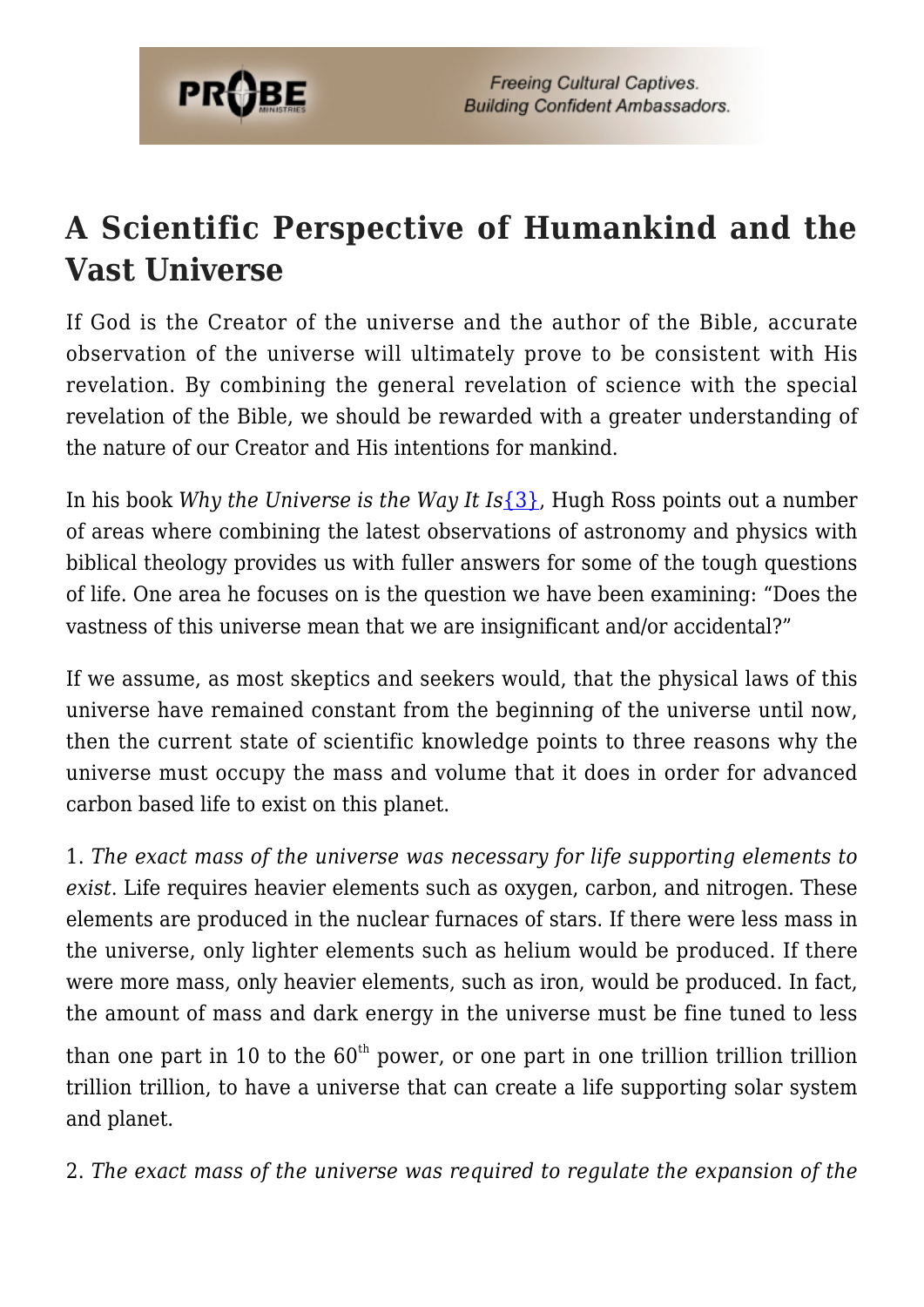

*universe to allow the formation of the sun and the solar system.* Amazingly, it turns out that the same total mass that results in the right mix of life supporting elements also results in the right amount of gravity to dampen the expansion of matter across the surface of the space-time continuum to allow the formation of stars like the sun which are capable of supporting a planet like earth. If the universe were expanding faster, stars and solar systems would not form. If the universe were expanding slower, giant stars and black holes would dominate the universe. Once again the total matter in the universe is fine tuned to support life. And what an amazing coincidence: the number that creates the right mix of elements also creates the right expansion rate. This dual fine tuning is much less likely than achieving the financial returns guaranteed by [Bernie Madoff!](http://en.wikipedia.org/wiki/Bernard_Madoff)

3. *The vast volume of the universe is required to give the earth just the right amount of light and other electromagnetic radiation to support life and not destroy it.* Life not only requires a planet with the right mix of elements orbiting the right kind of sun in just the right solar system; it also requires a "just right" galactic environment. Astronomers has discovered what they call "the galactic habitable zone" for our Milky Way galaxy at a distance of about 26,000 light years from the center of the galaxy. Any planet closer to the center will experience deadly radiation levels. Any planet further away from the center would lack the mix of heavy elements necessary for advanced life. But the vast majority of this habitable zone is inside one of the uninhabitable spiral arms of the galaxy. Since stars revolve around the galactic center at a rate different than the spiral arm structure based on their distance from the center of the galaxy, most solar systems pass through deadly spiral arms over the course of time. Our solar system occupies a very special place as Hugh Ross points out: "The solar system holds a special position in the Milky Way . . . the one distance from the core where stars orbit the galaxy at the same rate as its spiral arm structure does." $\{4\}$ 

Once again we are faced with a divine "coincidence": the same fine-tuned distance required to safely place a habitable planet is also the exact distance required to keep that planet out of the deadly spiral arms.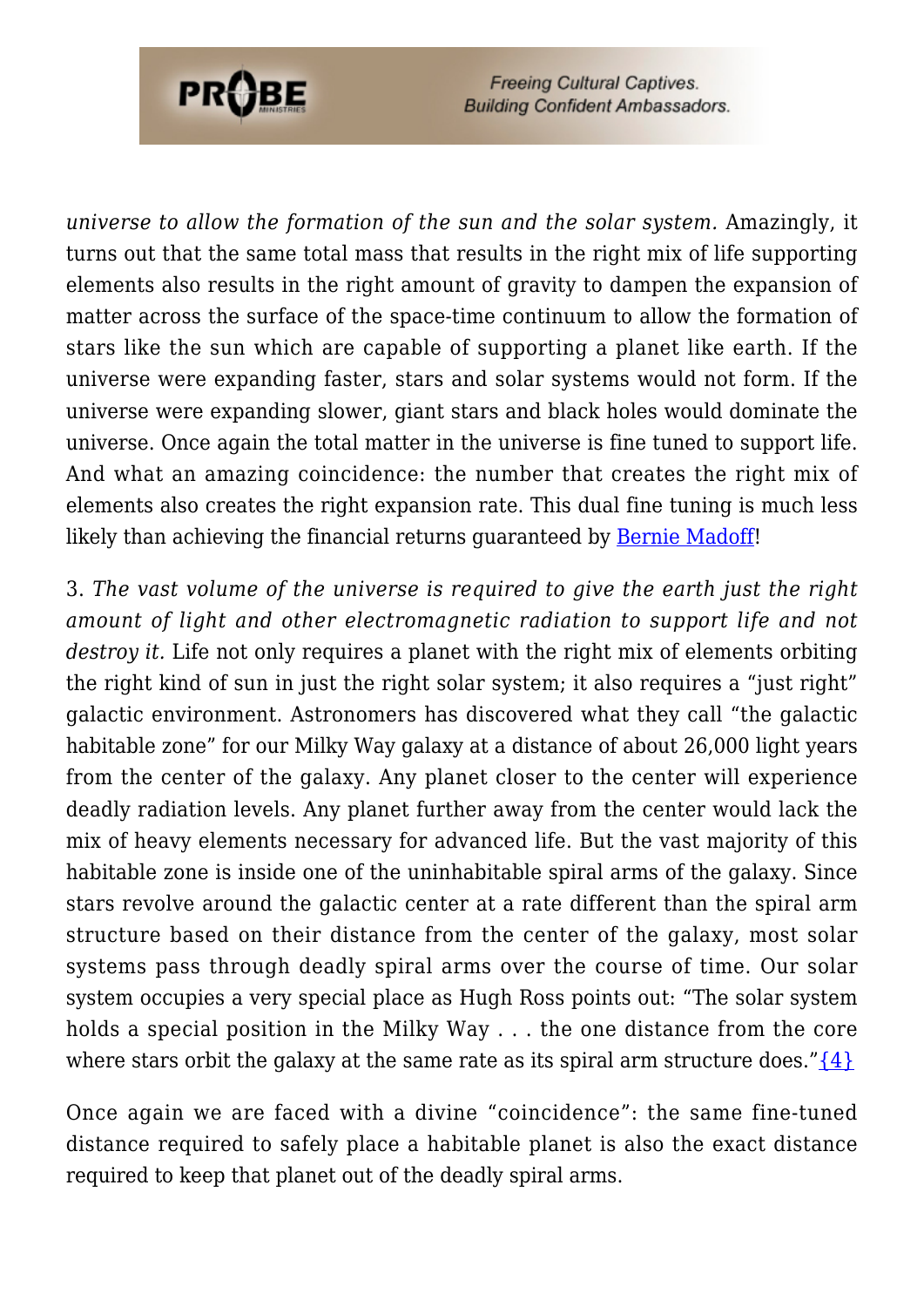

Not only must the earth be located far from the center of the Milky Way, the Milky Way must be located far enough away from other galaxies to maintain the stability of its spiral structure. Many aspects of the Milky Way appear to be very rare or unique in the universe.

As you can see, a logical application of current scientific orthodoxy based on the Big Bang and constant natural laws overwhelmingly supports the view that the vastness of the universe does not imply that human life is unremarkable and insignificant. On the contrary, the most reasonable conclusion from the evidence is that life on this planet is the primary purpose behind the vastness of our universe. Both the Bible and the results of scientific observation agree: our vast universe is the work of a Creator who considers life on earth as very significant.

Consequently, we don't have to convince a seeker that the world is much younger than it appears in order to answer the question, "Are we significant to our Creator?" We can say, "Whether you look to the teaching of the Bible or you look at the current prevailing models from the scientific community, the answer is definitely yes!" The important question is, "Is it possible to know more about my Creator and have a relationship with Him?" Beginning with the death and resurrection of Jesus, we can explain how to have an eternal relationship with God and why we believe the Bible is the reliable source of information about our Creator and our universe.

• Check out our article "[The Answer is the Resurrection"](https://www.probe.org/the-answer-is-the-resurrection/) at Probe.org for more information on using the resurrection to respond to key questions from seekers.

• For more information on topics related to the origins of our universe and other science topics, check out our **Faith and Science** section.

• For further discussion on the age of the universe see "[Christian Views of](https://www.probe.org/christian-views-of-science-and-earth-history/) [Science and Earth History](https://www.probe.org/christian-views-of-science-and-earth-history/)" in our Faith and Science section.

• For further discussion of how the age of the universe debate relates to this discussion see [Appendix A: Theology vs. Science or Theology plus Science?](https://www.probe.org/theology-vs-science-or-theology-plus-science/) and [Appendix B: Apologetics and the Age of the Universe](https://www.probe.org/apologetics-and-the-age-of-the-universe/).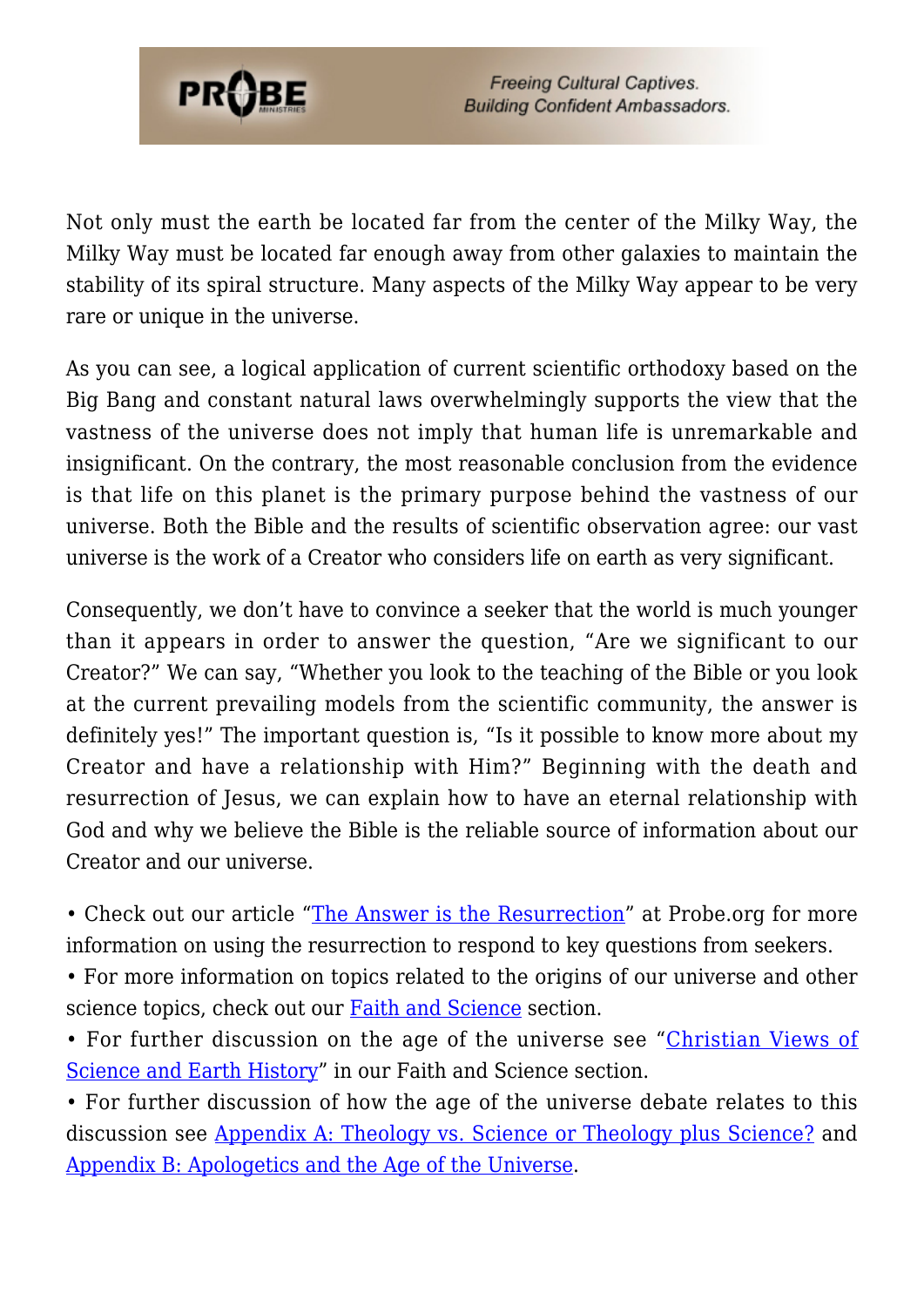

#### **Notes**

1. Carl Sagan, *Pale Blue Dot: A Vision of the Human Future in Space* (New York: Random House, 1994).

2. Stephen Hawking, *A Brief History of Time: From the Big Bang to Black Holes* (New York: Bantam, 1988).

3. Hugh Ross, *Why The Universe Is The Way It Is* (Grand Rapids, MI: Baker Books, 2008).

4. Ross, *Why The Universe Is The Way It Is*, 66.

© 2009 Probe Ministries

# **[The Five Crises in Evolutionary](https://probe.org/the-five-crises-in-evolutionary-theory/) [Theory](https://probe.org/the-five-crises-in-evolutionary-theory/)**

Dr. Ray Bohlin



*Dr. Ray Bohlin discusses five crises in evolutionary theory: 1) the unsubstantiation of a Darwinian mechanism of evolution, 2)The total failure of origin of life studies to produce a workable model, 3) The inability of evolutionary mechanism to explain the origin of complex adaptations, 4) The bankruptcy of the blind watchmaker hypothesis, and 5) The biological evidence that the rule in nature is morphological stability over time and not constant change.*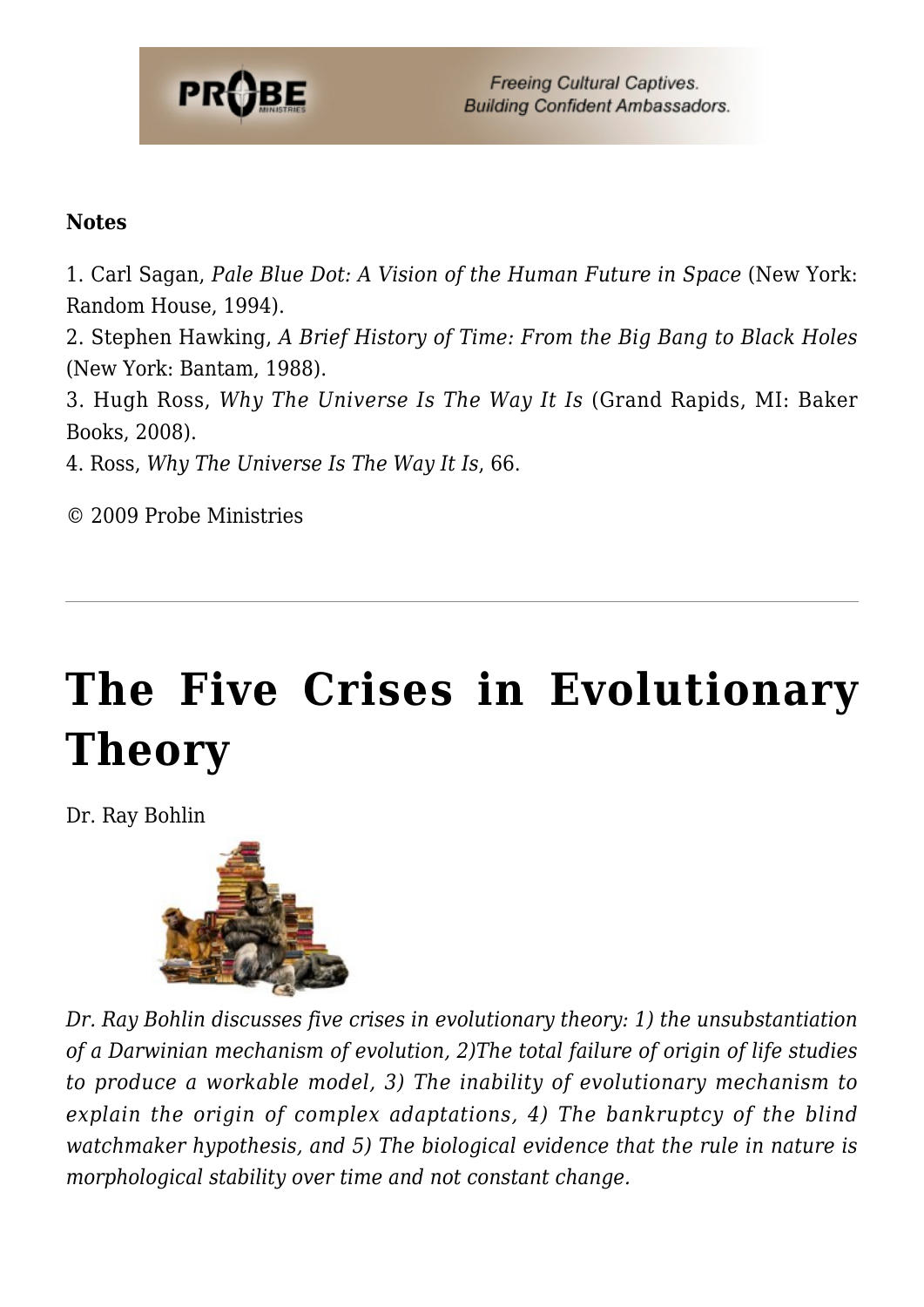

 *This article is also available in [Spanish.](https://ministeriosprobe.org/docs/cinco-crisis.html)*

# **The Case of the Missing Mechanism**

The growing crisis in Darwinian theory is becoming more apparent all the time. The work of creationists and other non-Darwinians is growing and finding a more receptive ear than ever before. In this discussion I want to elaborate on what I believe are the five critical areas where Darwinism and evolutionary theory in general are failing. They are:

1. The unsubstantiation of a Darwinian mechanism of evolution

- 2. The total failure of origin of life studies to produce a workable model
- 3. The inability of evolutionary mechanism to explain the origin of complex adaptations
- 4. The bankruptcy of the blind watchmaker hypothesis
- 5. The biological evidence that the rule in nature is morphological stability over time and not constant change.

Much of the reason for evolution's privileged status has been due to confusion over just what people mean when they use the word evolution. Evolution is a slippery term. If evolution simply means "change over time," this is noncontroversial. Peppered moths, Hawaiian drosophila fruit flies, and even Galapagos finches are clear examples of change over time. If you say that this form of evolution is a fact, well, so be it. But many scientists extrapolate beyond this meaning. Because "change over time" is a fact, the argument goes, it is also a fact that moths, fruit flies, and finches all evolved from a remote common ancestor. But this begs the question.

The real question, however, is where do moths, flies, and finches come from in the first place? Common examples of natural selection acting on present genetic variation do not tell us how we have come to have horses, wasps, and woodpeckers, and the enormous varieties of living animals. Evolutionists will tell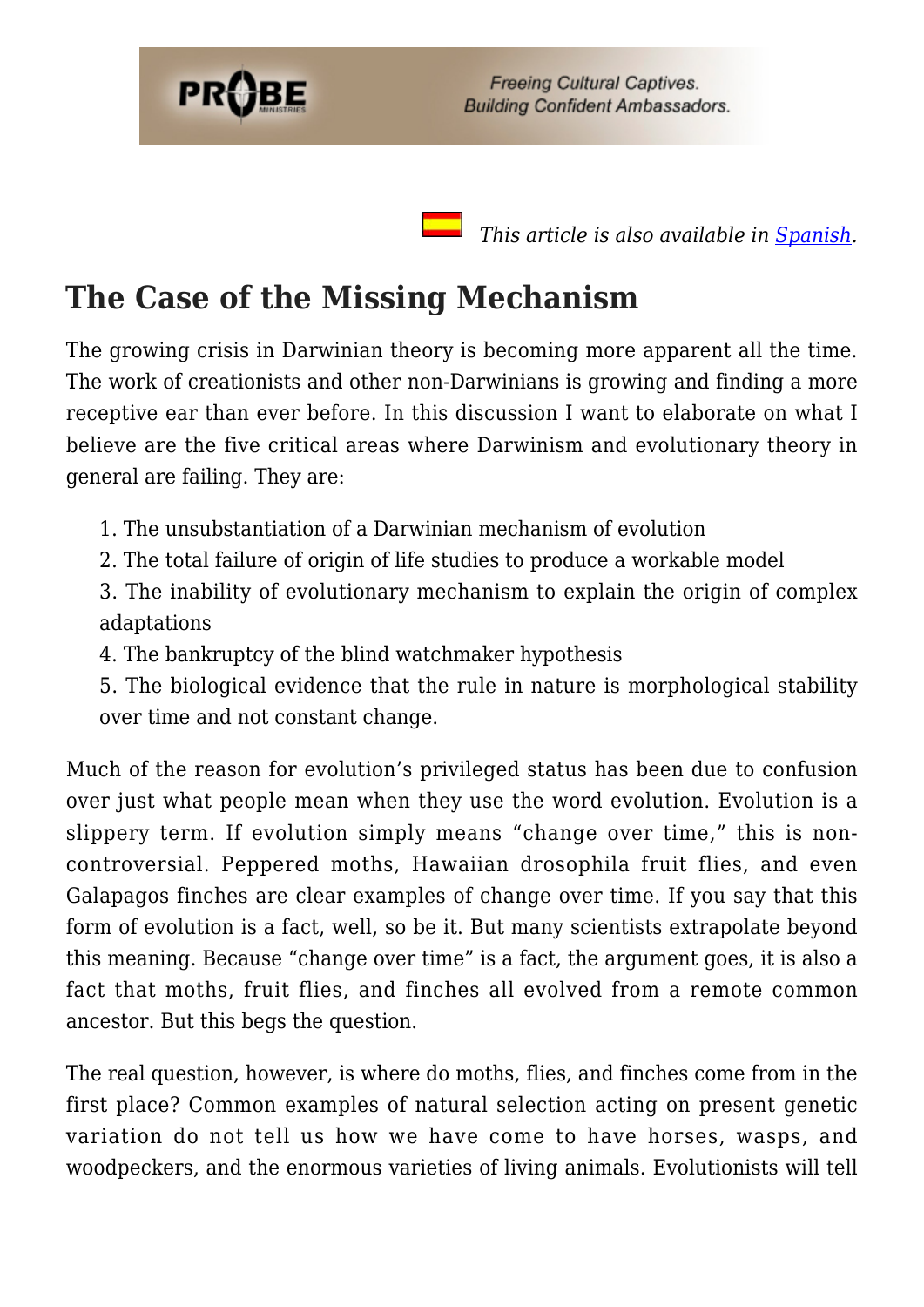

you that this is where mutations enter the picture. But mutations do not improve the scenario either. In speaking of all the mutation work done with bacteria over several decades, the great French zoologist and evolutionist Pierre-Paul Grasse' said:

What is the use of their unceasing mutations if they do not change? In sum, the mutations of bacteria and viruses are merely hereditary fluctuations around a median position; a swing to the right, a swing to the left, but no final evolutionary effect.

When I speak of evolution or Darwinism, it is the origin of new biological forms, new adaptive structures, morphological and biochemical novelties that I am referring to. This is precisely what has not yet been explained. When people question the popular explanations of the origin of complex adaptations such as the vertebrate limb, or sexual reproduction, or the tongue of the woodpecker, or the reptilian hard-shelled egg, they are usually given a litany of reasons why these structures are beneficial to the organisms. More precisely, the selective advantage of these structures is offered as the reason they evolved. But this begs the question again. It is not sufficient for an evolutionist to explain the function of a particular structure. What is necessary is to explain the mechanistic origin of these structures!

Natural selection does explain how organisms adapt to minor changes in their environment. Natural selection allows organisms to do what God commanded them to do. That is to be fruitful and multiply. Natural selection does not, however, explain the crucial question of how complex adaptations arose in the first place.

# **The Origin of Life**

We have been led to believe that it is not to difficult to conceive of a mechanism whereby organic molecules can be manufactured in a primitive earth and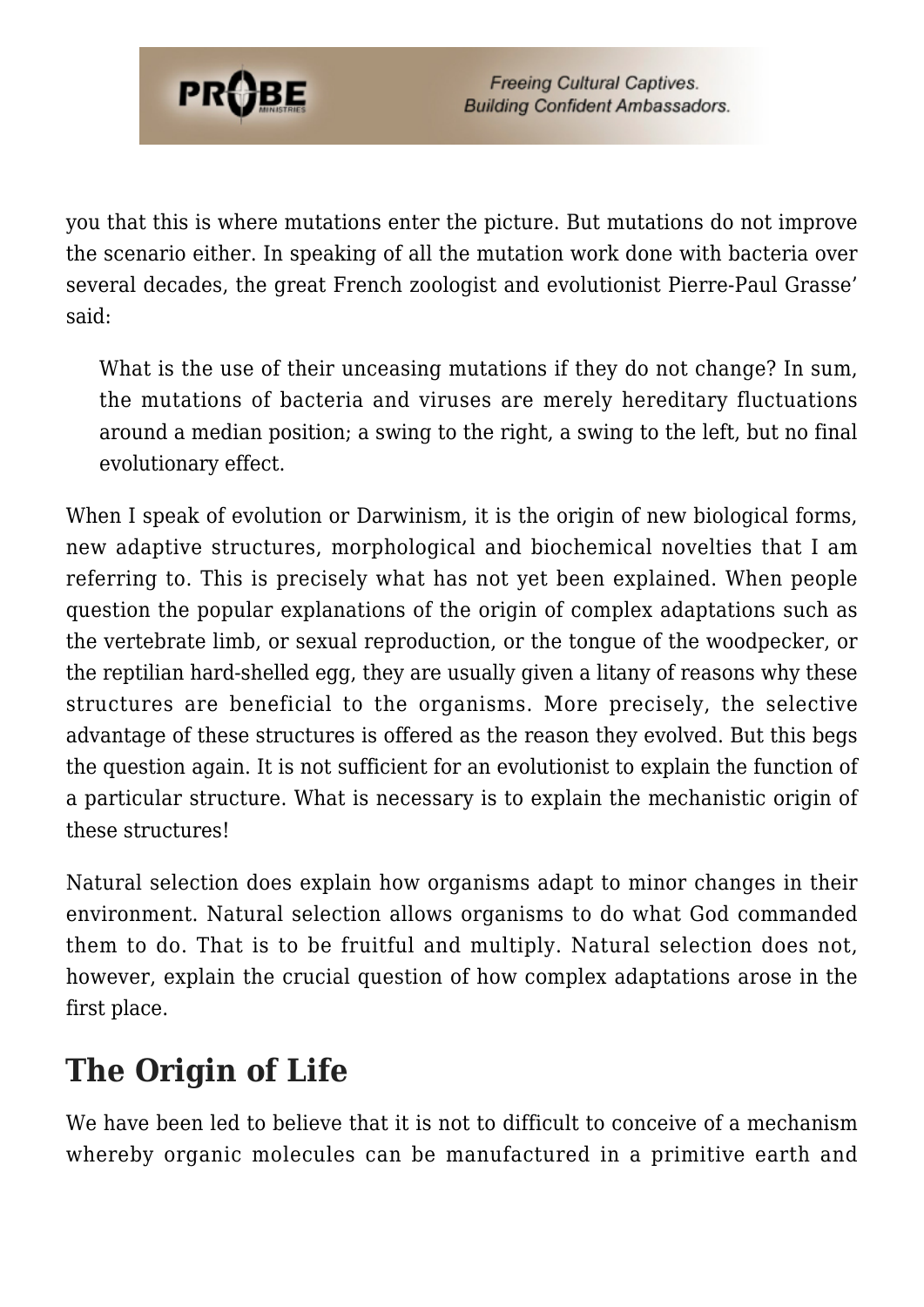

organize themselves into a living, replicating cell. In fact, the ease by which this can (allegedly) happen is the foundation for the popular belief that there are numerous planets in the universe which contain life. Nothing could be further from the truth.

Early experiments suggested that it was relatively simple to produce some of the building blocks of life such as amino acids, the components of proteins. However, the euphoria of the Miller- Urey experiment of 1953 has given way to a paradigm crisis of 1993 in origin of life research. The wishful, yet workable atmosphere of ammonia, hydrogen, methane, and water vapor has been replaced by the more realistic, but stingy atmosphere of nitrogen, carbon dioxide, carbon monoxide, hydrogen sulfide, and hydrogen cyanide. This is the stuff that volcanoes belch out. This atmosphere poses a much more difficult challenge. Molecules relevant for life would be much rarer. Even more damaging is the possibility of the presence of molecular oxygen in the atmosphere from the break-up of water vapor. Molecular oxygen would poison any reaction leading to biologically significant molecules.

Coacervates, microspheres, the "RNA world," and other scenarios all have serious flaws obvious to everyone in the field except those who continue work with that particular scenario. Some have privately called this predicament a paradigm crisis. There is no central competing model, just numerous ego-driven scenarios. Even the experiments in which researchers try to simulate the early earth have been severely criticized. These experiments generally hedge their bets by using purified reactants, isolated energy sources, exaggerated energy levels, procedures which unrealistically drive the reaction toward the desired product and protect the products from the destructive effects of the energy sources which produced them in the first place.

The real situation was summed up rather well by Klaus Dose:

More than 30 years of experimentation on the origin of life in the fields of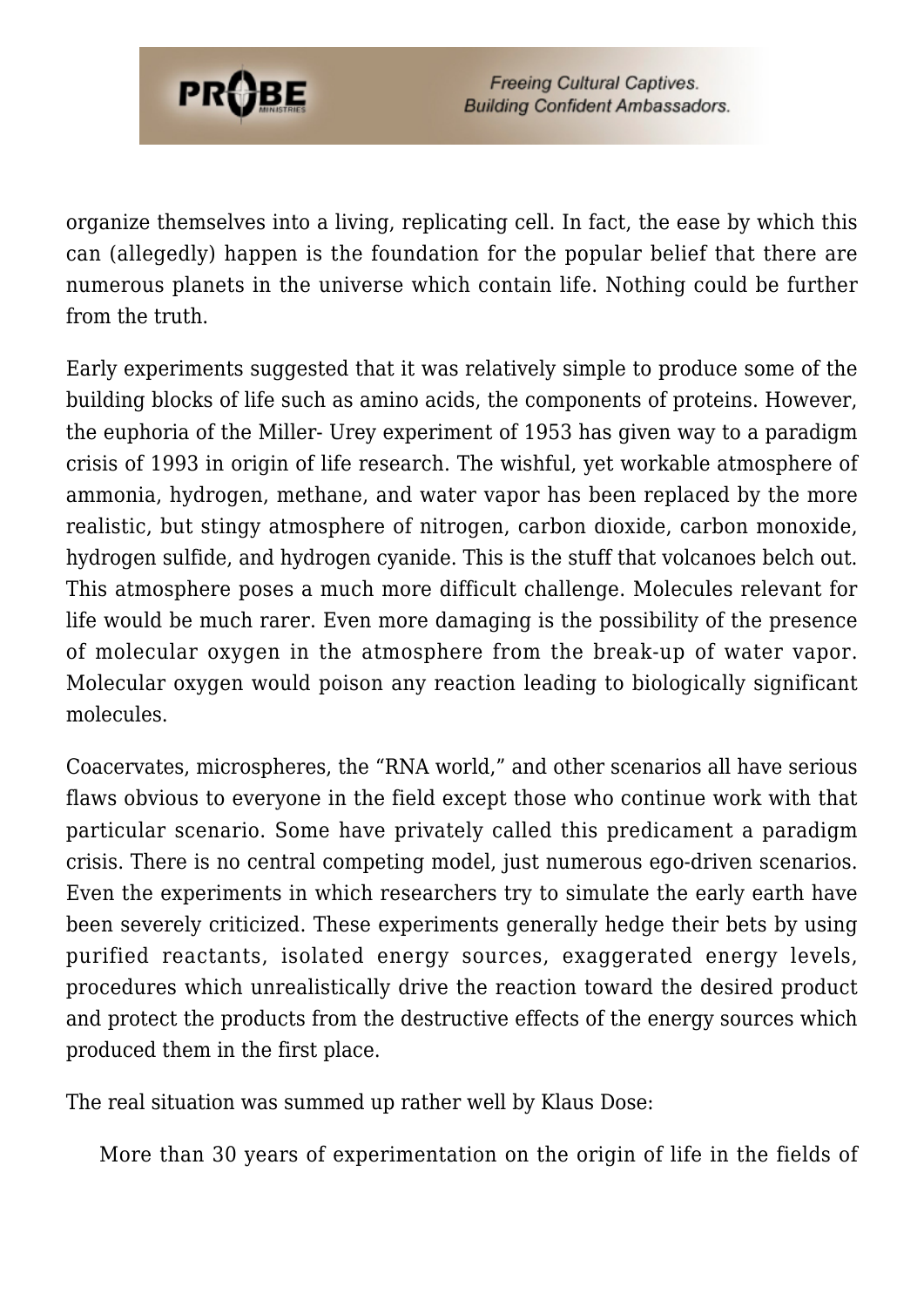

chemical and molecular evolution have led to a better perception of the immensity of the problem of the origin of life on earth rather than to its solution. At present all discussions on principal theories and experiments in the field either end in stalemate or in a confession of ignorance." [From *Interdisciplinary Science Review* 13(1988):348-56.]

But all of these difficulties together, as staggering as they are, are not the real problem. The major difficulty in chemical evolution scenarios is how to account for the informational code of DNA without intelligence being a part of the equation. DNA carries the genetic code: the genetic blueprint for constructing and maintaining a biological organism. We often use the terms of language to describe DNA's activity: DNA is "transcribed" into RNA; RNA is "translated" into protein; geneticists speak of the "genetic code." All these words imply intelligence, and the DNA informational code requires intelligent preprogramming, yet a purely naturalistic beginning does not provide such input. Chemical experiments may be able to construct small sequences of nucleotides to form small molecules of DNA, but this doesn't make them mean anything. There is no source for the informational code in a strictly naturalistic origin of life.

# **The Inability to Account for Complex Adaptations**

Perhaps the single greatest problem for evolutionary biologists is the unsolved problem of morphological and biochemical novelty. In other words, some aspects of evolutionary theory describe accurately how existing organisms are well adapted to their environments, but do a very poor job of explaining just how the necessary adaptive structures came about in the first place.

Darwinian explanations of complex structures such as the eye and the incredible tongue of the woodpecker fall far short of realistically attempting to explain how these structures arose by mutation and natural selection. The origin of the eye in particular, caused Darwin no small problem. His only suggestion was to look at the variety of eyes in nature, some more complex and versatile than others, and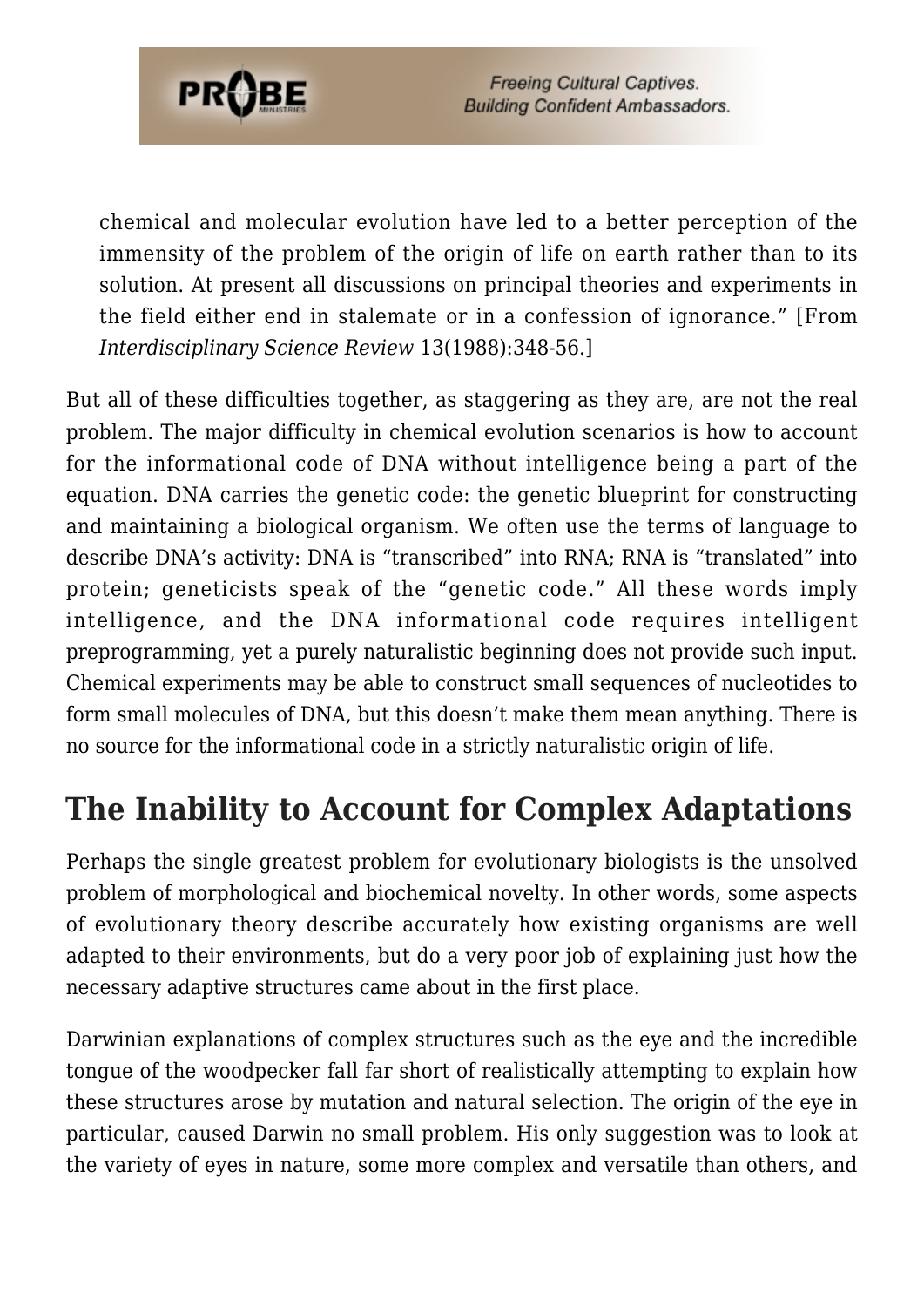

imagine a gradual sequence leading from simple eyes to more complex eyes. However, even the great Harvard evolutionist, Ernst Mayr, admits that the different eyes in nature are not really related to each other in some simple-tocomplex sequence. Rather, he suggests that eyes probably had to evolve over forty different times in nature. Darwin's nightmare has never been solved. It has only been made 40 times more frightening for the evolutionist.

In his 1987 book, *Theories of Life*, Wallace Arthur said:

One can argue that there is no direct evidence for a Darwinian origin of a body plan—black *Biston Betularia* certainly do not constitute one! Thus in the end we have to admit that we do not really know how body plans originate.

In 1992, Keith Stewart Thomson wrote in the *American Zoologist* that:

While the origins of major morphological novelties remain unsolved, one can also view the stubborn persistence of macroevolutionary questioning…as a challenge to orthodoxy: resistance to the view that the synthetic theory tells us everything we need to know about evolutionary processes.

The ability to explain major morphological novelties is not the only failing of evolutionary theory. Some argue that molecular structures are even more difficult to explain. The molecular architecture of the cell has recently described by molecular biologist Michael Behe as being irreducibly complex systems which must have all the components present in order to be functional. The molecular workings of cilia, electron transport, protein synthesis, and cellular targeting readily come to mind. If the systems are irreducibly complex, how do they build slowly over long periods of time out of systems that are originally doing something else?

While publishing hundreds of articles pertaining to molecular homology and phylogeny of various proteins and nucleic acids over the last ten years, the *Journal of Molecular Evolution* did not publish one article attempting to explain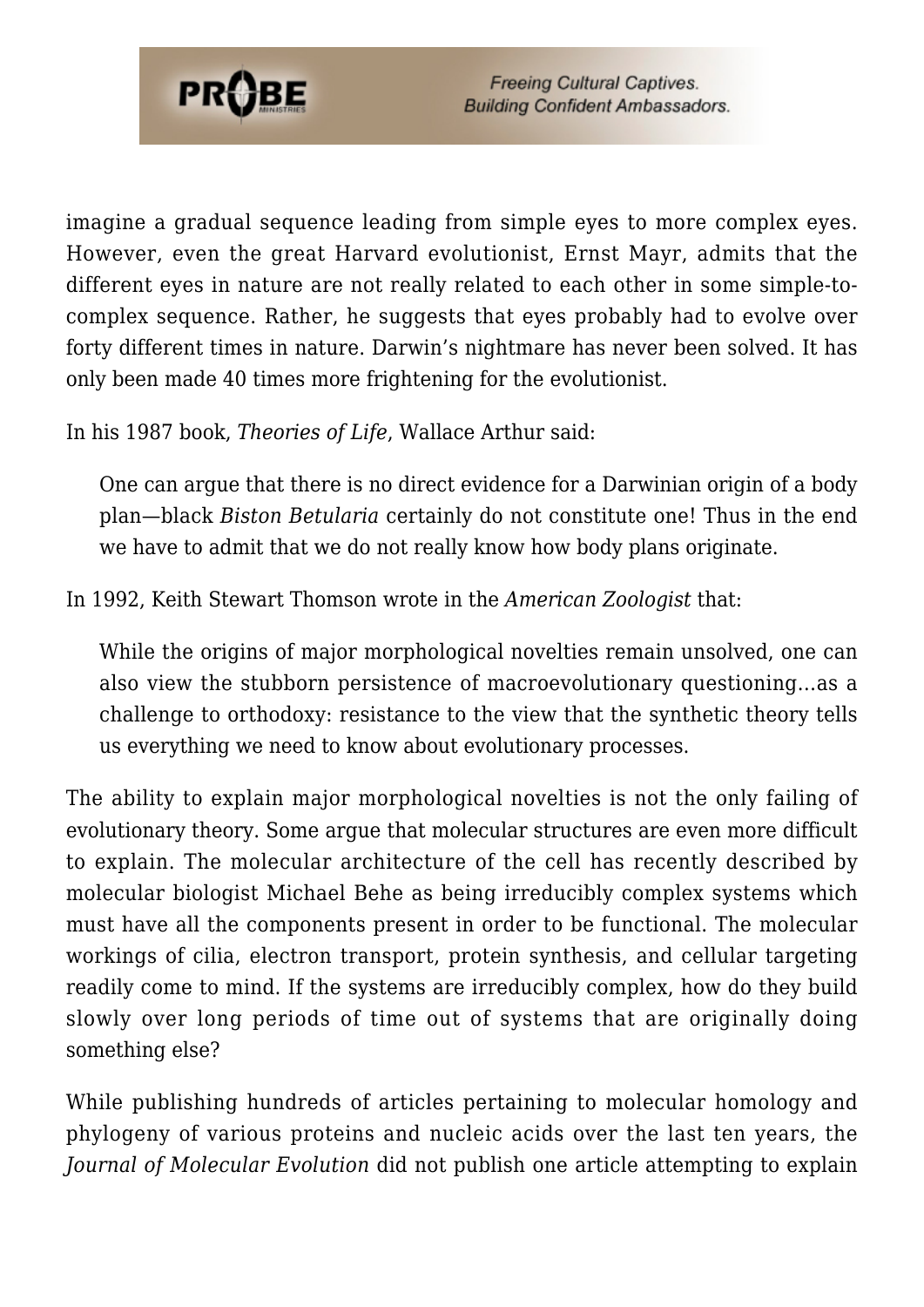

the origin of a single biomolecular system. Those who make molecular evolution their life's work are too busy studying the relationship of the cytochrome c molecule in man to the cytochrome c molecule in bacteria, rather than the more fundamental question of where cytochrome c came from in the first place!

Clearly then, whether we are talking about major morphological novelties such as the wings of bats and birds, the swimming adaptations of fish and whales, the human eye or the molecular sub- microscopic workings of mitochondria, ribosomes, or cilia, evolutionary theory has failed to explain how these structures could arise by natural processes alone.

# **The Bankruptcy of the Blind Watchmaker Hypothesis**

In his 1986 book, *The Blind Watchmaker*, Richard Dawkins states, "Biology is the study of complicated things that give the appearance of having been designed for a purpose." He explains that

Natural selection is the blind watchmaker, blind because it does not see ahead, does not plan consequences, has no purposes in view. Yet the living results of natural selection overwhelmingly impress us with the appearance of design as if by a master watchmaker, impress us with the illusion of design and planning.

Darwinism critic, Philip Johnson, has quipped that the watchmaker is not only blind but unconscious!

Dawkins later suggests just how this process may have brought about the development of wings in mammals. He says:

How did wings get their start? Many animals leap from bough to bough, and sometimes fall to the ground. Especially in a small animal, the whole body surface catches the air and assists the leap, or breaks the fall, by acting as a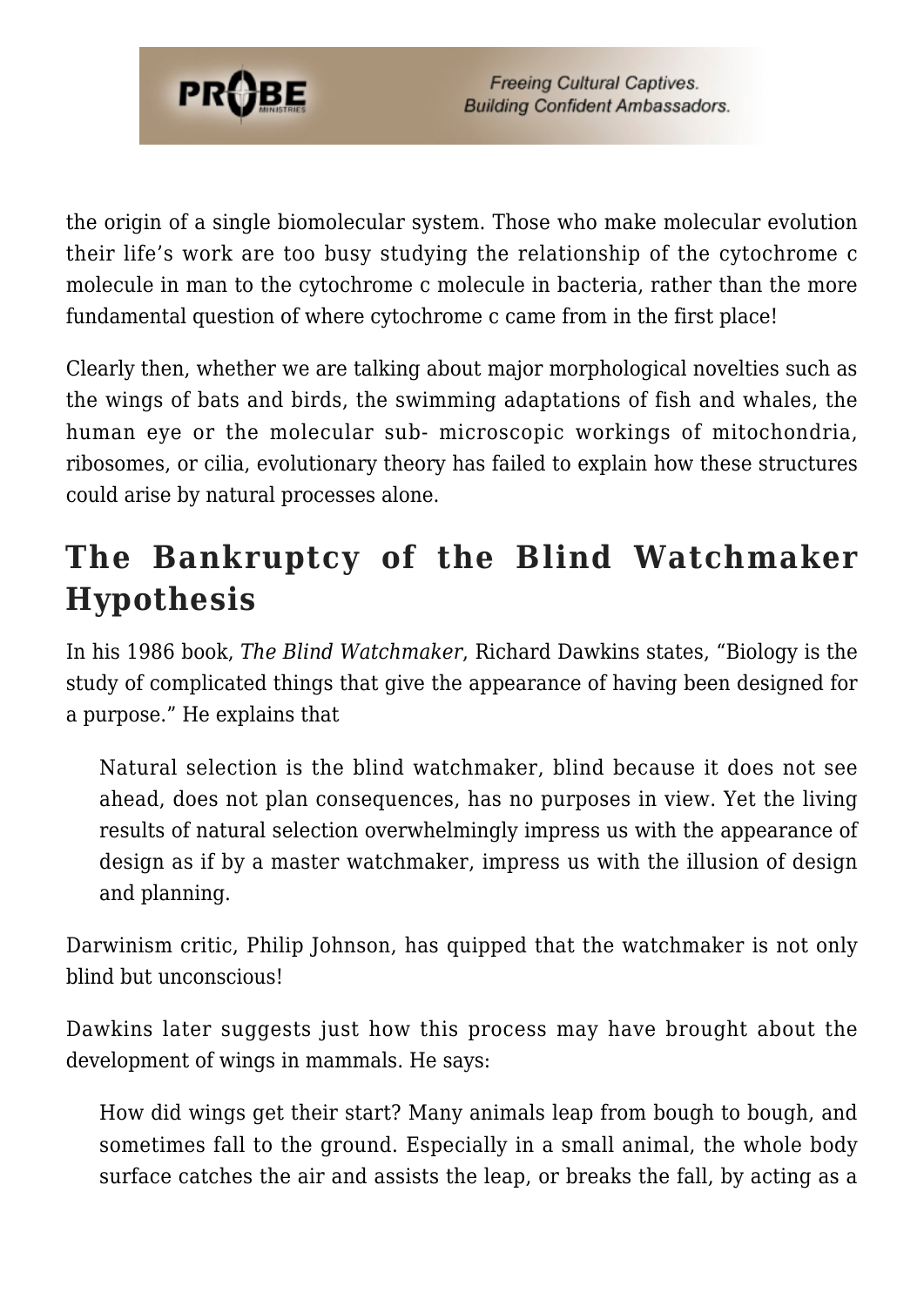

crude aerofoil. Any tendency to increase the ratio of surface area to weight would help, for example flaps of skin growing out in the angles of joints…(It) doesn't matter how small and unwinglike the first wingflaps were. There must be some height, call it h, such that an animal would just break its neck if it fell from that height. In this critical zone, any improvement in the body surface's ability to catch the air and break the fall, however slight the improvement, can make the difference between life and death. Natural selection will then favor slight, prototype wingflaps. When these flaps have become the norm, the critical height h will become slightly greater. Now a slight further increase in the wingflaps will make the difference between life and death. And so on, until we have proper wings.

This can sound rather seductively convincing at first. However there are three faulty assumptions being used.

The first doubtful assumption is that nature can provide a whole chain of favorable mutations of the precise kind needed to change forelimbs into wings in a continuous line of development. What is the larger miracle, an instantaneous change or a whole series of thousands of tiny changes in the proper sequence?

The other assumption is "all things being equal." These mutations must not have secondary harmful effects. How is the creature's grasping ability compromised while these wingflaps grow? These little shrew-like animals may slowly be caught between losing their adaptiveness in the trees before they can fully utilize their "developing" wings. Or there might be some seemingly unrelated and unforeseen effect that compromises survivability.

A third faulty assumption is the often used analogy to artificial selection. "If artificial selection can do so much in only a few years," so the refrain goes, "just think what natural selection can do in millions of years." But artificial selection works because it incorporates foresight and conscious purpose, the absence of which are the defining qualities of the blind watchmaker. In addition, artificial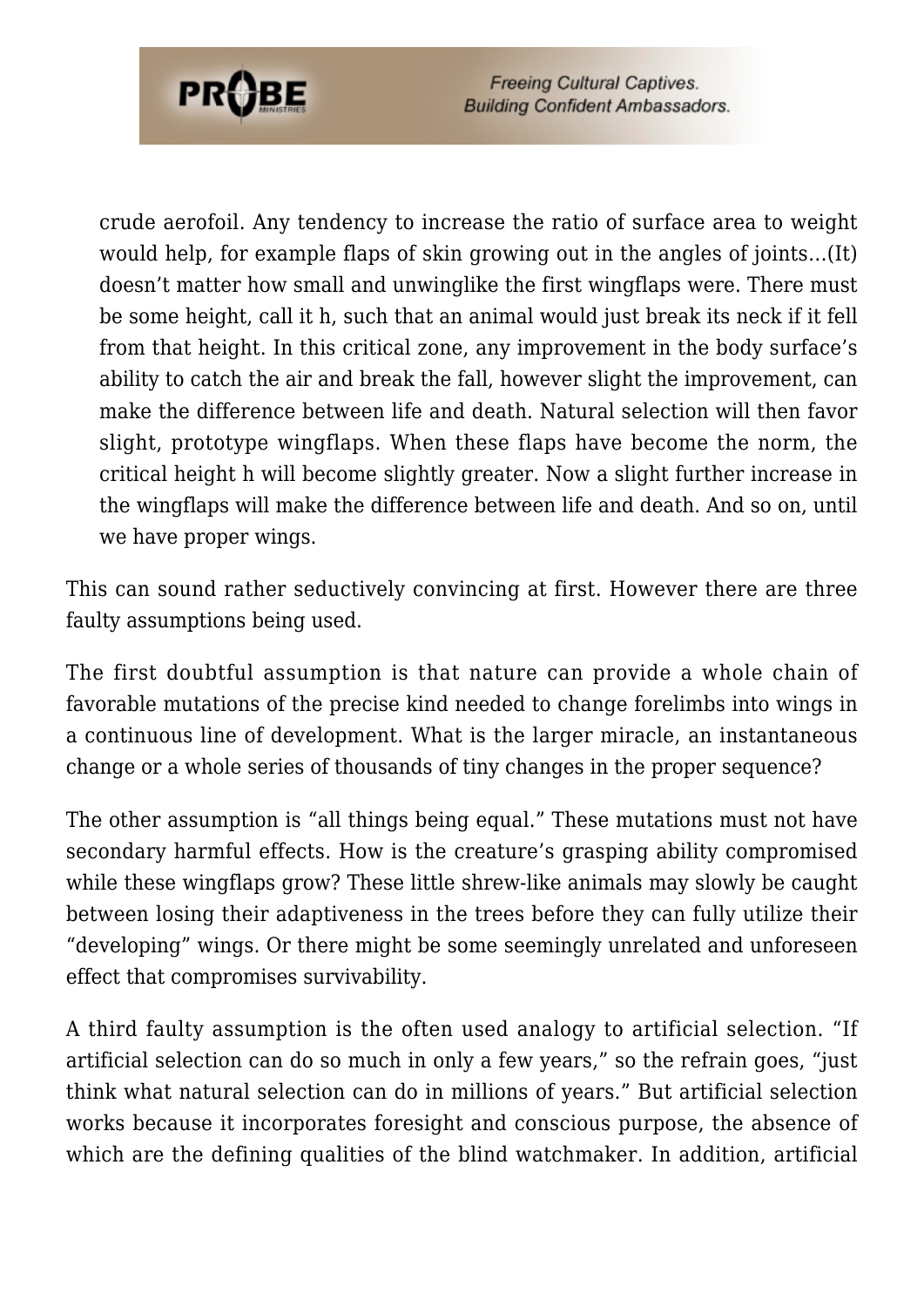

selection actually demonstrates the limits to change since an endpoint in the selection process is usually reached very quickly.

The blind watchmaker hypothesis, when analyzed carefully, falls into the category of fanciful stories that are entertaining—but which hold no resemblance to reality.

# **The Prevalence of Stasis over Mutability**

Rather than observing organisms gradually evolving into other forms, the fossil record speaks of "sudden appearance" and "stasis." New types appear suddenly and change very little after their appearance. The rarity of gradual change examples in the fossil record were revealed as the trade secret of paleontology by Steven J. Gould of Harvard. Gould also refers to stasis as "data" in the paleontological sense. These are significant observations.

Darwin predicted that there should be innumerable transitional forms between species. But the reality of paleontology (the study of fossils) is that new forms appear suddenly with no hint of the "gradual" change predicted by evolution. Not only that, but once these new forms have appeared, they remain relatively unchanged until the present day or until they become extinct.

Some animals and plants have remained unchanged for literally hundreds of millions of years. These "living fossils" can be more embarrassing for the evolutionist than they often care to admit. One creature in particular, the coelacanth, is very instructive. The first live coelacanth was found off the coast of Madagascar in 1938. Coelacanths were thought to be extinct for 100 million years. But most evolutionists saw this discovery as a great opportunity to glimpse the workings of a tetrapod ancestor. Coelacanths resemble the proposed ancestors of amphibians. It was hoped that some clues could be derived from the modern coelacanth of just how a fish became preadapted for life on land, because not only was there a complete skeleton, but a full set of internal organs to boot. The results of the study were very disappointing. The modern coelacanth showed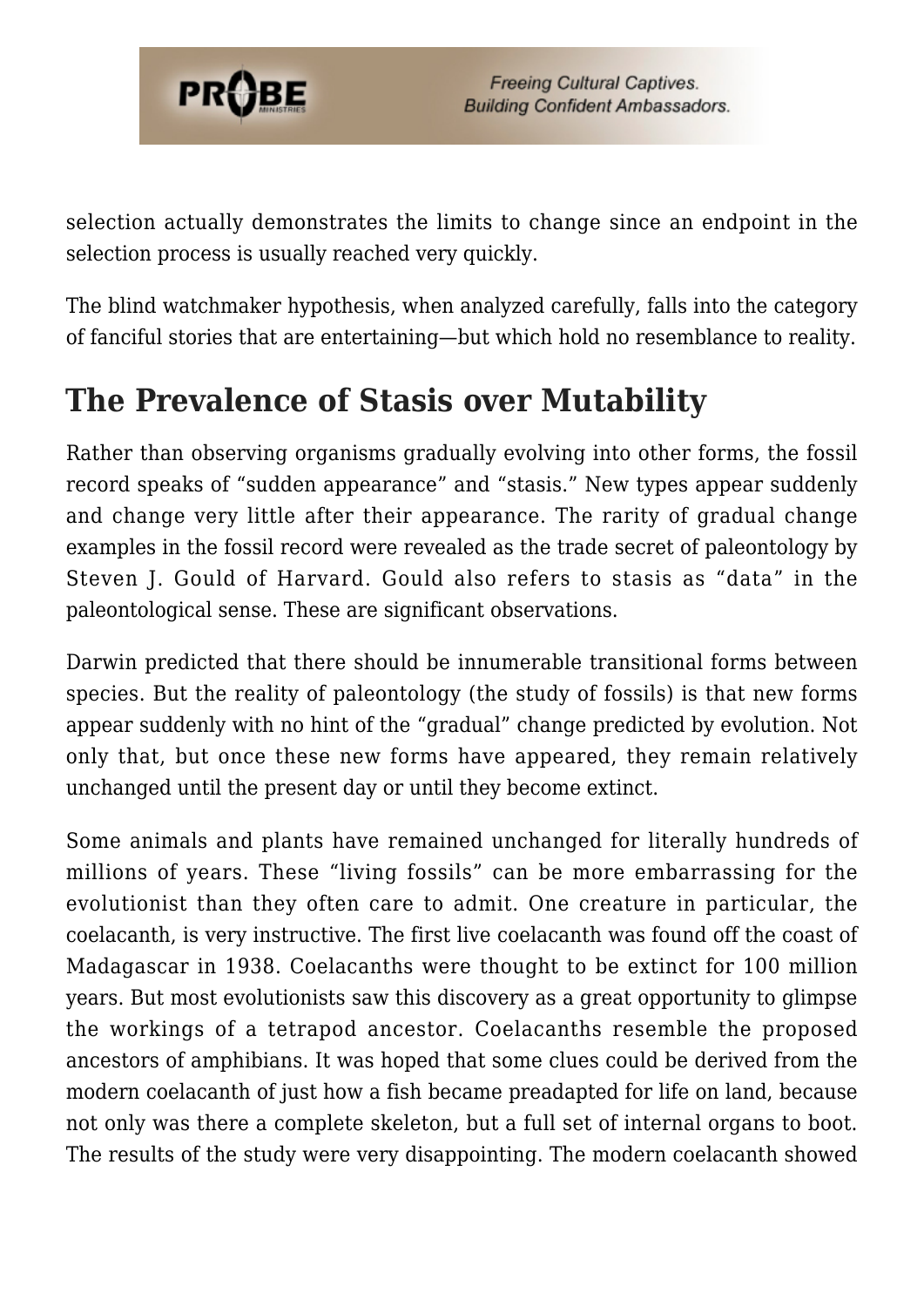

no evidence of internal organs preadapted for use in a terrestrial environment. The coelacanth is a fish—nothing more, nothing less. Its bony fins are used as exceptionally well-designed paddles for changing direction in deep-sea environment, not the proto-limbs of future amphibians.

Nowhere is the problem of sudden appearance better demonstrated than in the Burgess Shale found in the Canadian Rockies. The Burgess Shale illustrates that in the Cambrian period (which evolutionists estimate as being over 500 million years ago) nearly all of the basic body plans (phyla) of animals existing on earth came into existence in a geological instant (defined as only 20-30 million years), and nothing that new has appeared since that time. The Cambrian explosion as it is called is nothing less than astounding. Sponges, jellyfish, worms, arthropods, mollusks, echinoderms, and many other stranger-than-fiction creatures are all found to suddenly appear in the Cambrian without a hint of what they descended from nor even how they could all be related to each other. This is the opposite expectation of Darwinism which would have predicted each new body plan emerging from pre-existing phyla over long periods of time. The Cambrian explosion is a direct contradiction of Darwinian evolution.

If Darwin were alive today, I believe he would be terribly disappointed. There is less evidence for his theory now than in his own day. The possibility of the human eye evolving may have caused him to shudder, but the organization of the simplest cell is infinitely more complex. Perhaps a nervous breakdown would be more appropriate!

©1993 Probe Ministries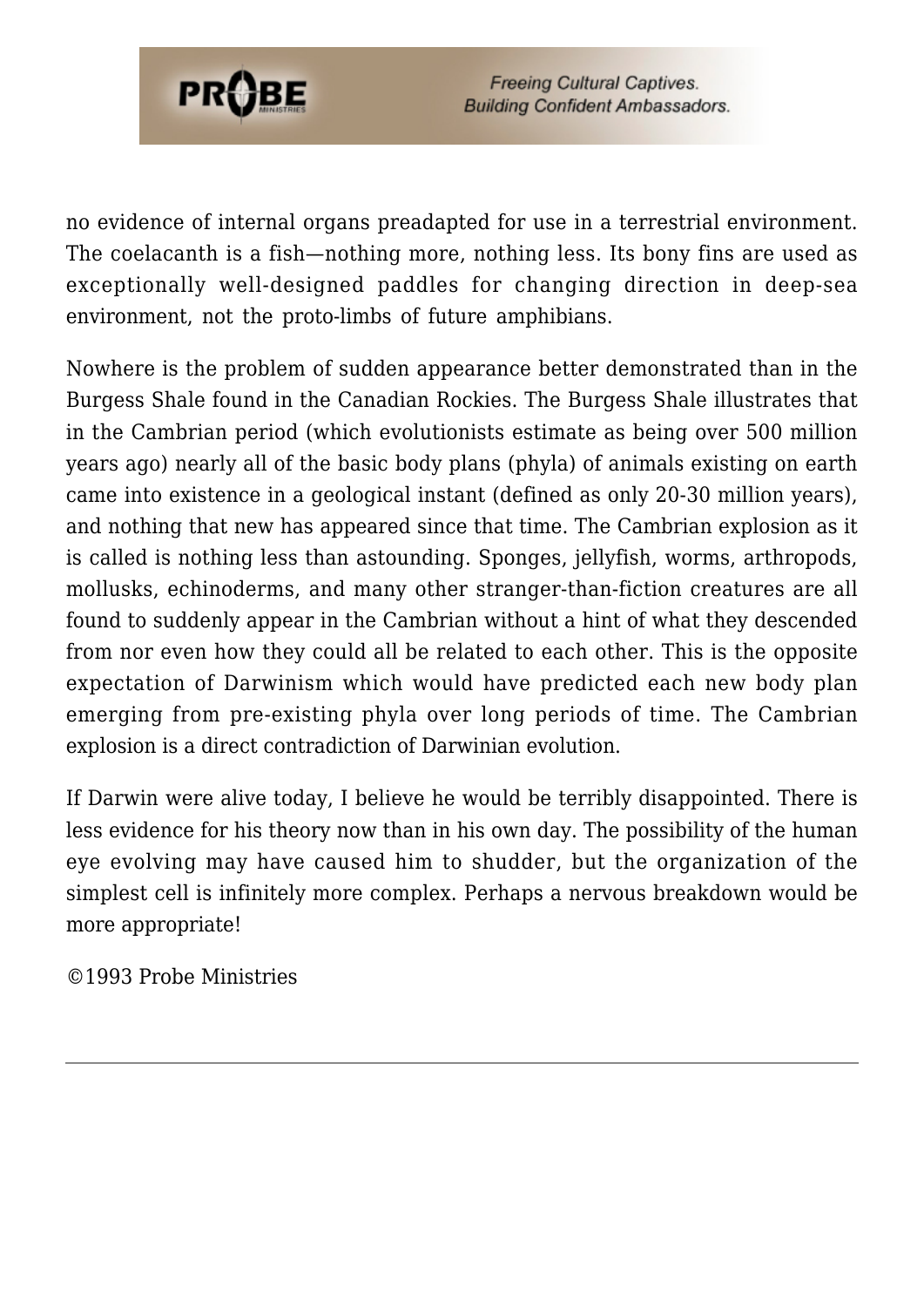

# **[Jerry Coyne's Illusions](https://probe.org/jerry-coynes-illusions/)**

Dr. Ray Bohlin



*Dr. Ray Bohlin critiques evolutionary biologist Jerry Coyne's materialistic claim that our brain is only a meat computer.*

# **Jerry Coyne Says Science Proves We Make No Real Choices**



Let's see. This morning I chose my black t-shirt, tan dress slacks, black shoes, and black socks. After gathering all my things for the trip to the office, I put on my now-famous Grand Canyon felt hat and headed out the door, deciding I didn't need an umbrella for the short walk in the rain.



Oops! Wait a minute! According to evolutionary biologist, Jerry Coyne, I made none of those choices. Now I did do all those things, but my brain determined those "choices." After all, my brain is just a meat computer, destined to obey the laws of physics to combine my genetic history, past environmental cues, and my latest experiences to make those decisions. "I," meaning me as a person apart from the meat computer, don't exist! Enter with me into the wacky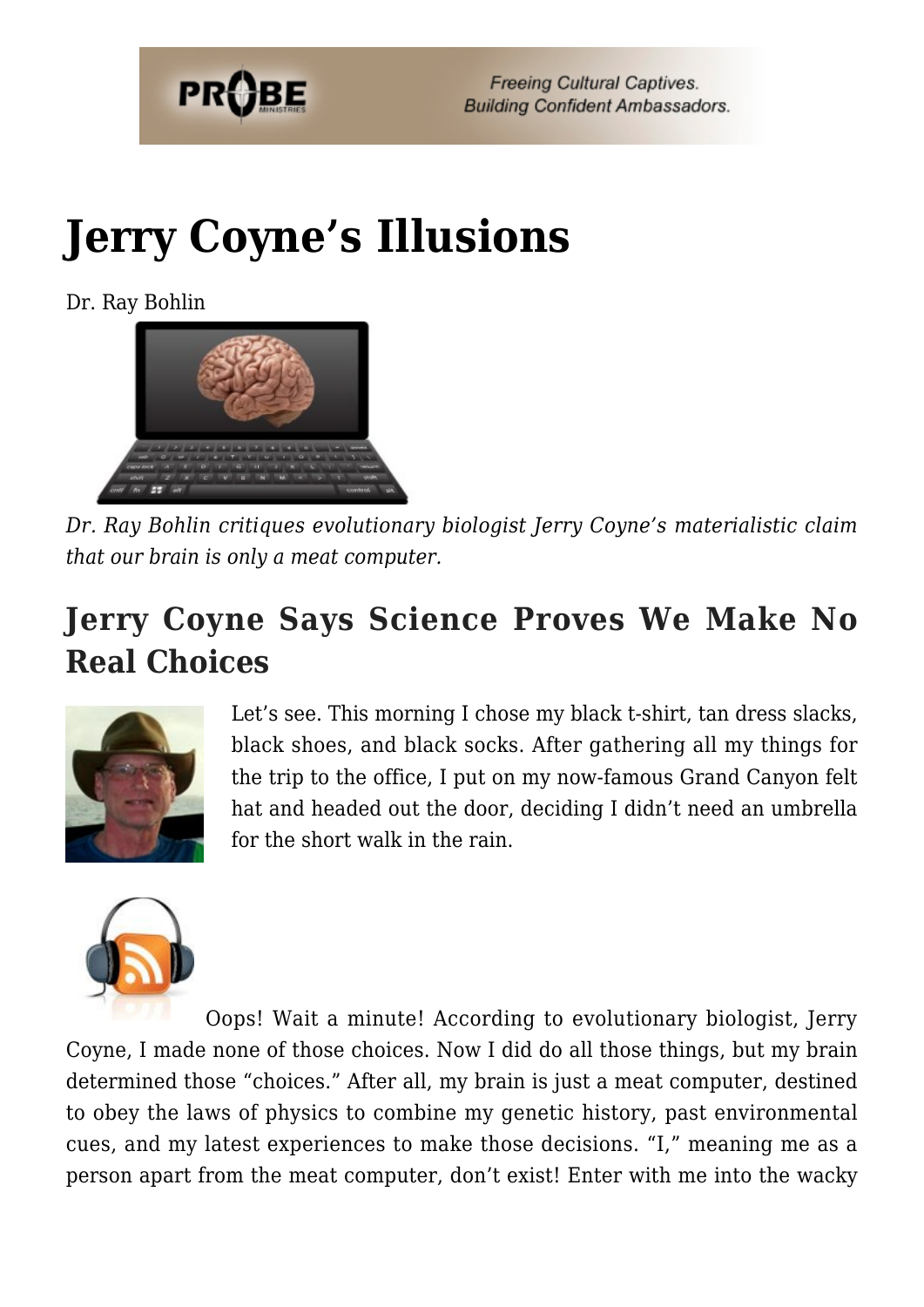

world of evolutionary naturalism where all there is, is matter and energy.

Dr. Jerry Coyne is a Professor at the University of Chicago in the Department of Ecology and Evolution. In many ways he has broken political ranks with many of those seeking to improve education in evolution by actively proclaiming that evolution entails atheism. He lines up with those like Richard Dawkins, Sam Harris, and the late Christopher Hitchens. Religion is the greatest evil on the planet, they decry, and we need to dispose ourselves of all religious nonsense such as freedom of choice.

You see, our mental decisions are just chemical reactions in our brains which just happen. There is no purpose or even a choice in making our choices!

Now that I probably have you thoroughly confused, let me try to let Jerry Coyne speak for himself.

In January of last year, Coyne published a commentary in the online version of *USA Today titled, "Why you don't really have free will." [{1}](#page-80-0) He stated, "You may* feel like you've made choices, but in reality your decision to read this piece, and whether to have eggs or pancakes, was determined long before you were aware of it—perhaps even before you woke up today. And your 'will' had no part in that decision. So it is with all of our other choices: not one of them results from a free and conscious decision on our part. There is no freedom of choice, no free will."

Despite Coyne's blatant certainty, he only offers, using his phrase, two lines of evidence. Notice even Coyne refers to them as just lines of evidence. There's no real fact or certainty.

# **Coyne's Ultra-naturalism "Predetermines" His Conclusions**

Let me allow Coyne to speak for himself as he explains his first line of evidence, a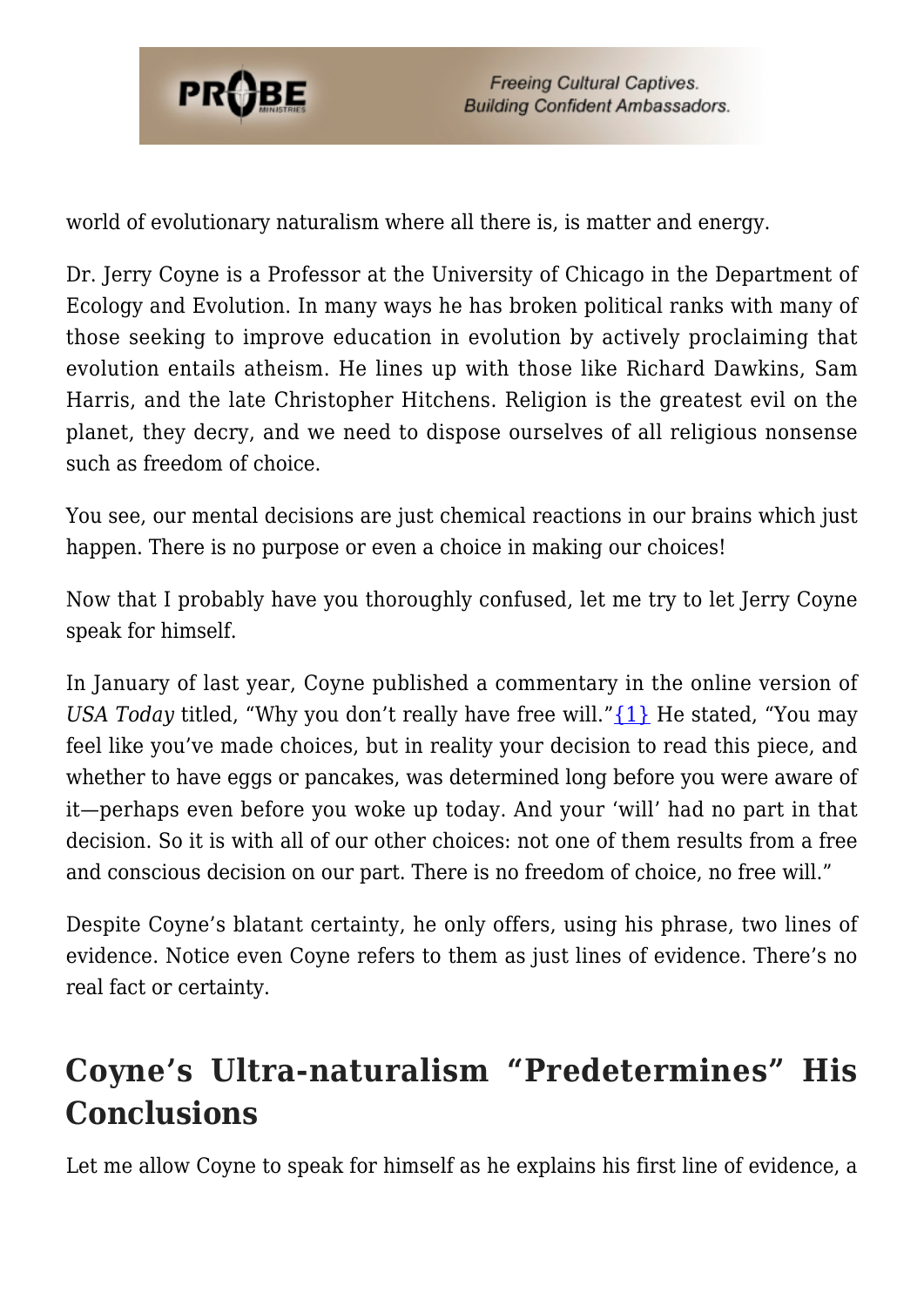

#### materialistic assumption. He says,

*We are biological creatures, collections of molecules that must obey the laws of physics. All the success of science rests on the regularity of those laws, which determine the behavior of every molecule in the universe. Those molecules, of course, also make up your brain — the organ that does the "choosing." And the neurons and molecules in your brain are the product of both your genes and your environment, an environment including the other people we deal with. Memories, for example, are nothing more than structural and chemical changes in your brain cells. Everything that you think, say, or do, must come down to molecules and physics.*

It may be true that science depends on the regularity of the laws of physics, but Coyne makes no defense of whether there is anything else to our minds other than chemistry. He assumes without saying so that the material brain is all there is to our mind.

In 2007 neuroscientist Mario Beauregard and journalist Denyse O'Leary published *[The Spiritual Brain](https://www.probe.org/the-spiritual-brain/)*.[{2}](#page-80-1) Quoting from the dust jacket, Beauregard and O'Leary demonstrate that scientific materialism like Coyne's "is at a loss to explain irrefutable accounts of mind over matter, of intuition, willpower, and leaps of faith, of the 'placebo effect' in medicine, of near death experiences on the operating table, and of psychic premonitions of loved ones in crisis." For each of these phenomena, they provide numerous examples where people's minds understood, observed, changed, or perceived physical realities they simply could not know about in a purely physical sense.

Jerry Coyne's first line of evidence turns out to be an unverified materialist assumption that has plenty of physical evidence that cannot be explained on a materialist basis. So much for convincing evidence. But to his credit, Coyne proceeds to scientific evidence he says demonstrates that brain measurements indicate our "decisions" can be predicted by observing blood flow to certain areas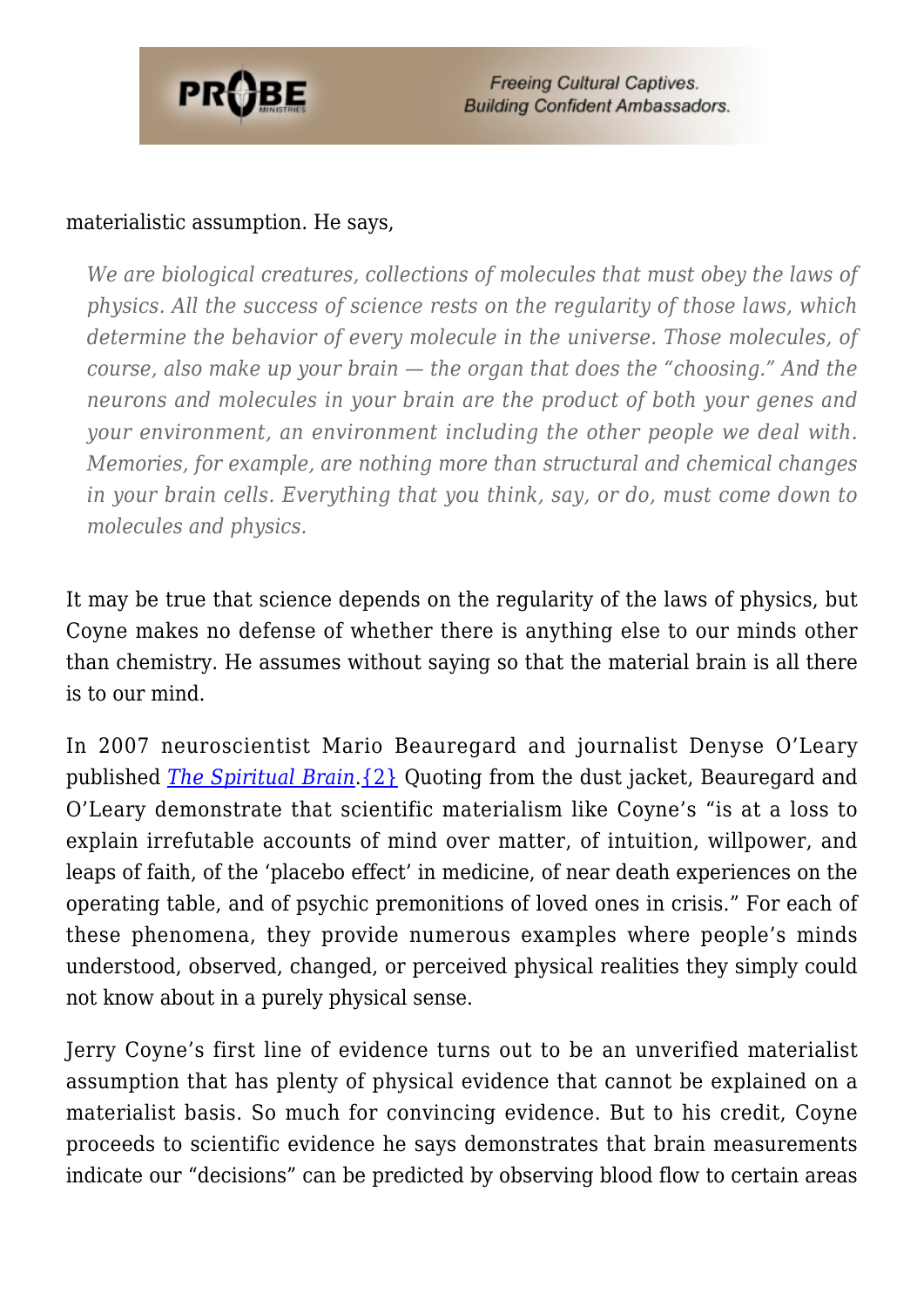

of the brains seconds before we actually feel we have "decided."

# **Does Our Brain "Decide" Before We're Conscious of the Decision?**

Coyne's second line of evidence consists of brain experiments claiming to predict our decisions by observing blood flow in decision-making areas of our brain seconds before we are aware of our decision. Coyne says,

*Recent experiments involving brain scans show that when a subject "decides" to push a button on the left or right side of a computer, the choice can be predicted by brain activity at least seven seconds before the subject is consciously aware of having made it. (These studies use crude imaging techniques based on blood flow, and I suspect that future understanding of the brain will allow us to predict many of our decisions far earlier than seven seconds in advance.) "Decisions" made like that aren't conscious ones. And if our choices are unconscious, with some determined well before the moment we think we've made them, then we don't have free will in any meaningful sense."*

This is certainly interesting research. My first reaction is to note that these are the simplest decisions we can make. Just choose left or right. No thinking involved, no consequences. What if the choice were far more substantial, such as "Should I buy this house based on my set of pros and cons of the decision?" Or what about those "split-second" decisions to avoid a collision in a vehicle or whether to stop or go when the traffic light unexpectedly turns yellow? Each of those decisions takes far less than seven seconds.

Granted, Coyne's article is a simple commentary in an online newspaper, but I expect more solid and convincing evidence that this. Coyne leaves us with little else than his materialist assumptions as reviewed previously.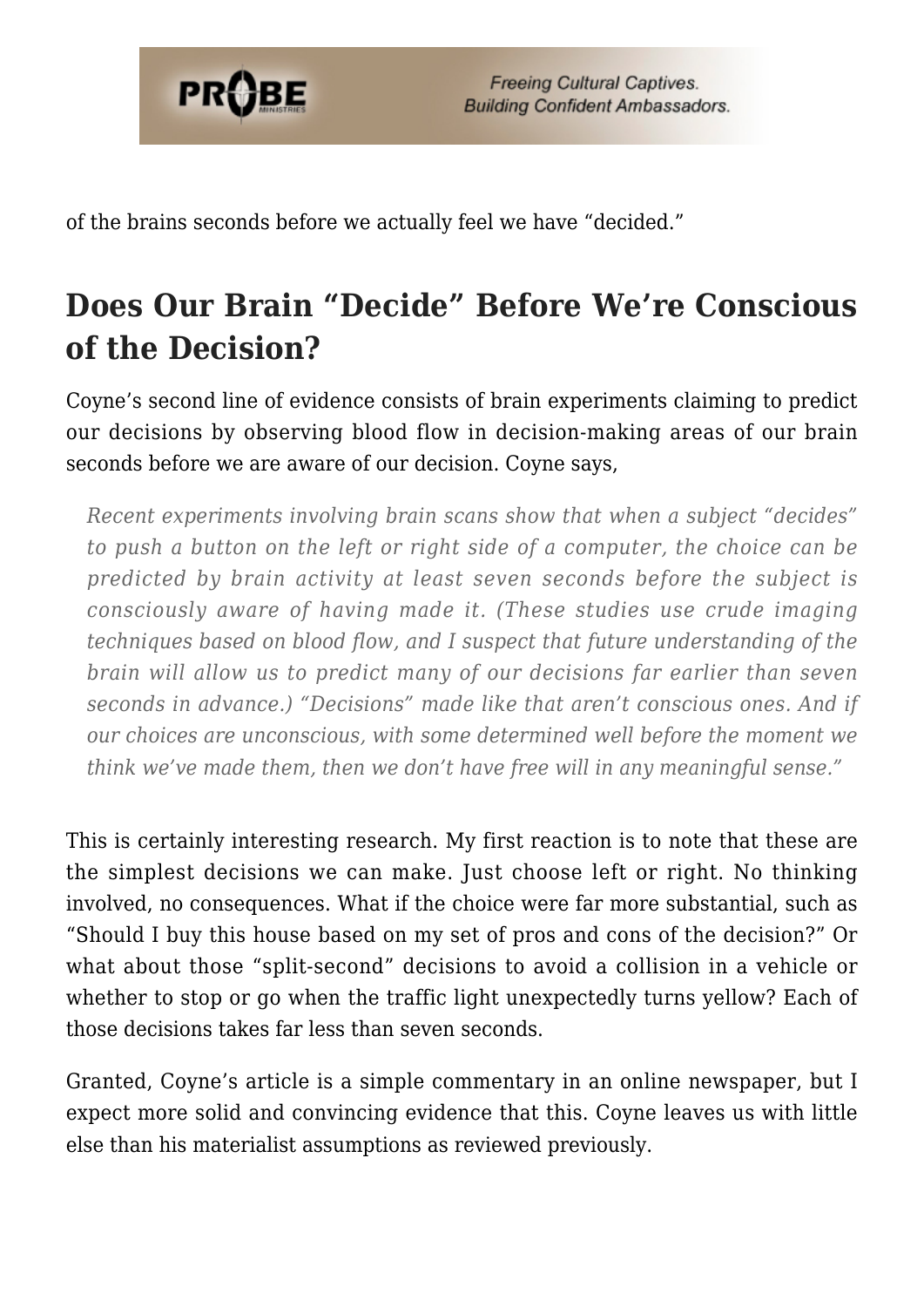

### **Coyne is Required to Pretend He Has Choice**

I'd like to turn my attention to Coyne's attempts to spell out our options, once we are convinced, as he is, that we really don't make any choices.

Coyne dismisses various philosophical attempts to rescue some sort of free will. It's clear Coyne is scornful of philosophy in general. Maybe that explains why he is such a bad philosopher. I say that because he continues by expressing that it's impossible to just throw up our hands and despair that life is not worth living if I don't really make choices. Coyne says:

*So if we don't have free will, what can we do? One possibility is to give in to a despairing nihilism and just stop doing anything. But that's impossible, for our feeling of personal agency is so overwhelming that we have no choice but to pretend that we do choose, and get on with our lives. After all, everyone deals with the unpalatable fact of our mortality, and usually do so by ignoring it rather than ruminating obsessively about it.*

Now that's a mouthful. First, Coyne rejects despairing nihilism simply because we are bound by the laws of physics. That's my understanding of his rationale that our "feeling" of personal agency is so overwhelming. But I hope you caught the absurdity of the following comment. Coyne says, "for our feeling of personal agency is so overwhelming that we have no choice but to pretend that we do choose." Really? We have no choice (was the pun intended?) but to "pretend" that we do choose?

I have to say that when your worldview requires you to pretend that reality is something other than what you perceive, your worldview clearly can't be trusted.

This reminds me of a class back in grad school when I asked about meaning and purpose in life in the evolutionary world view. They said that as just another animal, our only purpose is to survive and reproduce. I asked again, "What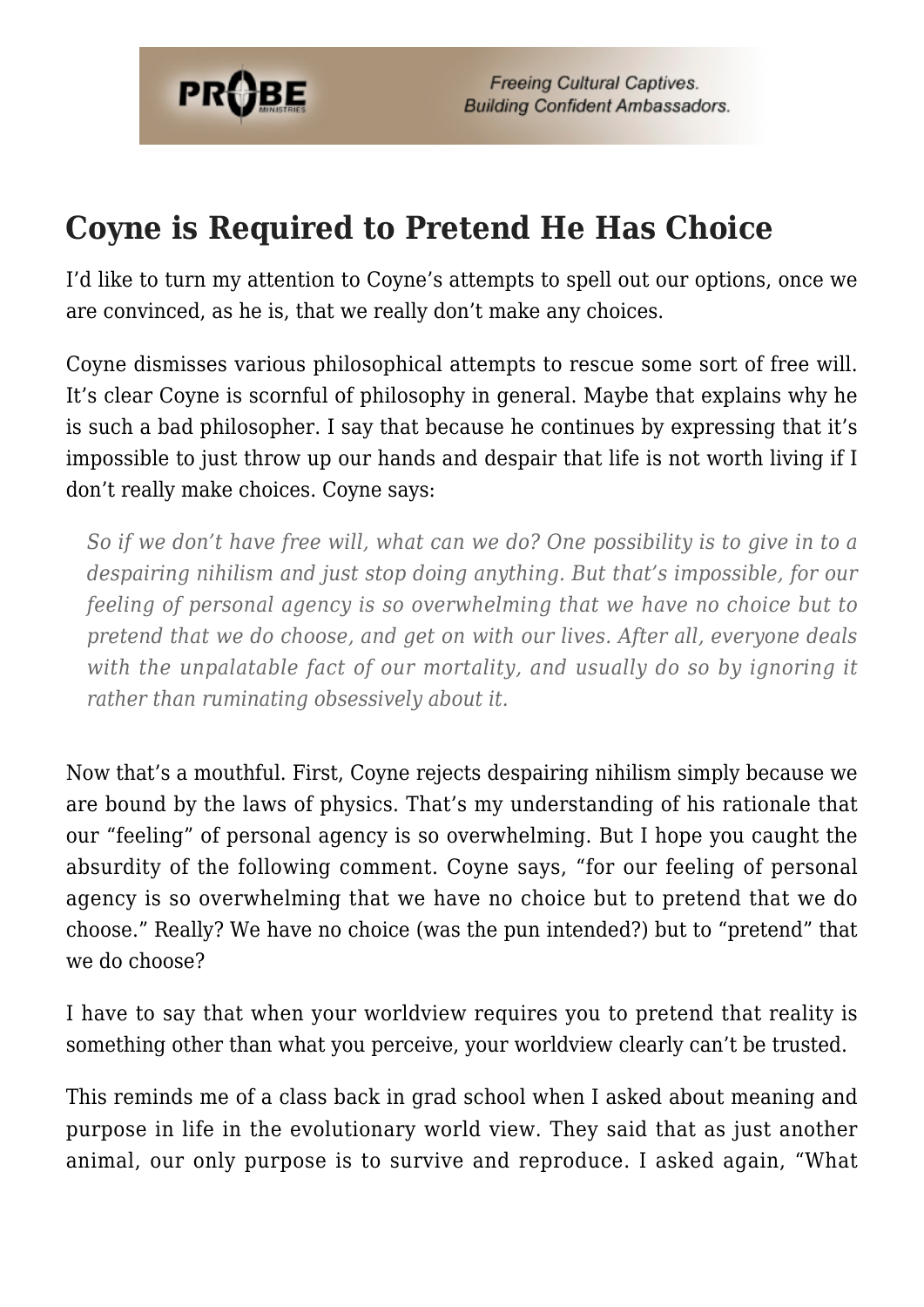

difference does it make, though, when I'm dead and in the ground?" According to evolution, my existence is over. One prof responded by saying that ultimately it doesn't really matter. So I asked, "Then why go on living, why stop at red lights, who cares?" The same professor responded by saying, "Well, in the future, those that will be selected for will be those who know there is no purpose in life, but will live as if there is."

So not only do we need to pretend that we choose but we also need to pretend that our lives have meaning. Doesn't that make you want to get up in the morning?!

# **How Does Knowing Our Brain's Illusions Lead to a "Kinder" World?**

Towards the end of Coyne's commentary he tries to discern what we should do with our understanding that we don't have any free will. First, as you might suspect, he disparages religion, specifically Christianity. He concludes that, since we have no real choice, none of us can really choose Jesus or reject him. It's all predetermined by our genetic and environmental history. So, "If we have no free choice, then such religious tenets—and the existence of a disembodied 'soul'—are undermined, and any post-mortem fates of the faithful are determined, Calvinistically, by circumstances over which they have no control." Well, there you have it, Reformed theology according to Jerry Coyne.

His second observation is that since we are little more than marionettes responding to the laws of physics, this should influence how we deal with criminals. We may decide for the sake of society that some need to be removed from circulation, so to speak — sent to prison for our protection. But we certainly can't hold them responsible. According to Coyne, "What is not justified is revenge or retribution—the idea of punishing criminals for making the 'wrong choice.'"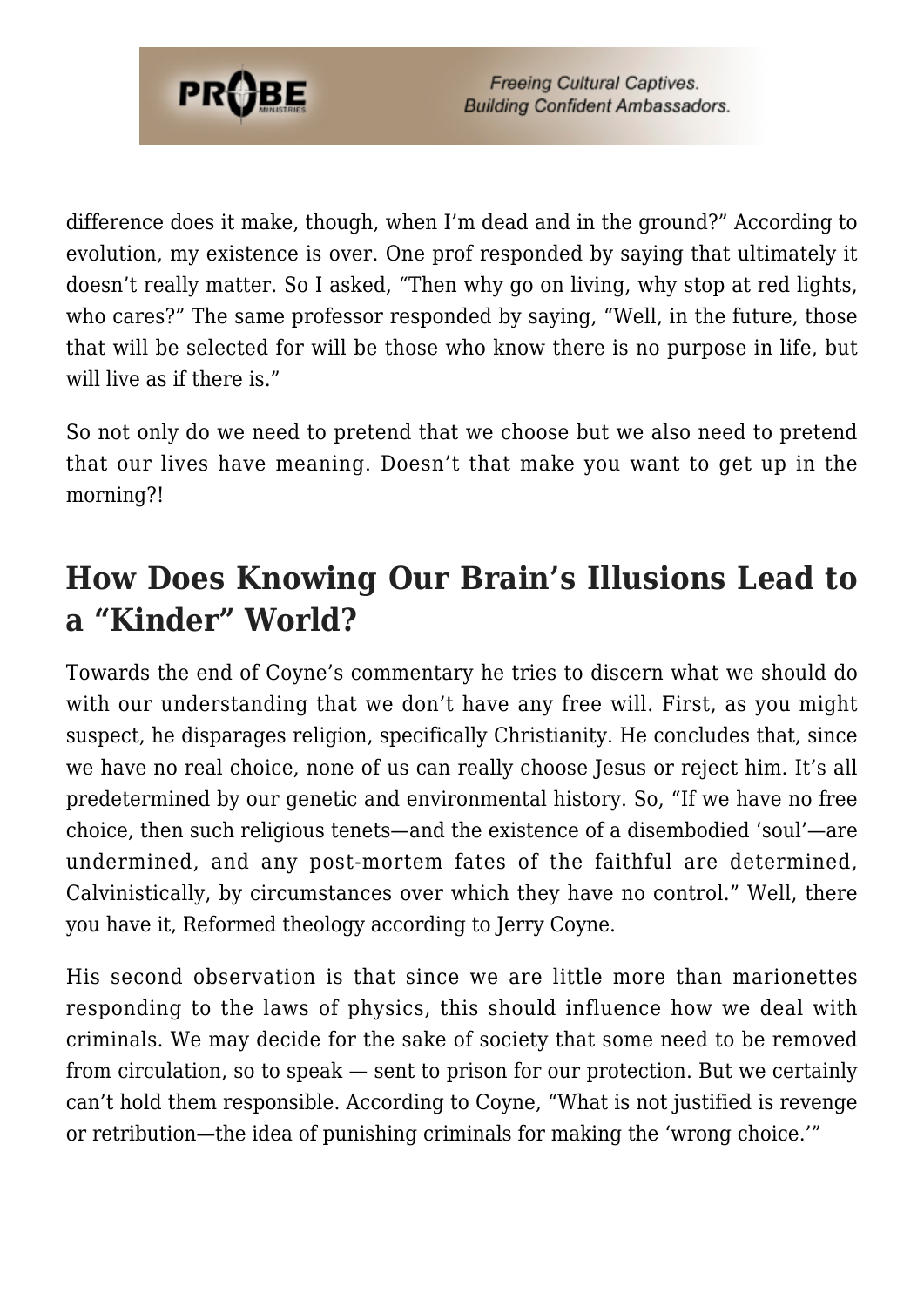

Well if all this is really true, then why is Jerry Coyne trying to convince us of anything? We have no real choice. Coyne is an atheist because he can't help it. That would mean I'm a Christian because I can't help it. So why is he trying to convince me I have made a "wrong choice"? Obviously the internal contradictions abound.

Lastly, Coyne says our knowledge of no free will or real choices should lead to a kinder world, presumably because revenge is outdated. "Further, by losing free will we gain empathy, for we realize that in the end all of us, whether Bernie Madoffs or Nelson Mandelas, are victims of circumstance—of the genes we're bequeathed and the environments we encounter. With that under our belts, we can go about building a kinder world."

Just one word: Huh?

Well, personally I have gained empathy for Jerry Coyne because his commentary is just a product of circumstance, so I can just ignore it.

Thanks for reading.

#### **Notes**

1. Jerry Coyne, "Why you don't really have free will," *USA Today*, Jan. 1, 2012, [usat.ly/WBnUBi.](http://www.usatoday.com/news/opinion/forum/story/2012-01-01/free-will-science-religion/52317624/1) All Coyne's quotations are from this commentary. 2. Mario Beauregard and Denyse O'Leary, *The Spiritual Brain: A Neuroscientist's Case for the Existence of the Soul* (Harper One: New York, NY, 2007).

© 2013 Probe Ministries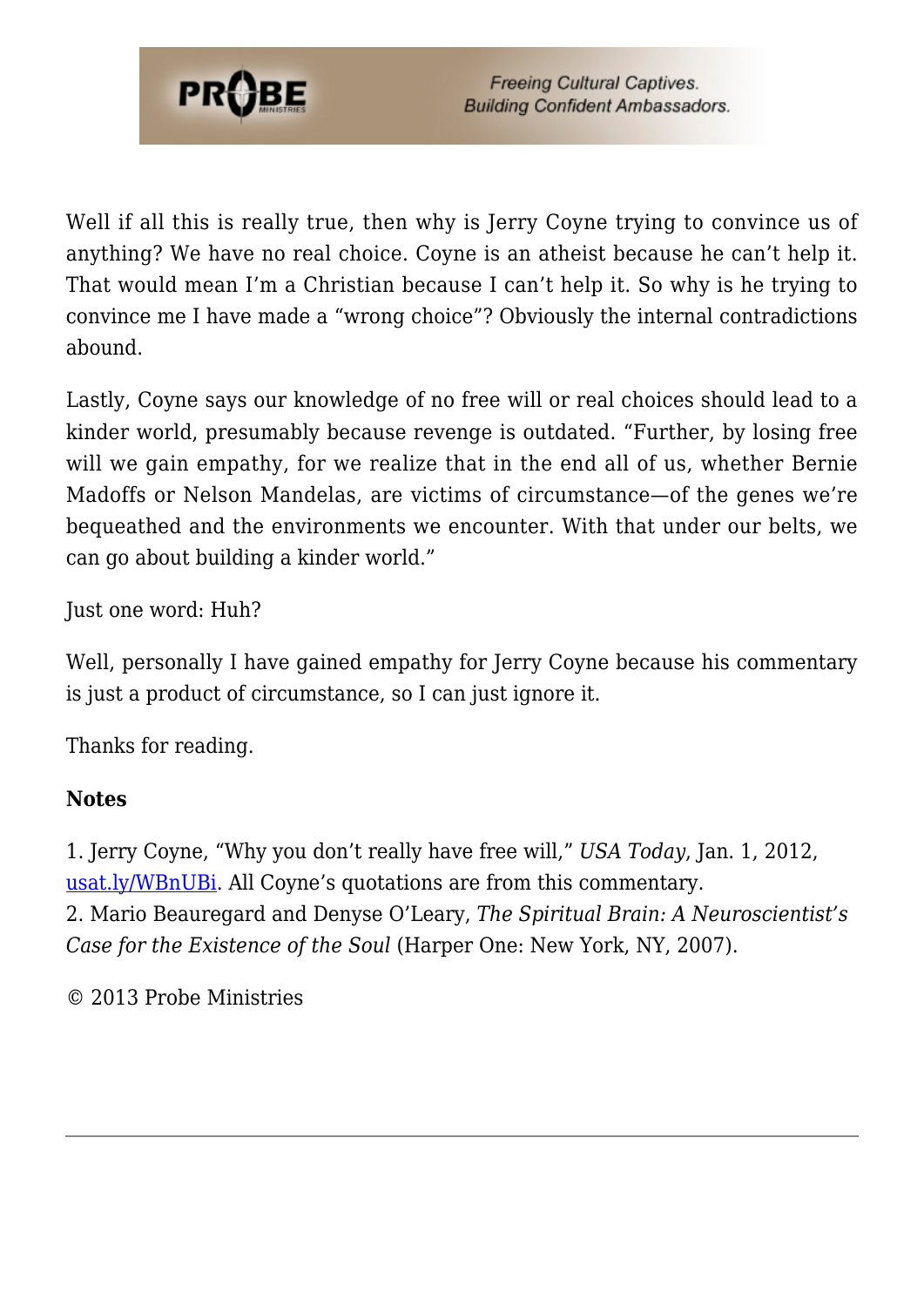

# **["I'm a Girl Because That's What](https://probe.org/im-a-girl-because-thats-what-mommy-wanted-the-ethics-of-screening-for-gender-using-ivf/) [Mommy Wanted!" — The Ethics of](https://probe.org/im-a-girl-because-thats-what-mommy-wanted-the-ethics-of-screening-for-gender-using-ivf/) [Screening for Gender Using IVF](https://probe.org/im-a-girl-because-thats-what-mommy-wanted-the-ethics-of-screening-for-gender-using-ivf/)**

Dr. Ray Bohlin



The brave new world of the future is not so far away anymore. Fertility clinics, originally created to assist infertile couples have children, can now screen for numerous genetic traits. Are we ready for the responsibility and future ethical questions? My experience says we are woefully unprepared. In our consumer oriented society of the 21st century, we want what we want, when we want it. If a couple has the financial resources and says they are willing to take the medical risks, who can say what they can and can't do?



In July 2015 an article appeared on Yahoo Parenting  $\{1\}$  about a couple in Frisco, Texas, north of Dallas. Rosa (36) and Vincent (37) Costa spent \$100,000, enduring seven rounds of In Vitro Fertilization (IVF), including one miscarriage, just to ensure their third child would be a girl. Numerous fertility clinics allow infertile couples to genetically screen their embryos for nearly

400 genetic disorders. One additional benefit is that the embryos can also be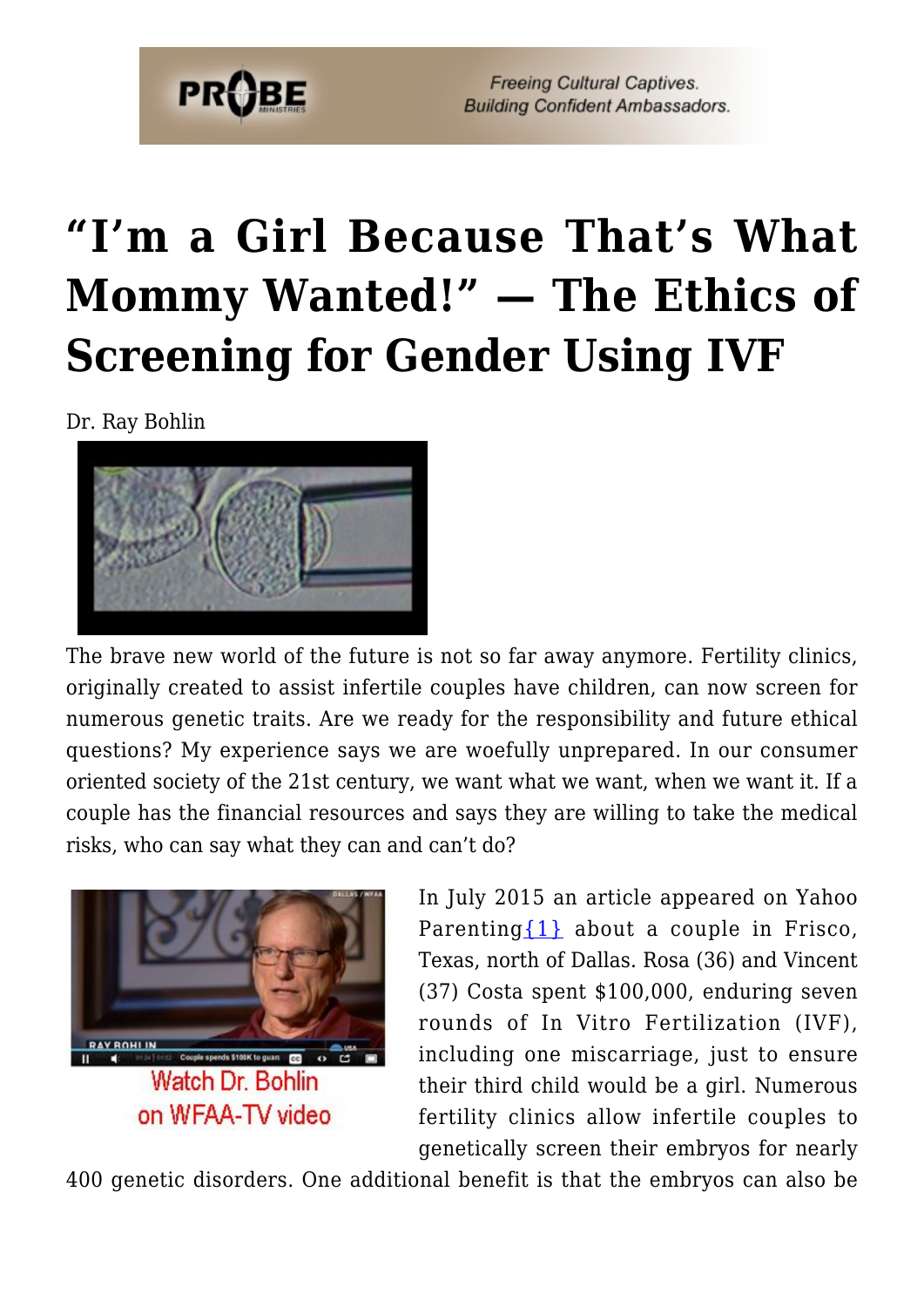

screened for gender. Gender is a fairly simple assessment. Males will contain an X chromosome and a Y chromosome. Females are XX. These chromosomes are easily identified and distinguished.

This service is becoming more commonplace for couples since a round of IVF can cost around \$12,000. If for an additional \$6,000, screening can focus on healthy embryos, why not? Identifying the sex of the embryos is an added bonus. But in the last few years, couples like the Costas have mushroomed. Some clinics report a rise of 250%. As one who has addressed the issue of genetic engineering for over twenty years, I have regularly discussed the possibility of choosing the sex of your next child. The primary method used by fertility clinics is to assess gender before implantation. If you desire a girl, then only female embryos are implanted. Embryos of the "wrong" sex can be discarded, frozen for later use, made available for adoption or donated to "science" for stem cell research. Most frozen embryos end up in limbo. They do not stay viable forever. Some frozen embryos have been successfully revived after 5 years in storage. But many are simply discarded. Embryos donated for stem cell research are also ultimately killed. In order to retrieve the valuable embryonic stem cells, the embryo is destroyed.

Consequently, this IVF procedure to guarantee the sex of your child ultimately results in the death of numerous perfectly healthy embryos. So you have perfectly healthy parents sacrificing healthy embryos just to get the male or female child they desire. This cost is far more consequential than the dollar amount. I'm opposed to even discarding genetically challenged embryos for healthy embryos. Now we have crossed the line to create human life in the laboratory with the full intention of sacrificing embryos of the wrong sex. In another article  $\{2\}$ , fertility specialist, Dr. Jeffrey Steinberg, acknowledges he has had the technology to screen for eye-color since 2009. He delayed making it available then due to an outcry from the public. Saying he has a waiting list of 70-80 people, he's getting ready to make it available again.

But despite the clear loss of innocent human life in our search for a "balanced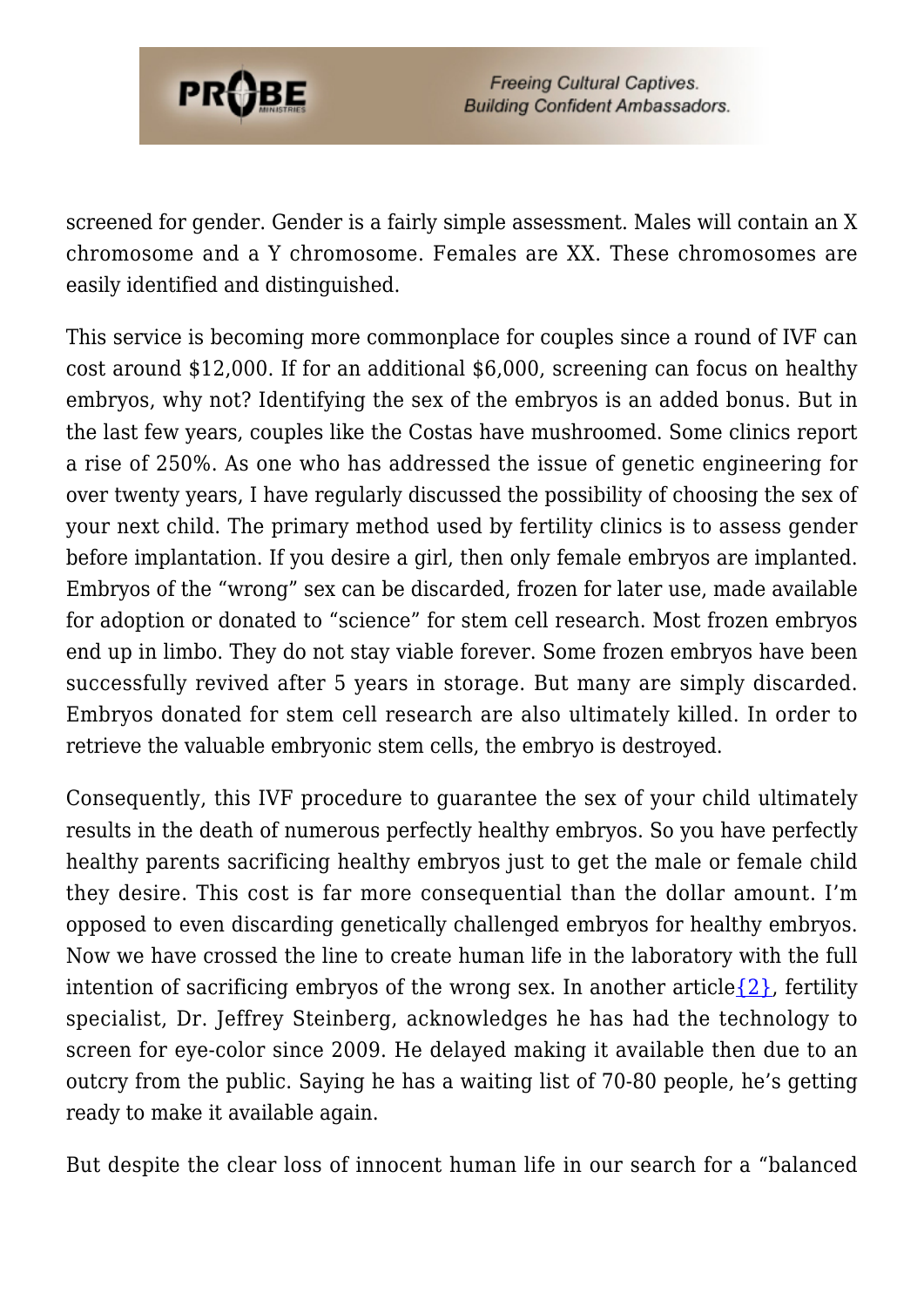

family" or even worse, children of the preferred eye color, we run into the specter of facing up to responsibilities too few have considered. The Costas, for instance, want a little girl. There is nothing wrong with that necessarily. But what are they really expecting? After all, they've spent \$100,000 in the effort. The article mentions they will be decorating the new nursery in pink. But what if Olivia, their chosen name, ends up not liking pink? What if she's a tomboy who doesn't even like dresses? Or even more extreme, what if she decides as a little girl, she's really a boy! What do you do then? Even when selecting a child's gender, you likely have some concept in your mind of what a boy or girl will be like-otherwise, why choose gender at all?

It seems we are unwilling to ask the hard questions. Fertility experts will likely cater to what their clients want. There is competition, after all. One fertility specialist even believes that withholding these technologies puts him in the role of "playing god." He won't withhold something a client wants when the technology is available. That equates the consumer as a "god." The American Idol is not just a performer looking to win a contest to land a lucrative recording contract. The American Idol is personal choice. As I said earlier, if someone says they understand the risks, has the money and wants to pursue a medical technology, whose is going to say no? Should we say no? We have known for some time that absolute power corrupts absolutely. Do we just stand by and allow people to make choices that show an utter disregard for innocent human lives in the pursuit of personal preferences? Life becomes cheap across the board. Everyone is suddenly at risk. Where do we draw the line?

My great concern is that public demand, not reasonable ethical considerations, will guide medical decisions. Do we really not have the collective will to say there are some medical procedures or even experiments we will not do?

Notes

1. [Why One Mom Spent 100K to Guarantee Baby No. 3 Is a Girl](https://www.yahoo.com/parenting/why-one-mom-spent-100k-to-guarantee-baby-no-3-is-123476343652.html) Accessed July 14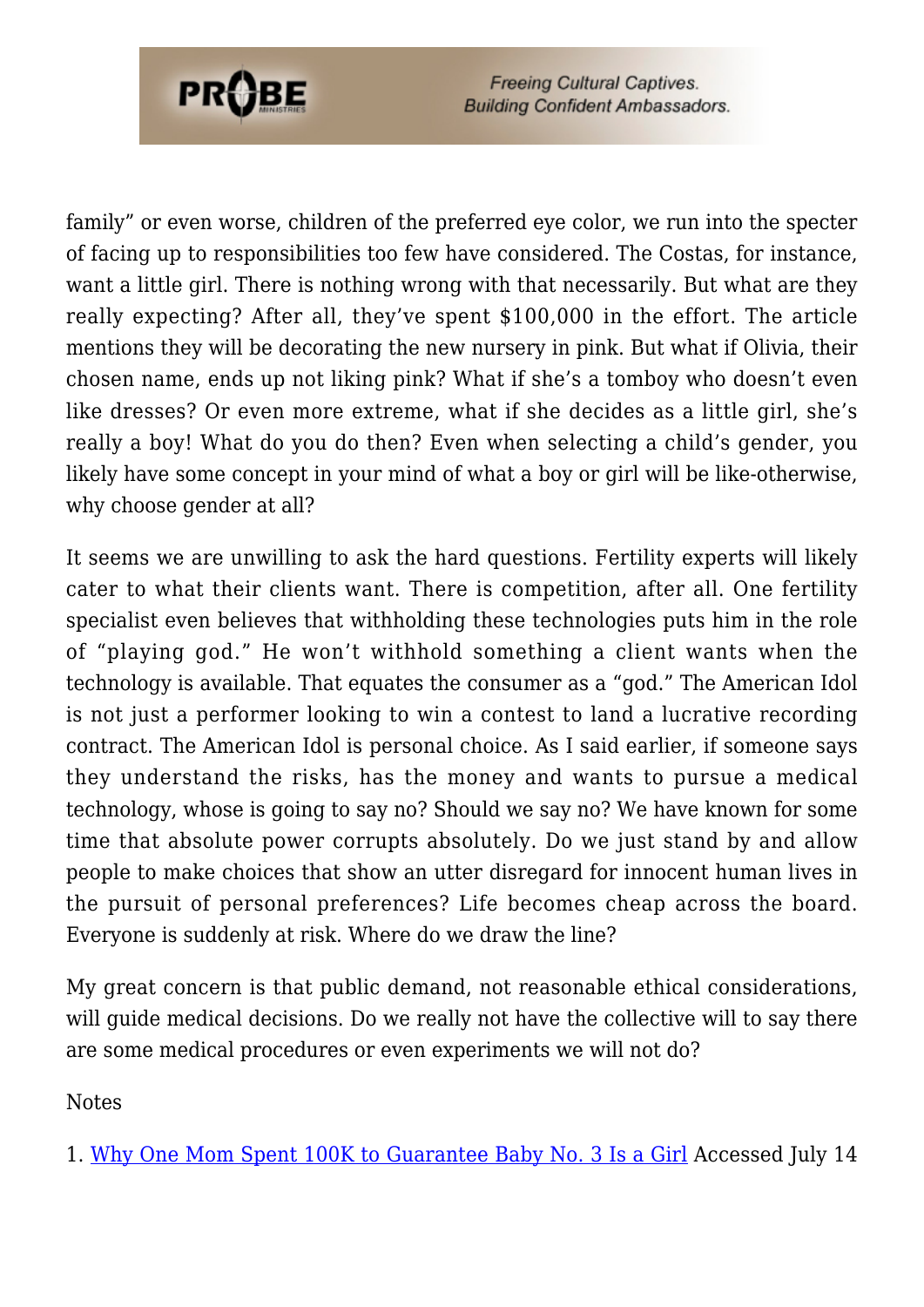

2015.

2. [Couple Spends 50K to Choose Baby's Sex, Shining Light on Trend](https://www.yahoo.com/parenting/couple-spends-50k-to-choose-babys-sex-shining-104416191847.html) Accessed July 14, 2015.

©2015 Probe Ministries

# **[DNA, Information, and the](https://probe.org/dna-information-and-the-signature-in-the-cell/) [Signature in the Cell](https://probe.org/dna-information-and-the-signature-in-the-cell/)**

Heather Zeiger

Where did we come from? Heather Zeiger uses Stephen Meyer's book Signature in the Cell *to logically show that the best answer is an intelligent cause—God—rather than natural causes.*

### **Where Did We Come From?**

Where did we come from? A simple question, but not an easy answer. Darwin addressed this question in his book, *On the Origin of Species*. Although he never really answered how the universal common ancestor first came to life, he implied that it was from natural causes. In this article, we are going to look at Darwin's method of deducing occurrences in the past based on observations we see today. This is now referred to as the *historical* or *origins science* method. We will find that purely naturalistic causes fall short of explaining what we know about DNA, but intelligent design seems to be a promising alternative. Then we will look at scripture and see how Christians can use these evidences for design to talk about who that designer is. We will be using Stephen Meyer's new book, *Signature in the Cell,* to guide us on the science and method of approaching this question.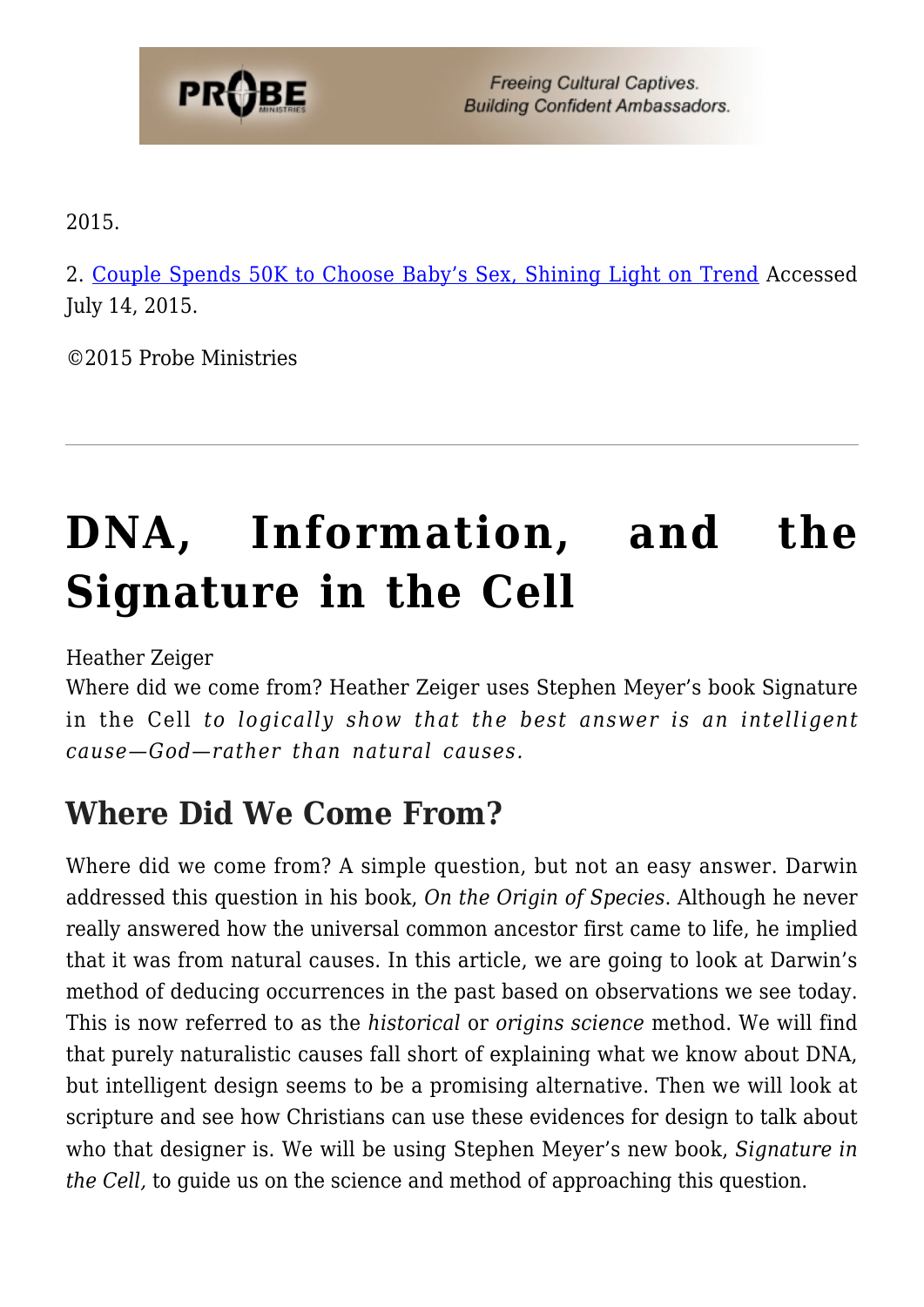

Charles Darwin's book, *On the Origin of Species* discusses his theory on how natural selection acts on living things so that the fittest organisms for a particular environment survive, and how this process eventually leads to novel species and body plans. Implied in his work is the notion that all living things came from nature and from natural causes. So his presupposition is that life must have first come from impersonal things like matter and energy. Because of this, origin-oflife scientists have been trying for years to demonstrate how life may have come from non-life.

Let's try to figure out how a cell could form from purely naturalistic processes. Better yet, since we now know that natural selection acts on random mutations within the genome, let's focus in on DNA, the instruction booklet for the cell. Without DNA, cells would not function.

DNA is part of a complex information-processing systems $\{1\}$  DNA is a long, helical structure found inside the nucleus and mitochondria of the cell. It is made of a four-molecule alphabet arranged in a very specific order. This sequence is like an instruction book telling the cell what parts to use to build a protein. But this instruction book needs to be de-coded with other proteins. The difficult thing is that proteins are needed to make more DNA, but DNA is needed to make proteins. And the cell cannot function without proteins. This means that the first DNA molecule must have been made differently than how it is made today.

DNA is a very complex information processing system. In fact, Bill Gates has compared it to a computer program but far, far more advanced than any software ever created. $\{2\}$  DNA is more than just an improbable sequence of bases; it is functional. It tells the cells what to do. So the question we really need to answer is, how can this kind of information arise in the first place?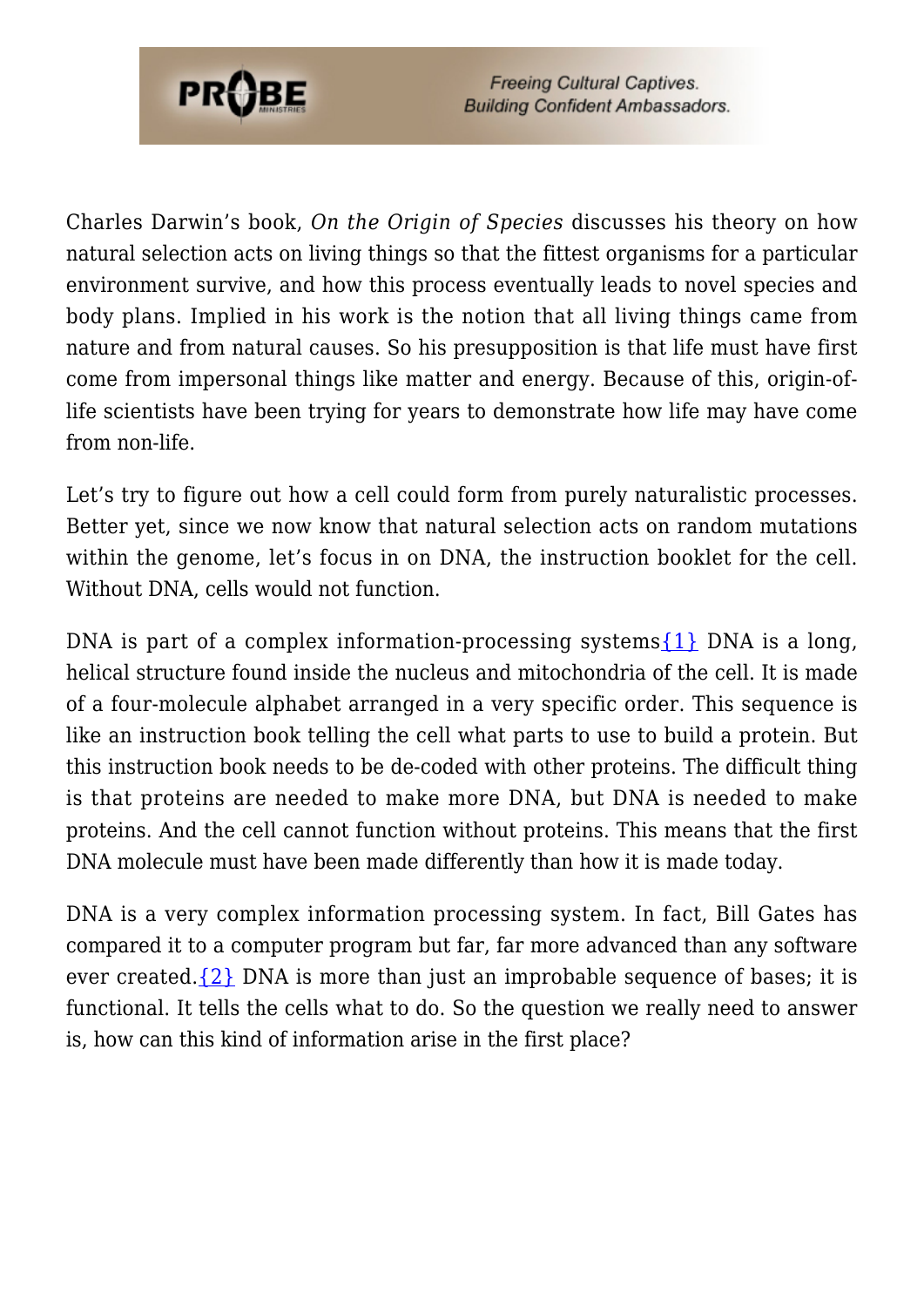

### **Origins and Operations Science**

We are investigating what science can tell us about the origin of life. Did we just come out of a chemical soup, or was it something else? First, we need to answer this question: How did DNA, the body's instruction book, first get here? In order to answer the question, we need to decide what method to use to investigate this question. Since we are looking at the science, we should use the scientific method. However, we need to make a distinction between approaching something that is a re-occurring, testable phenomenon, and a singular event in the past.

As a scientist, I usually work in the area of *operations science*. This is the type of science we learn in school. You start with a hypothesis, then you conduct an experiment to test your hypothesis. Repeat your experiment several times, collect data, and make conclusions about your hypothesis. Operations science deals with regular, repeatable things that can usually be described by mathematical formulas. Oftentimes, operations science is looking at some kind of naturally occurring process.

But there is another type of science that forensics experts and archeologists use. It is called origins science. Origins science determines what caused a singular event in the past. The role of origins science is to first determine if something was caused by chance, natural laws, or intelligence. For example, one could find a rock formation that looks very similar to a human head. Was this formation caused by chance and natural laws, such as wind and rain wearing away the rock? Or was it caused by intelligence? Did someone carve the rock to look this way?

Origins science operates under a different set of rules than operations science because the event in question has already happened, and it is not a reoccurring, observable phenomenon. The best that we can do is look at clues to give us a reasonable guess as to what might have happened. In *Signature in the Cell*, Meyer uses origins science to determine if DNA is a result of chance, natural laws, or intelligence: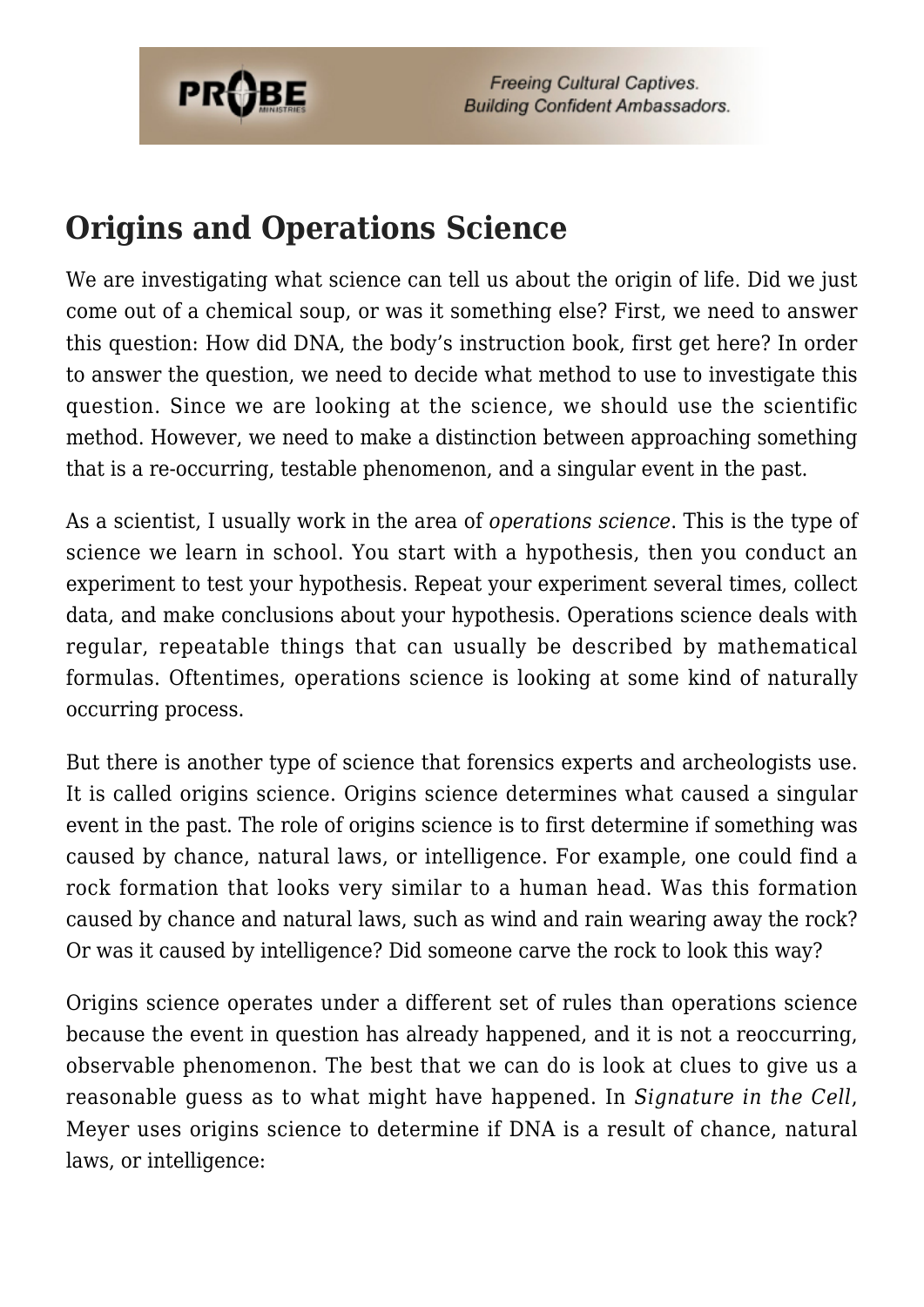

*Thaxton and his colleagues argued that inferring an intelligent cause was legitimate in origins science, because such sciences deal with singular events, and the actions of intelligent agents are usually unique occurrences. On the other hand, they argued that it was not legitimate to invoke intelligent causes in operations science, because such sciences only deal with regular and repeating phenomena. Intelligent agents don't act in rigidly regular or lawlike ways, and therefore, cannot be described mathematically by laws of nature[.{3}](#page-80-2)*

DNA replication happens all of the time, but it requires proteins. But proteins are made by instructions from DNA. So the first DNA molecule must have been made in a special, atypical way, meaning it qualifies as origins science. Origins science allows for singular acts of intelligence to explain certain phenomena.

This means we need to investigate, using origins science, how the first DNA molecule with its information-carrying capacity was produced.

# **What Are the Possibilities?**

DNA is the code for life. If we determine where it came from, then we are one step closer to determining the origin of life. Let's look at the typical origin of life theories posed by scientists as our first step in our origins science method, and see where theories are lacking or where they are helpful. Two things these theories all have in common is that they presume no designer, but only natural causes, and none of them can explain the origin of information.

The first option is that DNA might have arisen by chance. When scientists talk about chance, they are not saying that some entity called Chance did something. They mean random chemical shuffling, and out of that came DNA. But it's not good enough to explain how random chemicals came together. Think of scrabble pieces. To say that DNA came about by chance would be similar to saying that someone shook a bag of scrabble pieces and threw them on the floor and it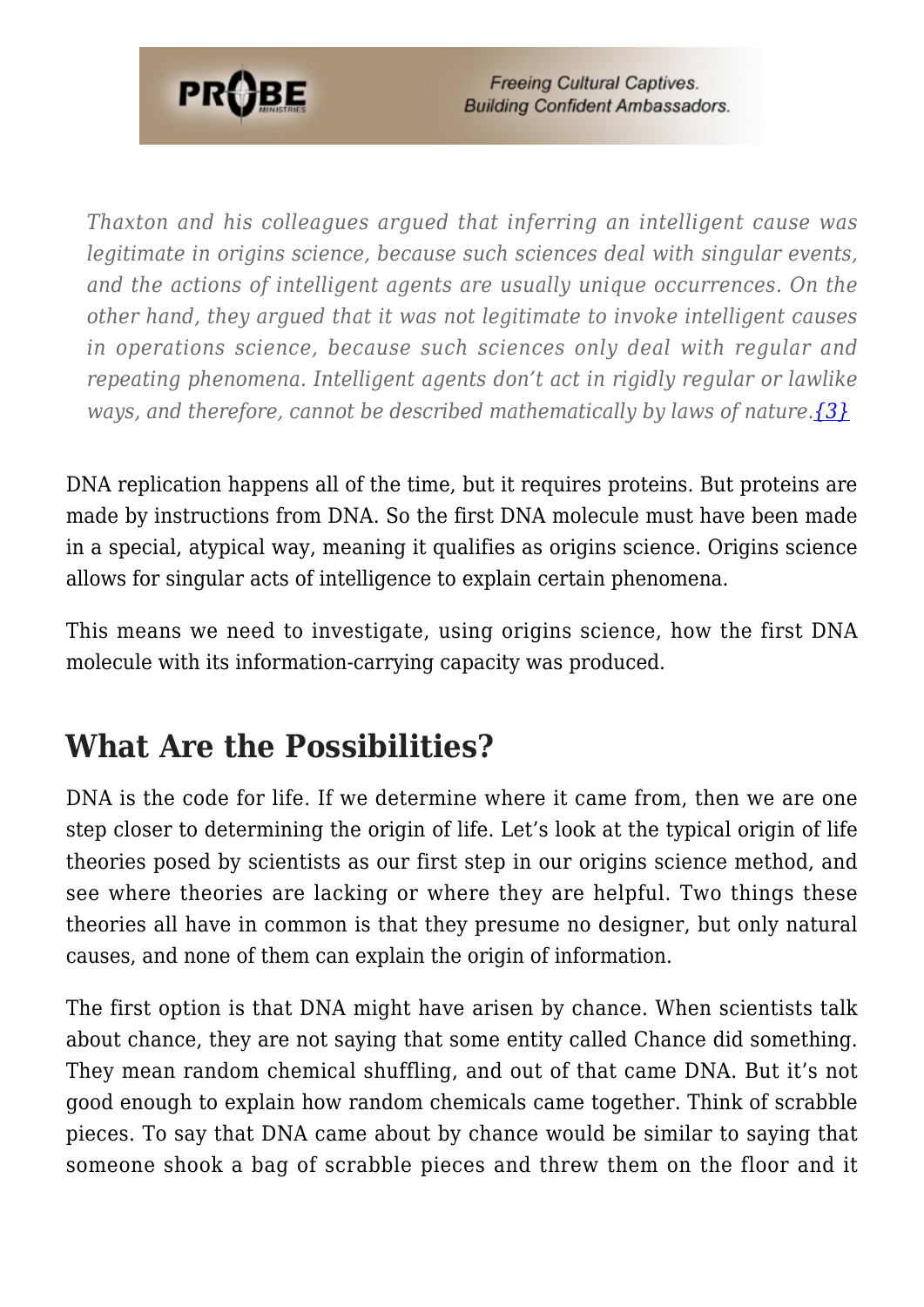

spelled out a sentence. And this would not be just any sentence, but step-by-step instructions on how to build a cellular machine. Chance is not a good explanation for the origin of DNA, because the probability of getting something as specified and complex as DNA is well beyond the accepted probability of zero.

The other option is DNA might have come about because of necessity or natural law. Maybe there is some chemical or natural reason that forced the DNA molecules to form. Two examples of this type of origin of life theory are *selforganization* and *biochemical predestination*. The idea behind both of these is that the molecular alphabet in DNA arranged itself because of chemical properties or environmental factors. Unfortunately, scientists have found that the molecules in DNA do not chemically interact with each other because they are stuck to a phosphate backbone, not to each other.  $\{4\}$  On top of that, there isn't even a chemical attraction between these DNA sequences and the protein parts they code for (known as a *codon*). Since there is not a self-organizing motivation for this, and there is not an environmental factor that would favor certain combinations over others, necessity seems to fall short of explaining the functional information of DNA.

Some scientists propose that it is a combination of chance and necessity. The most popular origin of life models are based on this theory. However, Stephen Meyer shows in his book that the two most popular models, the *RNA-first world* and the *Oparin* model, do not explain how functional information first arose. Ultimately these theories boil down to claiming that random chance causes functional information.

So if all of the naturalistic theories of origin of life fall short, then perhaps we should expand our options to theories that allow for intelligent agents.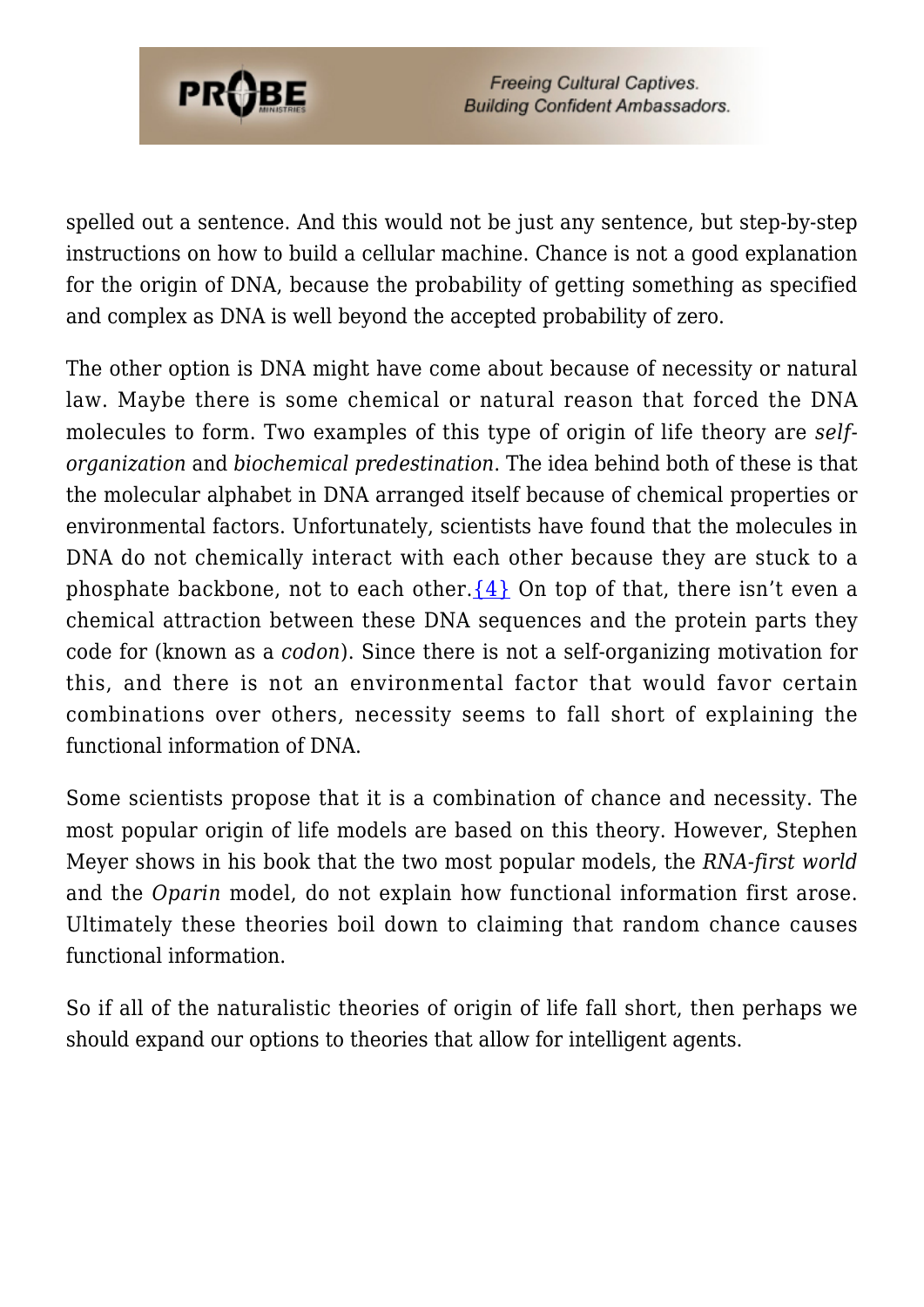

### **What if We Allow Intelligence?**

It seems that all of the naturalistic explanations for the origin of life fall short of accounting for the information-rich molecule, DNA. As Meyer points out, apart from DNA and the machinery in cells, such specified information is not found anywhere in the natural world. ${5}$  The only time we see these properties is in human language and writing. So if DNA has the properties of something that was designed, then why not entertain the idea that it was designed?

Today design is not permitted as an explanation in science. However, historically, this has not been the case. In fact, it was a belief in an intelligible and coherent world created by God that motivated early scientists such as Newton, Boyle, and Pascal. $\{6\}$  However, after the Enlightenment (mid-1700s), many scientists started operating under different assumptions. They assumed that only natural causes, such as chance and necessity, are permitted to explain observations.

Flash forward to Charles Darwin's time (1860s). Darwin looked at presently acting conditions to extrapolate back to the origin of all living things. He saw that environmental factors select for certain traits, such as beaks on finches. And he saw that things like dog breeding will select for certain desired traits. He therefore concluded that maybe the various animals and body plans came from conditions similar to this. He named this selective force, this breeder, natural selection. This was based on what Darwin knew in the 1850s, and some assumptions about intelligent causes influenced by Enlightenment thinking. At that time Darwin knew nothing about DNA. It would not be discovered until the 1950s.

Stephen Meyer discusses how presently there are no known natural causes for the kind of functional information we see in DNA. The only place we see this is in human language and writing. So perhaps we cannot assume natural causes. Maybe DNA arose by intelligent design. Furthermore, experimental efforts to try to produce DNA or RNA in the lab show that a chemist or a computer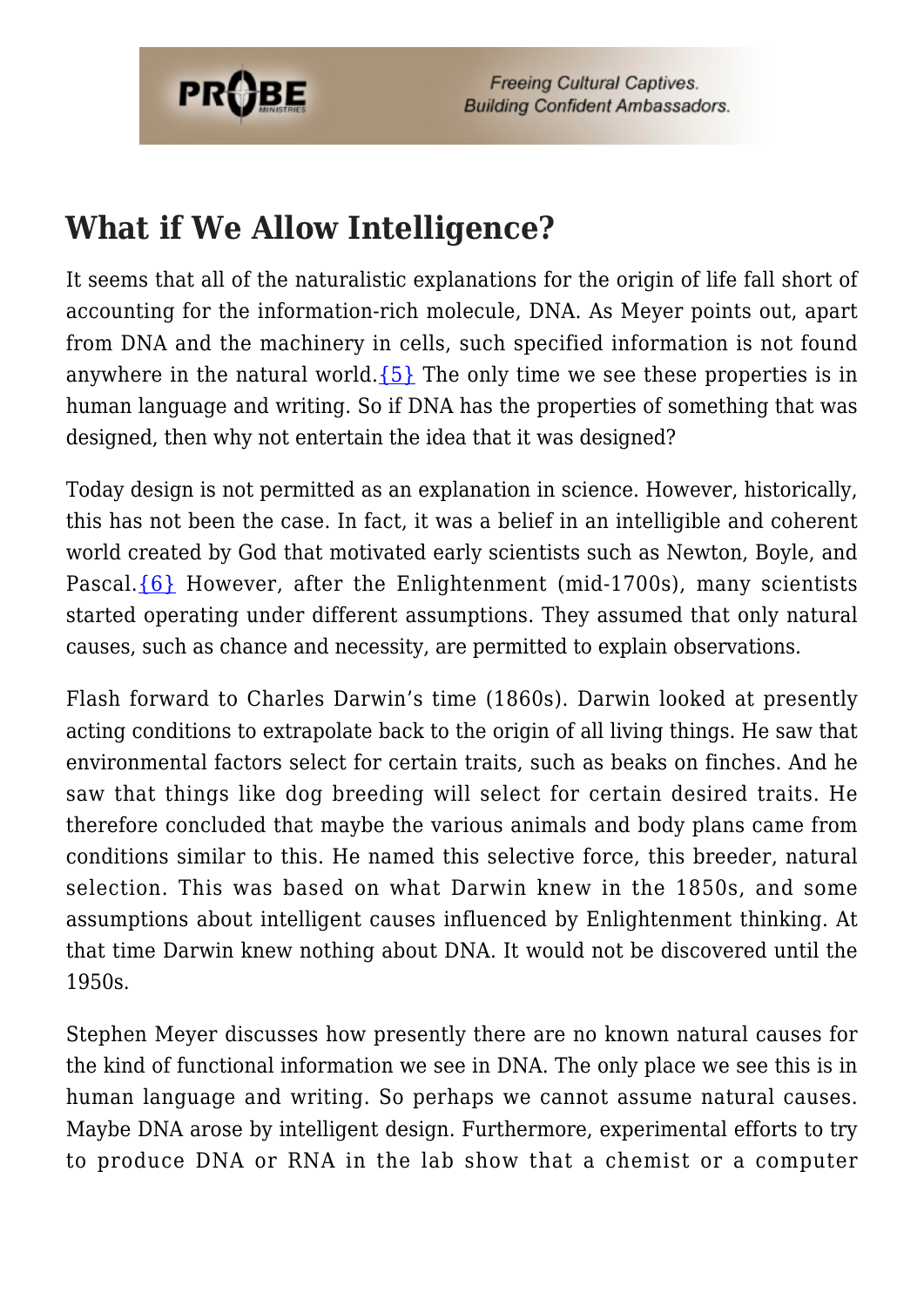

programmer must be involved in the experiment in order to obtain functional information. Natural selection cannot act as a breeder, because it does not have the end goal in mind.

Intelligent Design is a strong possibility for explaining the origin of DNA. It is something that we see in operation today. And it is experimentally justified.

# **What Does This Have to Do with Christianity?**

We have been looking at the properties of DNA and how it has all of the characteristics of a written code. Using the methods of origins science that Stephen Meyer used in *Signature in the Cell*, we can conclude that intelligent design is the best explanation for the origin of DNA. Intelligence is causally adequate to produce a code like DNA. It is observable, in the sense that today intelligent agents produce codes. And any experiments that try to reproduce DNA seem to require the input of information by an intelligent agent to make anything meaningful. This is why Meyer calls DNA the signature in the cell. However, the science alone cannot tell us whose signature it is, so we need to look elsewhere for that. That's where Christianity comes in.

As Christians we believe that God reveals himself through general and special revelation. General revelation is God revealing things about himself in nature. Think of it like God's fingerprints on creation. Special revelation is what God has specifically revealed in the Bible. If we want to find out whose signature is in the cell, we need special revelation to inform us on that. And the Bible says this much. Right before Paul says that creation reveals the attributes of God in Romans 1:18-20, he says it is the gospel that brings salvation in verses 16 and 17.

From the science it is reasonable to say DNA first arose by intelligent design. DNA is one of many extra-Biblical clues pointing us to a designer. This evidence, taken with many other extra-biblical evidences such as the fine-tuning of the universe for life, the moral law on our hearts, and even the way that we know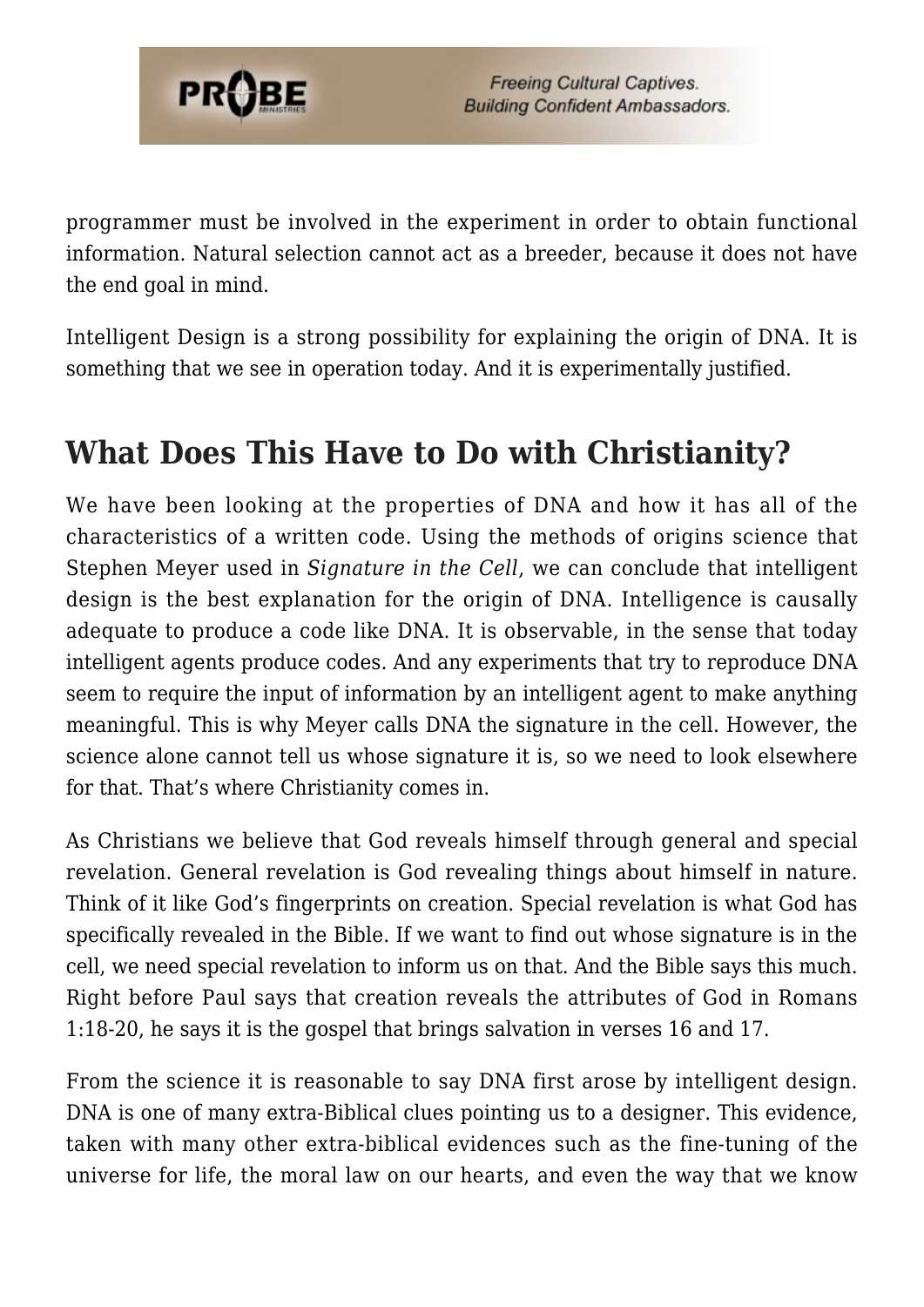

gravity works the same today as it did yesterday, makes one suspicious that there must be a designer. Now take the evidences for the authority of Scripture from archeology and the Bible's internal structure and consistency and we have many reasons to believe that this designer is the God of the Bible. As Paul says in Romans 1, "His invisible attributes, namely, his eternal power and divine nature, have been clearly perceived, ever since the creation of the world, in the things that have been made. So they are without excuse" (v. 20). So, even though the science will not bring someone to a saving knowledge of Christ, they are without excuse because it does reveal God's attributes. Maybe when someone sees the Signature in the Cell, they will ask, whose signature is it?

#### **Notes**

1. "After the early 1960s advances in the field of molecular biology made clear that the digital information in DNA was only part of a complex informationprocessing system, an advanced form of nanotechnology that mirrors and exceeds our own in its complexity, storage density, and logic of design." Stephen C. Meyer, *Signature in the Cell* (HarperOne, 2009), 14.

2. Bill Gates, *The Road Ahead* (Viking, 1995), 188; quoted in Meyer, *Signature*, 12.

3. Meyer, *Signature*, 29.

4. The only time the nucleotides in DNA interact with each other is when they are paired, A-T, C-G, and they do this through hydrogen bonding. However, this pairing is with nucleotides across from each other and serves to protect the DNA molecule. The coding has to do with the sequence of bases next to each other, and there is no chemical reason for one nucleotide to "prefer" being next to another.

5. "Apart from the molecules comprising the gene-expression system and machinery of the cell, sequences of structures exhibiting such specified complexity or specified information are not found anywhere in the natural—that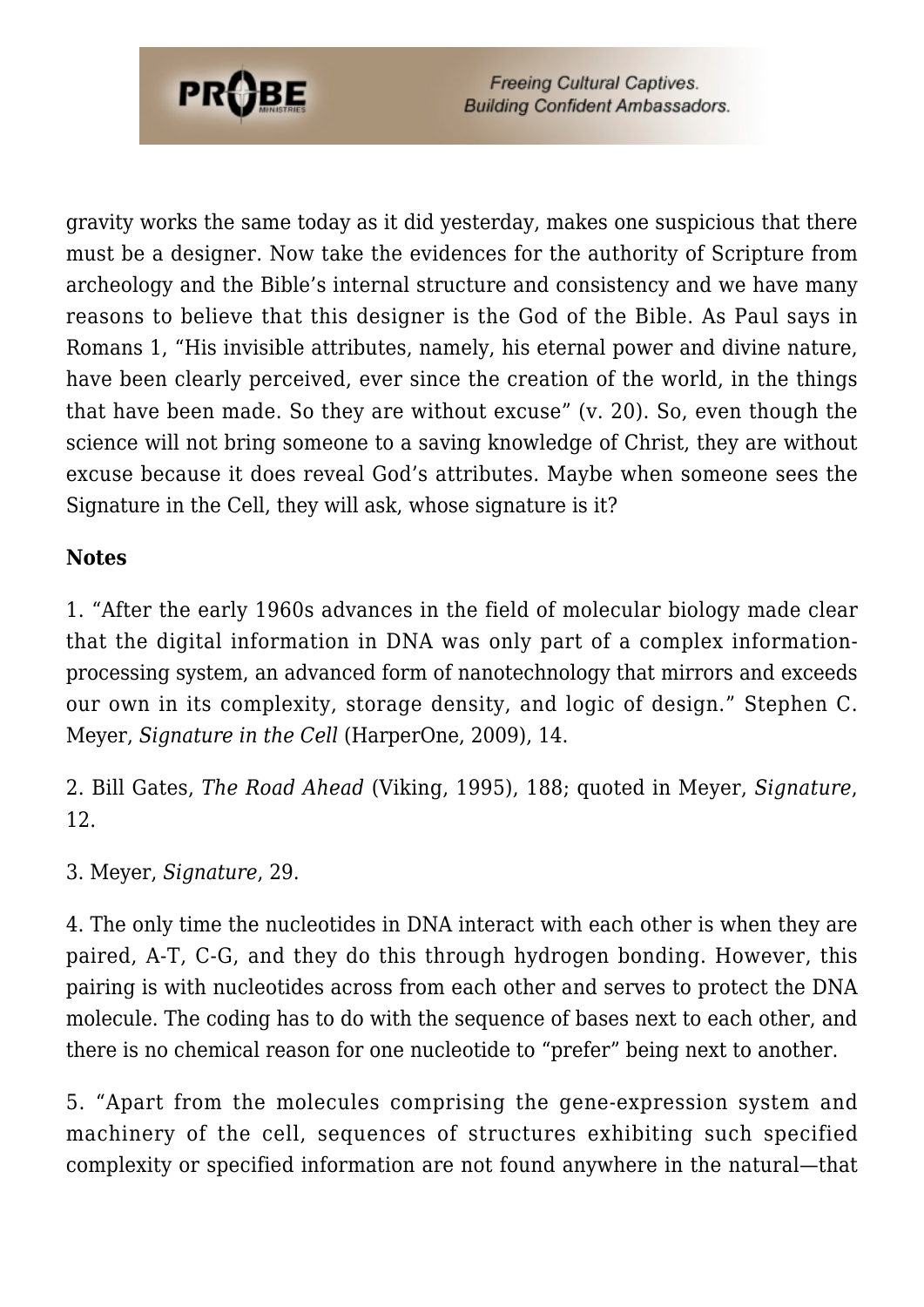

is, the nonhuman—world." Meyer, *Signature*, 110.

6. In the radio transcript, I included James Maxwell in this list. While he is among scientists whose belief in God did influence his work, he lived from 1831-1879 which was after the beginning of the Enlightenment. I chose to take his name out here for clarity, although he is a good example of someone who did not hold to the typical presuppositions of the Enlightenment.

© 2010 Probe Ministries

# **[A Fine-Tuned Universe](https://probe.org/a-fine-tuned-universe/)**

Heather Zeiger

*Heather Zeiger makes an argument for why the earth and the universe are so fine-tuned for life.*

# **Answering the Big Questions of Life**

Let's pretend that you go outside to find your front yard full of trash and debris. The first question that probably comes to mind is, "Did someone do this on purpose, or was this an accident?" In hopes of determining a cause, you begin by looking at clues. Does the neighbor's yard have debris in it? If so, then it's possible the wind blew the trash and debris into both your yards. If not, then you become suspicious. Why are you suspicious? The probability that the wind would blow trash in your yard, but not your next door neighbor's yard is low. But it is possible, so you look for more clues. Upon further examination you find that the debris stops right at the property line between your yard and your neighbor's yard. This makes you even more suspicious because the probability of this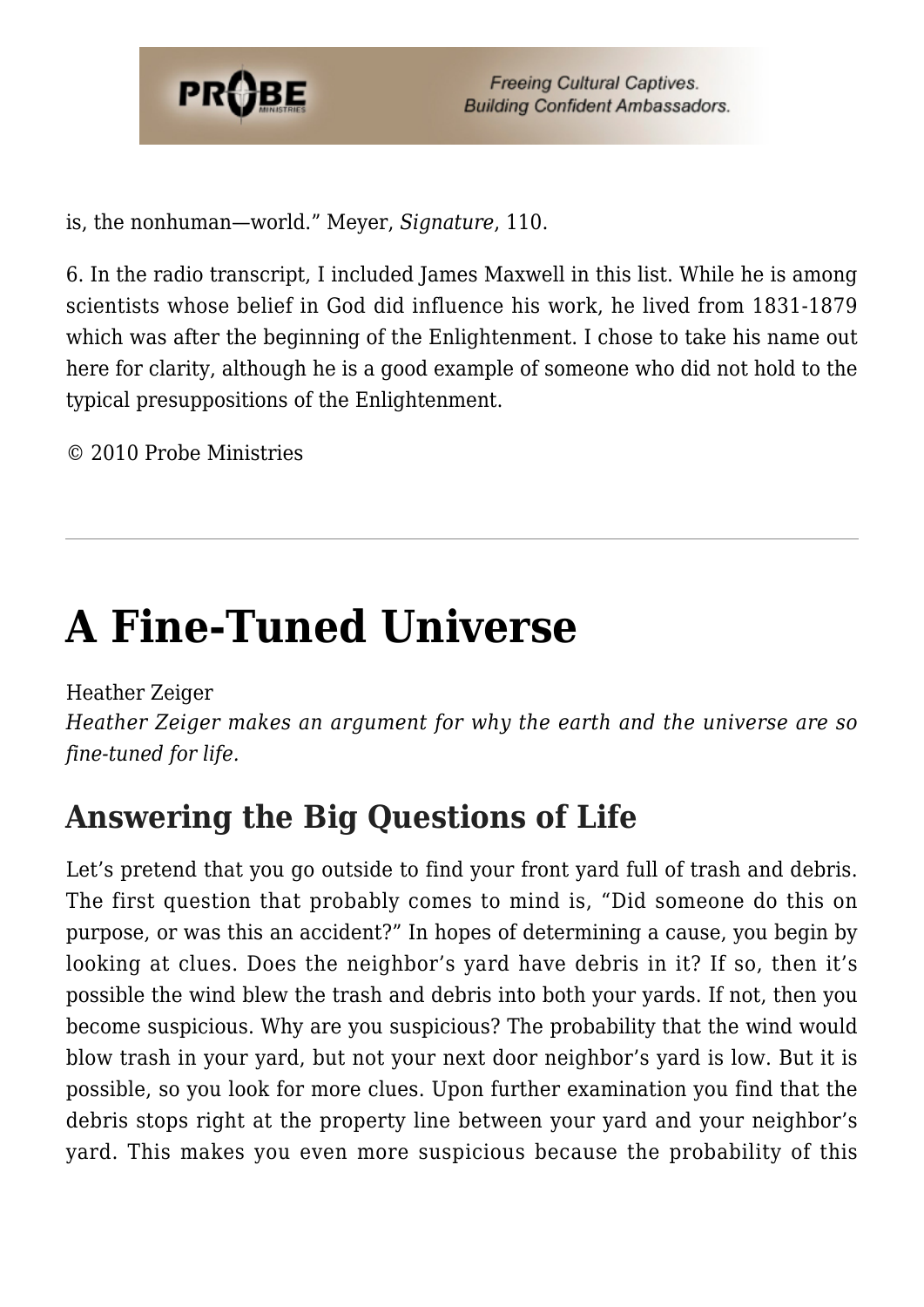

happening by chance is now lower than it was before. Although you were not there to see the trash thrown in your yard, you are fairly certain someone did this on purpose. Although you may intuit the cause, the reason why you assume foul play is because with each clue comes a probability of its occurrence. With multiple clues, the probabilities multiply, so finding two clues that are improbable makes the entire event even more improbable.

Taking our scope beyond your backyard to the earth and to the universe, the question becomes, "Why are the universe and earth here after all? Why is it the way it is?" When it comes down to it, just like with your front yard, we are left with two causal options: either life, the universe, and everything in between were put here on purpose, or it was an accident.

Every effect has a cause, but if we take cause and effects back far enough, eventually we will find something that is eternal or the ultimate cause. Therefore, we have two options: either that eternal thing is natural or it is supernatural. Or put another way, either the universe itself (or at least the matter and energy that makes up the universe) is eternal, or something outside of the universe and nature is eternal.

This article will look at the clues within our universe that will help us answer whether the universe arose by accident or was put here on purpose. We will be looking at some very improbable fine-tuned parameters that not only allow for stars and galaxies to be here, but also parameters that allow for life. Finally we will look at parameters that seem to be in place not just for any life, but for us in particular.

Not to give away the ending, but the Bible tells us that "the heavens declare the glory of God," $\{1\}$  and it turns out there are some clues that seem to indicate intentionality or purpose in design. However, the Bible also says that man will suppress the truth. So even though the clues seem to point towards design, we will see examples of how some scientists explain these clues without invoking any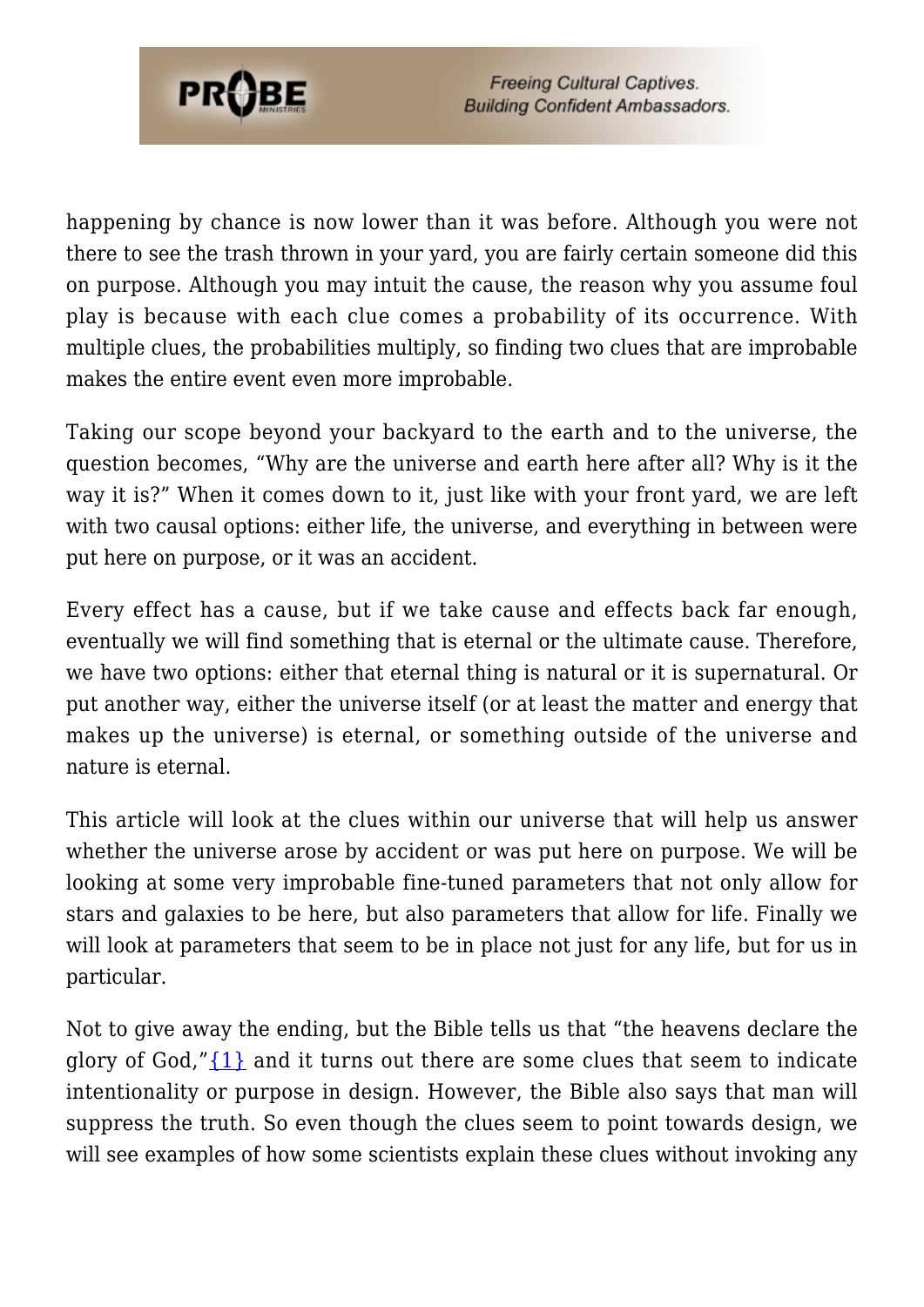

kind of designer or supernatural agent. Basically, we will see how they can still have an eternal universe instead of something eternal that is outside of the universe.

# **The Fine-Tuned Parameters for Lif[e{2}](#page-80-1)**

Physicists have concluded that certain features of the universe have to be almost exactly as they are, otherwise the universe wouldn't be here. For example, the universe is expanding outward. If it expanded any faster, it would overcome gravity, and galaxies, stars, and planets would fly apart. If it expanded any slower, gravity would take over and everything would come crashing back together.

On a much smaller scale, the same idea applies to the atom. When asked what he was thankful for, a friend of mine replied, "That my atoms don't just explode." $\{3\}$ If you think about it, why don't our atoms just fly apart? Just like the expanding universe, the properties of protons, neutrons, and electrons are just right so that the electrons don't come crashing into the atom or the atom doesn't fly apart. Without atoms, nothing would be here, and yet the forces that hold the atom together are apparently so balanced that they seem to be resting on a knife's edge.

Not only is our universe fine-tuned for existence, but the earth is fine-tuned for life. You may not realize this, but water is a unique substance with very uncommon properties. Most substances are denser when they are a solid than when they are a liquid, but water is not. It is denser as a liquid, so we observe ice floating instead of sinking. What's the big deal? The big deal is that we need this property to survive. The ocean has an entire ecosystem including plants and bacteria. The oceanic plants and bacteria account for a large amount of oxygen in our atmosphere. Thanks to water freezing from the top down, these organisms can continue to live underwater, even if the top of the water is frozen.

Interestingly, Earth is in just the right temperature range for water to be a liquid.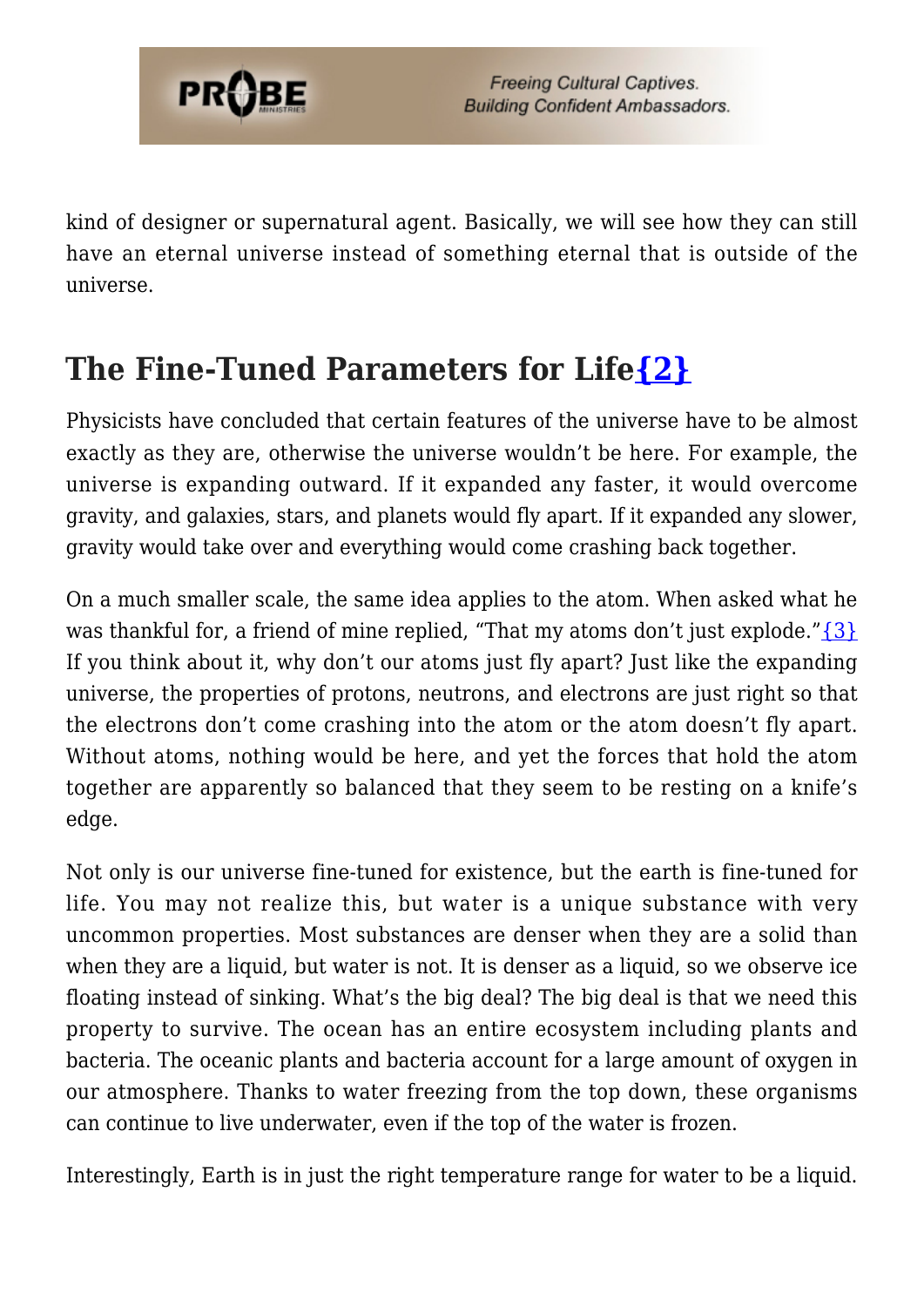

This is a very narrow temperature range compared to the ranges for steam or ice. Given all of the possible temperatures and pressures in the universe, you will most likely find water as a solid or a gas. But Earth just happens to be in that narrow range for water to occur as a liquid. Considering that we need water to survive, I find this rather convenient.

Physicists have come to the conclusion that the universe is remarkably fine-tuned. There are constants, such as the gravitational constant or the gas constant, that are just the right values for life. Gravity and the atomic forces seem to be perfectly balanced for life. So the question is, what does this remarkable fine tuning mean? Is there someone who has set the dials of the universe to make it just right for us? Or is this the result of random chance?

# **Goldilocks Explains Fine-Tuning**

The fine-tuned parameters of the universe that allow for its existence and allow for life are highly improbable. Many people try to explain away these very improbable factors by appealing to chance or natural laws. But the fine-tuned factors are so improbable that they would seem to be impossible.

One way to try to explain this is to assume that maybe the universe is infinite; after all, given an infinite amount of time, even the improbable can become possible, right? It turns out the universe is not infinite. Physicists have concluded, using evidence from Erwin Hubble's studies and Einstein's theories, that the universe had a beginning that they call the Big Bang.

If scientists want to appeal to chance, they are confined to a given amount of time. However, the fine-tuned parameters are so improbable that even fifteen billion years is not enough time. Some scientists try to find a way to have an infinite universe anyway because they wish to circumvent the God question.  $\{4\}$ The only way to do this, given fine-tuning, is to increase your probabilistic occurrences. The most popular theory is the *multiverse* or many universes theory.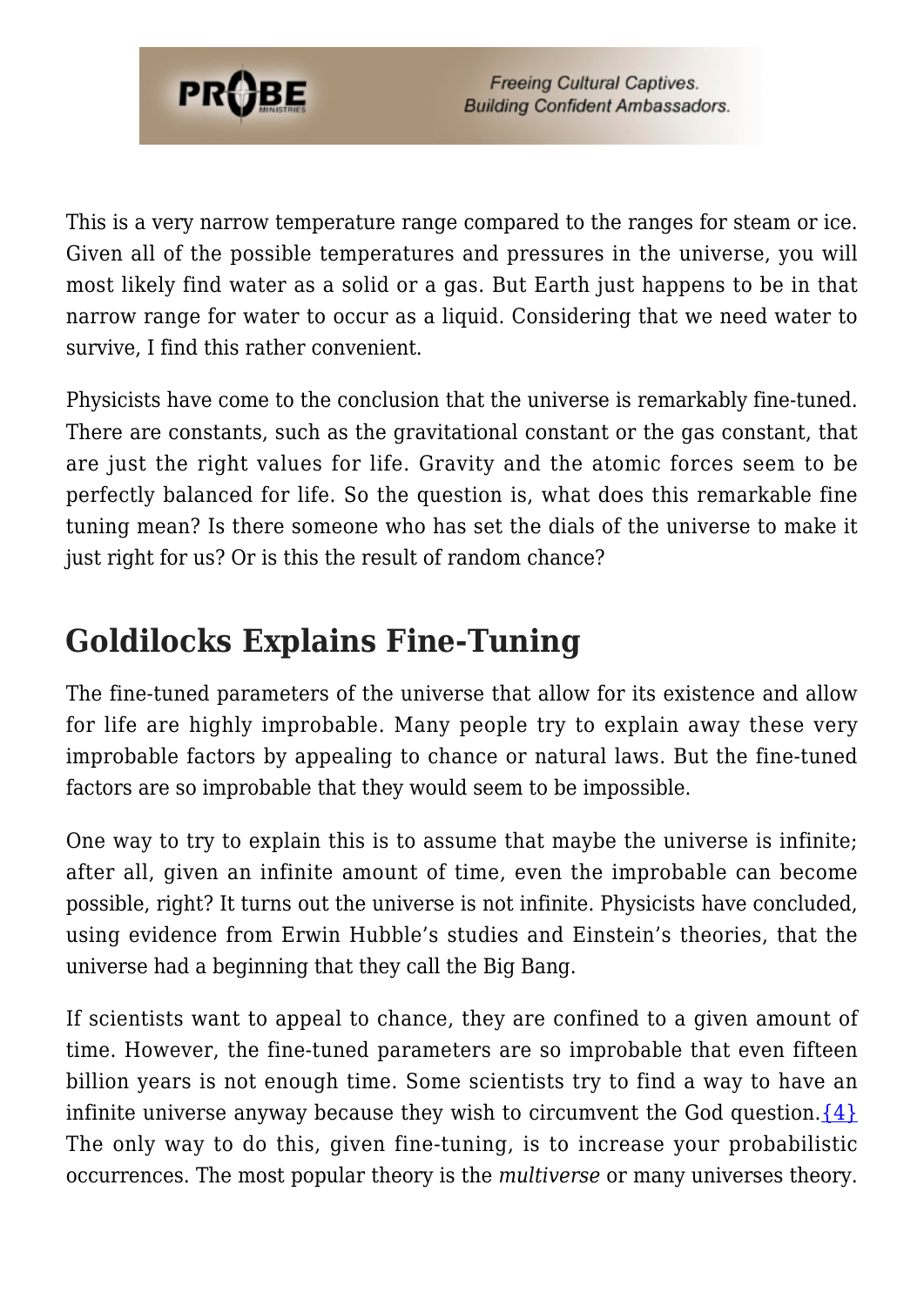

This idea is that there are many universes, and the one we're in happens to be well-suited for life. Our fine-tuned parameters are not fine-tuned at all; they are just one set among many sets of parameters, each within its own universe.

Remember Goldilocks and the three bears? "This porridge is too hot . . . this porridge is too cold . . . this porridge is just right!" Given three options, Goldie found one that was just right. According to multiverse theory, there are an infinite number of universes: some too hot, some too cold. But if there are an infinite number to choose from, certainly one must be just right.

However, there is no evidence for there being any universes other than our own. Physicists readily admit that we do not have access to the other universes, but we must assume they are there. Essentially, they have constructed a theory that postulates something infinite and beyond ourselves, something wholly other than our universe and not necessarily measurable from our finite perspective. It seems that in order to get away from a creator, physicists have posed a theory which appeals to something that we can never know to be true and must take on faith. But unlike the Christian faith, this is faith in something that has no evidence of its existence.

# **String Theory Explains Everything . . . or Nothing[{5}](#page-80-4)**

Many scientists want to find a mathematical theory of everything in hopes that maybe *this* will answer the question as to why the universe is here.

Scientists have several theories to explain how the major forces interact with each other. There are theories for electricity and magnetism and for the forces that hold an atom together. But the one thing that still has physicists baffled is gravity. How do we explain gravity in relation to these other forces? Some scientists believe that if we can find a way to relate gravity to all of the other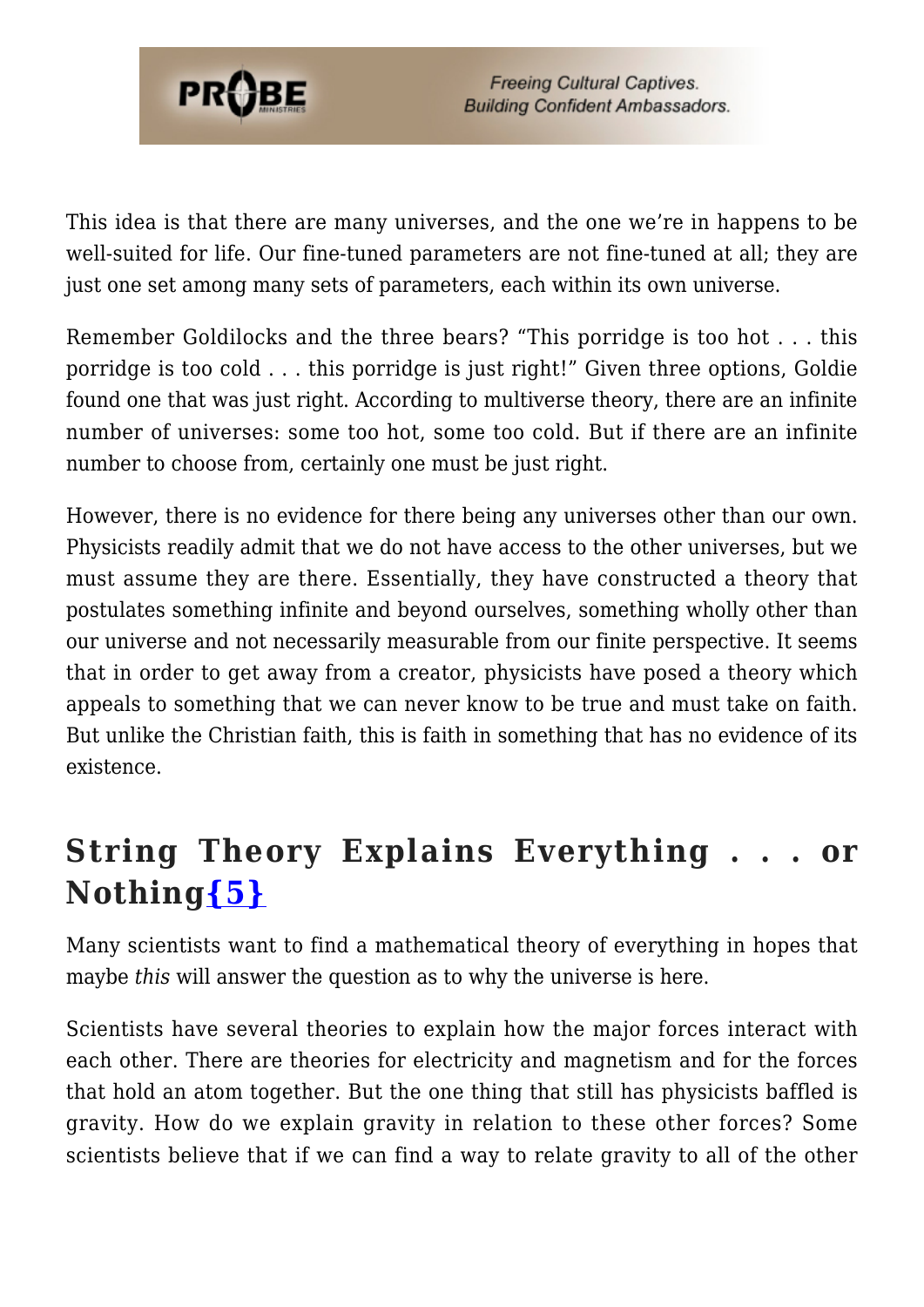

forces, then maybe we will understand how the universe came into existence.

In the last twenty years, physicists have developed a theory called string theory that tries to combine gravity and quantum mechanics. String theory began by describing the parts that make up protons (known as hadrons) as particles that behave as if they are on the ends of strings. The mathematics for this looks a lot like that of harmonic oscillators (springs). However, these strings are not particles, they are strings of energy. Okay, reasonable enough. We know that electrons and photons act like both particles and waves, and one can think of these strings as standing waves. But because of issues with the mathematics, either everything has to be fundamentally made up of strings of energy or nothing.

String theory mathematics, though, led to some interesting features, including the fact that there has to be ten dimensional space, not our normal three dimensions plus time. So those other dimensions either have to be hiding somewhere or the math fails. Scientists have proposed theories that describe the other dimensions as being "compacted."

String theory math is complex and perhaps inelegant, but it is compelling because it does a better job than any other theory of relating gravity to quantum mechanics. I think there is some promise to the ideas of string theory, but scientists seemed too eager to make it a theory of everything in hopes that the purpose of the universe can be explained through mathematics and physical laws. We can never really be sure of the validity of string theory because it is impossible to test it experimentally.  ${6}$  However, we should note that scientists don't escape the fine tuning issue. String theory math works in ten dimensions and ten dimensions only. So string theory is itself finely tuned. Fine tuning doesn't arise from it. In fact, any equation or theory of everything would still be fine tuned. It seems to point towards a designer (or Mathematician, if you would prefer).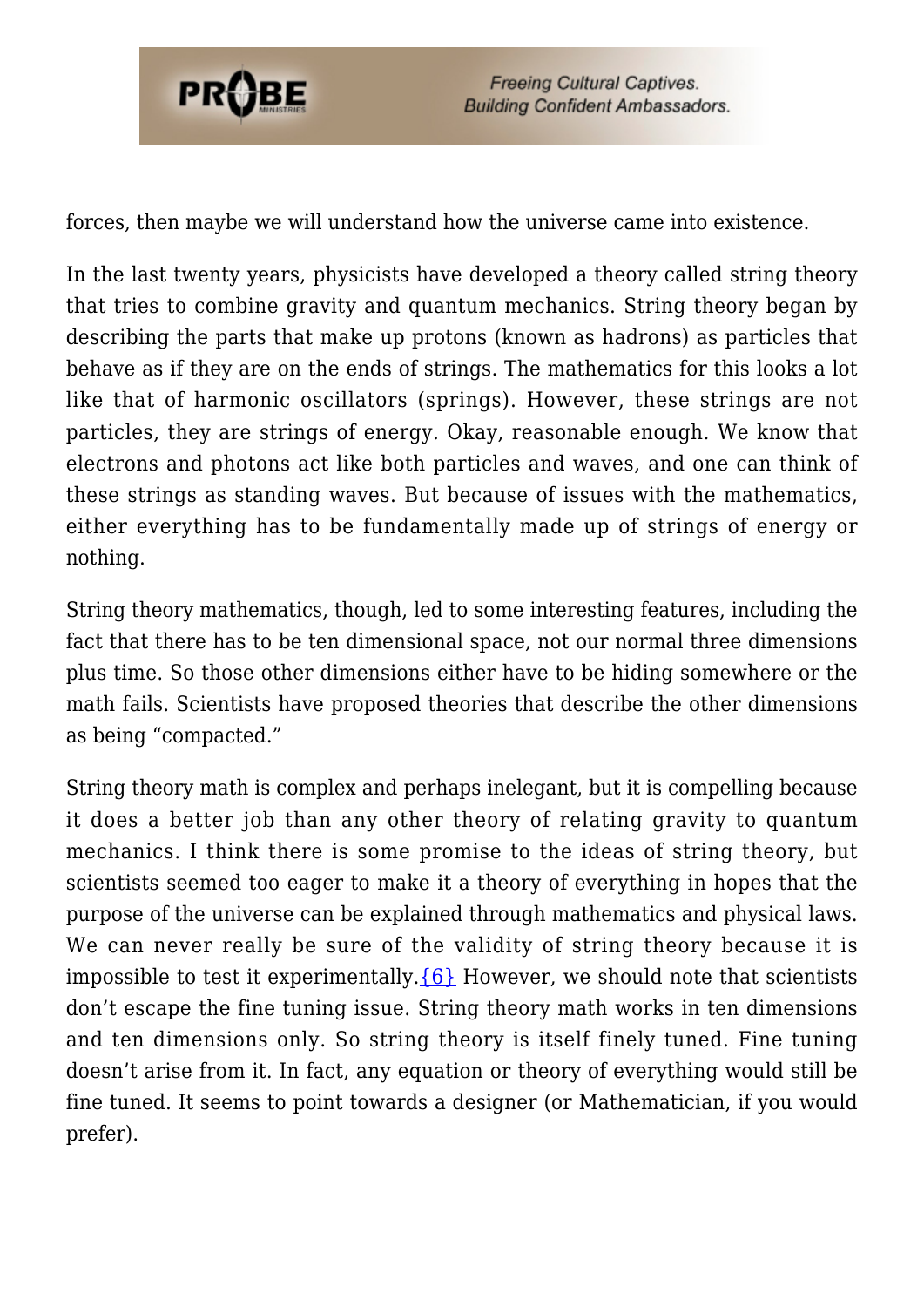

Ultimately, natural laws or equations cannot explain fine tuning because it still boils down to this question: Are the laws put here on purpose or did they arise by chance? If you refuse purpose, then you are left with chance.

# **Fine-Tuned for Life and for Discovery**

What if the fine tuning of the universe is the result of some kind of design or something supernatural beyond our universe? Does this hypothesis help explain some other inexplicable coincidences? It seems that if the universe and earth were designed for life, maybe it was also designed, not just for organic life, but with us intellectual beings in mind.

The fine-tuned parameters of the universe beg to be explained. However, as William Lane Craig says, explaining these observations puts the physicist in the realm of philosophy because he is trying to explain the purpose for the observation of fine-tuning. "The theistic philosopher can therefore without apology or embarrassment introduce his metaphysical commitment to theism as an at least equally plausible, if not superior, alternative explanation to metaphysical, naturalistic accounts of the complex order of the universe." $\{7\}$ 

The fine-tuning of life seems to point to some of the attributes of God. Psalm 19 says, "The heavens declare the glory of God, and the sky above proclaims his handiwork."

This perspective has explanatory power. ${8}$  We are able to explain things that naturalists have passed off as a coincidence. For example, the earth's moon is important for life because it affects the tides which circulate nutrients in the ocean. But the moon also happens to be the perfect size such that from the Earth's viewpoint, it can completely block out the sun [during an eclipse]. The sun is 400 times farther away from the earth than the moon, but it is also 400 times larger. In other words, the moon's size is exactly proportional to the Earth's distance from the sun. This isn't needed for life, but it *is* needed for discovery.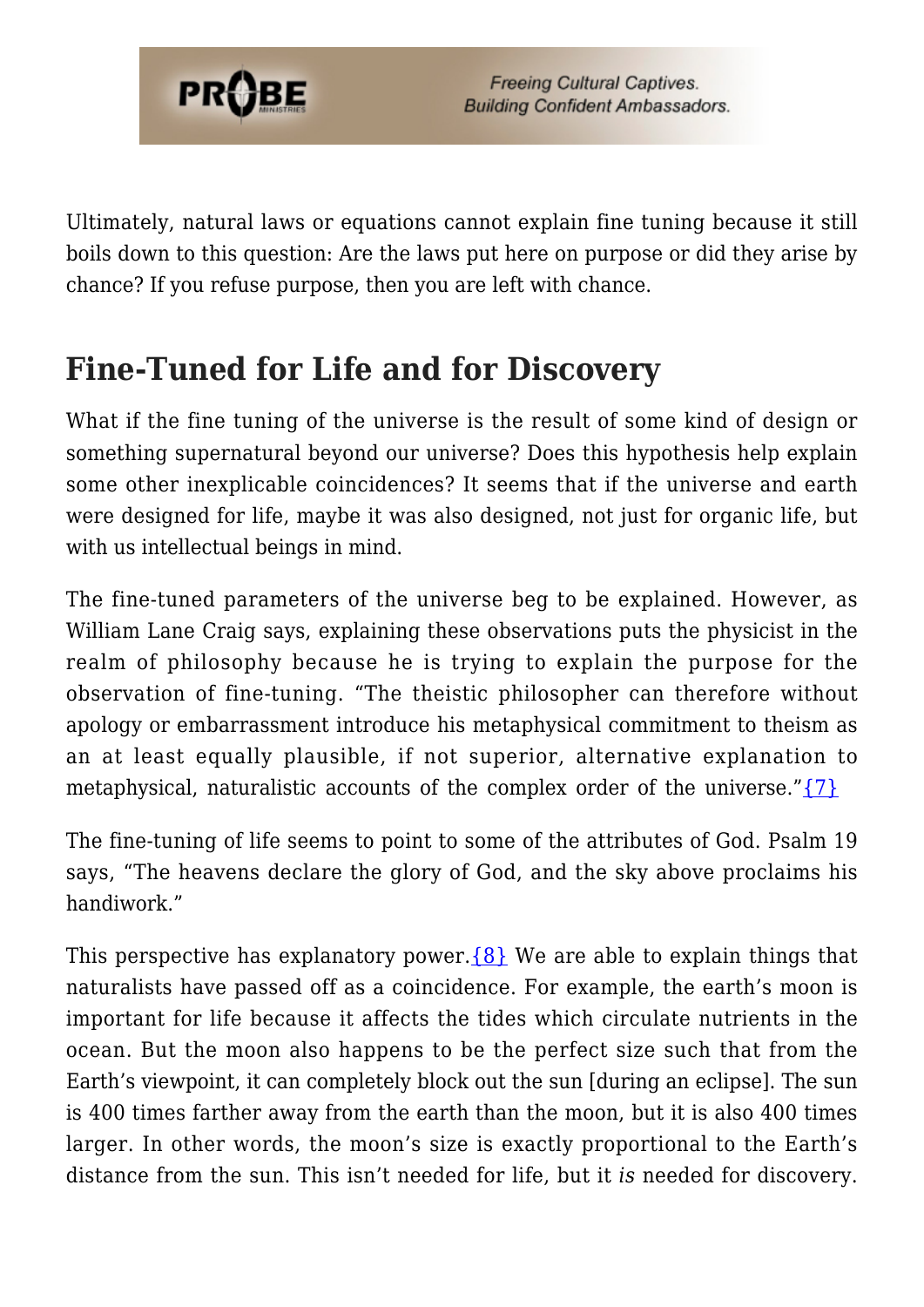

Thanks to total solar eclipses, relativity theory was confirmed. We have also learned about the composition of the sun, the activity of the sun, and many other features of our sun.

And if that isn't suspicious enough, it turns out the Earth is in a perfect position in our galaxy to study astronomy. If we were anywhere other than in between two of the spiral arms of the Milky Way, the sky would be too bright to use telescopes.

And what about our atmosphere? Yes, the Earth's atmosphere has the perfect balance of nitrogen, oxygen, hydrogen, and carbon dioxide to allow for life, but it also happens to be clear enough to allow us to look out into the heavens. All of this might be attributed to chance coincidences, but if we allow that the universe was designed for life, then perhaps it was designed with us in mind. And why not? Psalm 8 says, "When I look at Your heavens, the work of Your fingers, the moon and the stars, which You have set in place, what is man that You are mindful of him?" [{9}](#page-81-0) But the Psalm continues by describing man as very valuable to God; he is only a little lower than the heavenly beings, and God has crowned him with glory and honor.

The scientific observations tell us that the universe and the Earth seem remarkably fine-tuned for life and for discovery. Investigation of these clues seems to point towards some kind of purpose and design. If we take what we observe in nature with what is revealed in Scripture, there is compelling reasons to believe that God created the heavens and the earth, and He created them with us in mind.

#### **Notes**

1. Psalm 19:1 (ESV)

2. This section is a survey of common fine-tuned parameters taken from *The Privileged Planet* by Guillermo Gonzales and Jay W. Richardson. For a list of the fine-tuned parameters, see Reasons to Believe: [www.reasons.org](http://www.reasons.org).

3. Quote from Todd Kappelman, Research Associate, Probe Ministries.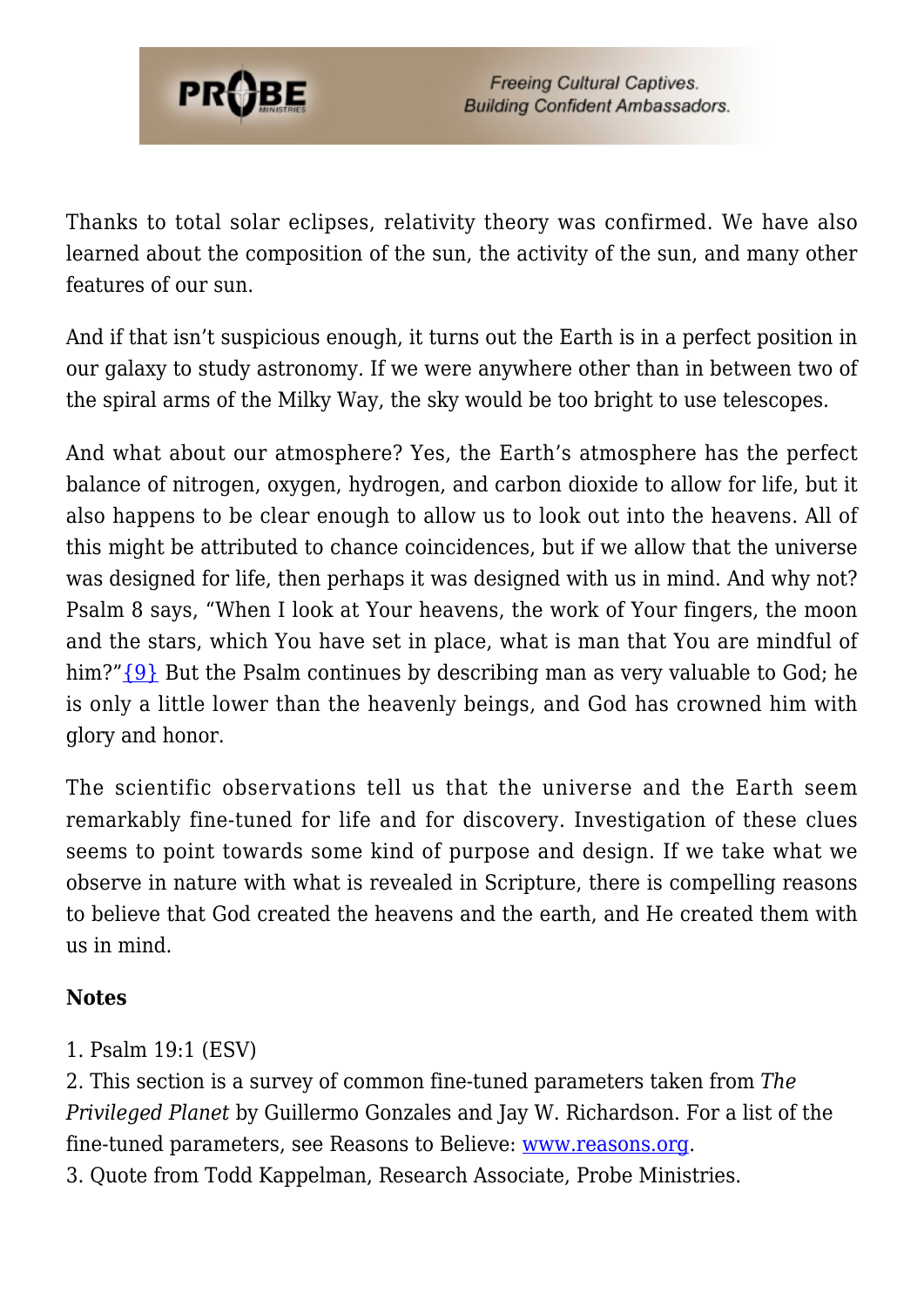

4. See Leonard Susskind, "Introduction," in *The Cosmic Landscape* (Back Bay Books, 2006).

5. The information from this section comes from Susskind, *The Cosmic Landscape*; Brian Greene, *The Elegant Universe* (Vintage Books, 2000); and articles by William Lane Craig.

6. We can never "see" a string because we do not have the technological capacity to study something that is that small (known as a Plank length), so there is no experimental way to confirm string theory by finding strings. Brian Greene identifies certain experimental possibilities if we had just a little more knowledge. These experiments could be evidence for string theory since they are based on presupposing strings. See his *The Elegant Universe*, chapter 9).

7. "The Teleological Argument and the Anthropic Principle" by William Lane Craig [www.reasonablefaith.org/site/News2?page=NewsArticle&id=5179](http://www.reasonablefaith.org/site/News2?page=NewsArticle&id=5179)

8. Examples of how the universe is fine-tuned for discovery are taken from *The Privileged Planet* by Jay W. Richards and Guillermo Gonzales. 9. Psalm 8:4 (ESV)

#### **Additional References for String Theory:**

String Theory is a complex theory. This article only touches the surface. Two sources that do a good job of explaining string theory without delving into the mathematics are:

- *The Cosmic Landscape* by Leonard Susskind
- *The Elegant Universe* by Brian Greene

Both of these books are from a naturalistic worldview. While they are both good descriptions of string theory, Greene and Susskind take their theory beyond the realm of science and into the realm of philosophy and, I believe, make the implications of string theory into something more than it is. They also are forthright in their hope that string theory will solve the "problem" of an apparently fine-tuned universe.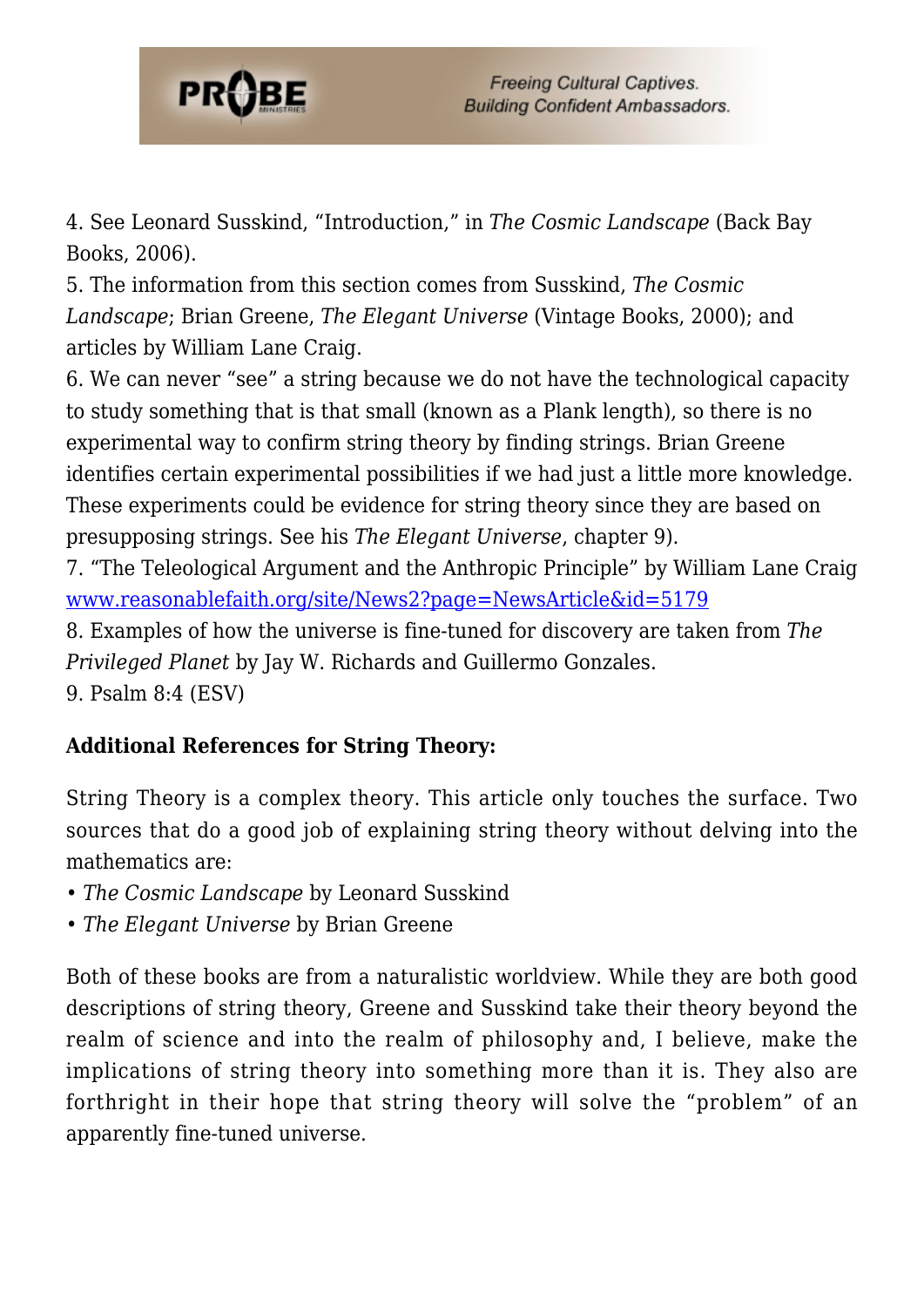

Christian perspectives on string theory and multiverse theory:

• "Does God Exist?" by William Lane Craig [www.reasonablefaith.org/site/News2?page=NewsArticle&id=5507](http://www.reasonablefaith.org/site/News2?page=NewsArticle&id=5507)

• "Subject: Multiverse and the Design Argument" Q/A with William Lane Craig [www.reasonablefaith.org/site/News2?page=NewsArticle&id=5741](http://www.reasonablefaith.org/site/News2?page=NewsArticle&id=5741)

• Reasons to Believe's series on string theory: [www.reasons.org/astronomy/string-theory](http://www.reasons.org/astronomy/string-theory)

#### **Related Probe articles:**

- Answer to Email: "What Do You Think of the Many Universes Theory?": [www.probe.org/what-do-you-think-of-the-many-universes-theory/](https://www.probe.org/what-do-you-think-of-the-many-universes-theory/)
- "Are We Significant in This Vast Universe?" [Steve Cable] [www.probe.org/are-we-significant-in-this-vast-universe/](https://www.probe.org/are-we-significant-in-this-vast-universe/)
- "There is a God" [Michael Gleghorn]: [www.probe.org/there-is-a-god/](https://www.probe.org/there-is-a-god/)
- Big Bang and a Just Right Universe ("The Origin of the Universe") [Rich Milne]: [www.probe.org/the-origin-of-the-universe/](https://www.probe.org/the-origin-of-the-universe/)

• "The Case for a Creator" [Gene Herr]: [www.probe.org/the-case-for-a-creator/](https://www.probe.org/the-case-for-a-creator/)

© 2010 Probe Ministries

# **[Creating Life in the Lab](https://probe.org/creating-life-in-the-lab/)**

#### Heather Zeiger **Written by Heather Zeiger**

The J. Craig Venter Institute recently announced their successful synthesis of a complete bacteria genome to an unsurpassed level of accuracy. Researchers were able to replace the genome of the host cell with the synthesized one. Several web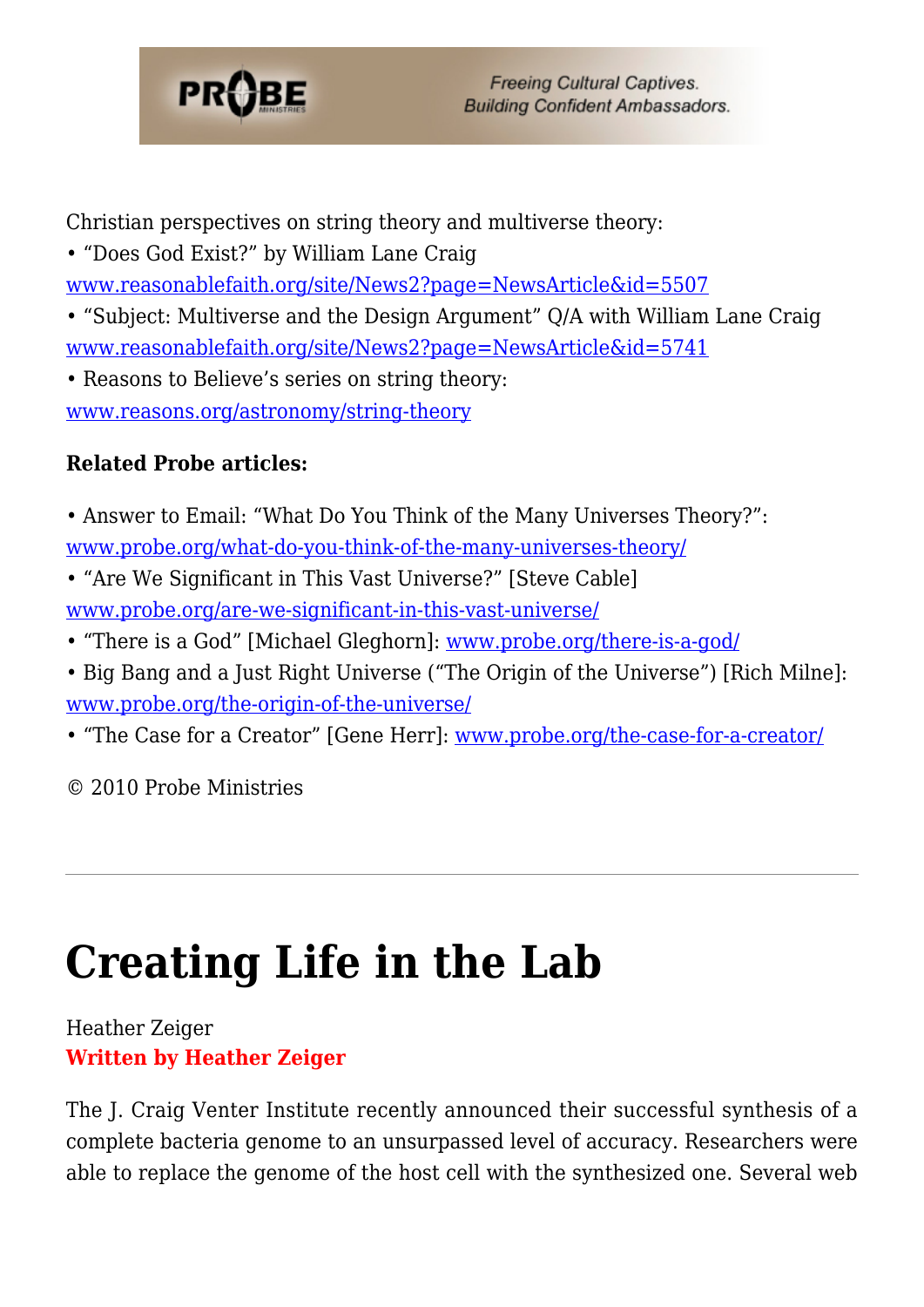

sites and commentators have dispelled any aura of the miraculous by pointing out what exactly Venter's group did and what they did not do. For just a sampling (bolded emphasis is mine):

"What Venter and his team did was to determine the sequence of the DNA in one of the world's simplest bacteria, use the sequence information to synthesize a copy of that DNA from subunits sold by a biological supply company, then put the synthetic copy of DNA into a living bacterial cell from which the natural DNA had been removed." $\{1\}$ 

From the original research article on the Venter group's discovery: "We refer to such a cell controlled by a genome assembled from chemically synthesized pieces of DNA as a 'synthetic cell,' even though **the cytoplasm of the recipient cell is not synthetic**."[{2}](#page-80-1)

"The idea that this is 'playing God' is just daft. What he has done in genetic terms would be analogous to taking an Apple Mac programme and making it work on a PC—and then saying you have created a computer. It's not trivial, but it is utterly absurd the claims that are being made about it." $\{3\}$ 

"To clarify the facts, 'the team put chemically synthesized pieces of the M. mycoides DNA into yeast which assembled the bacteria's genome. Then, the M. mycoides genome was transplanted into Mycoplasma capricolum and "booted up" to create a new synthetic version of M. mycoides'…For this 'proof of principle' instance, they tried to 'synthesize' a bacterium as close to the original genome as they could, with the major 'new' genetic material being watermark protein messages (e.g. spelling "CRAIGVENTER"). They didn't use the original DNA as a template, but just as a 'standard' for comparison. **Since this was a test of concept, the goal was to generate something that already exists."** $\{4\}$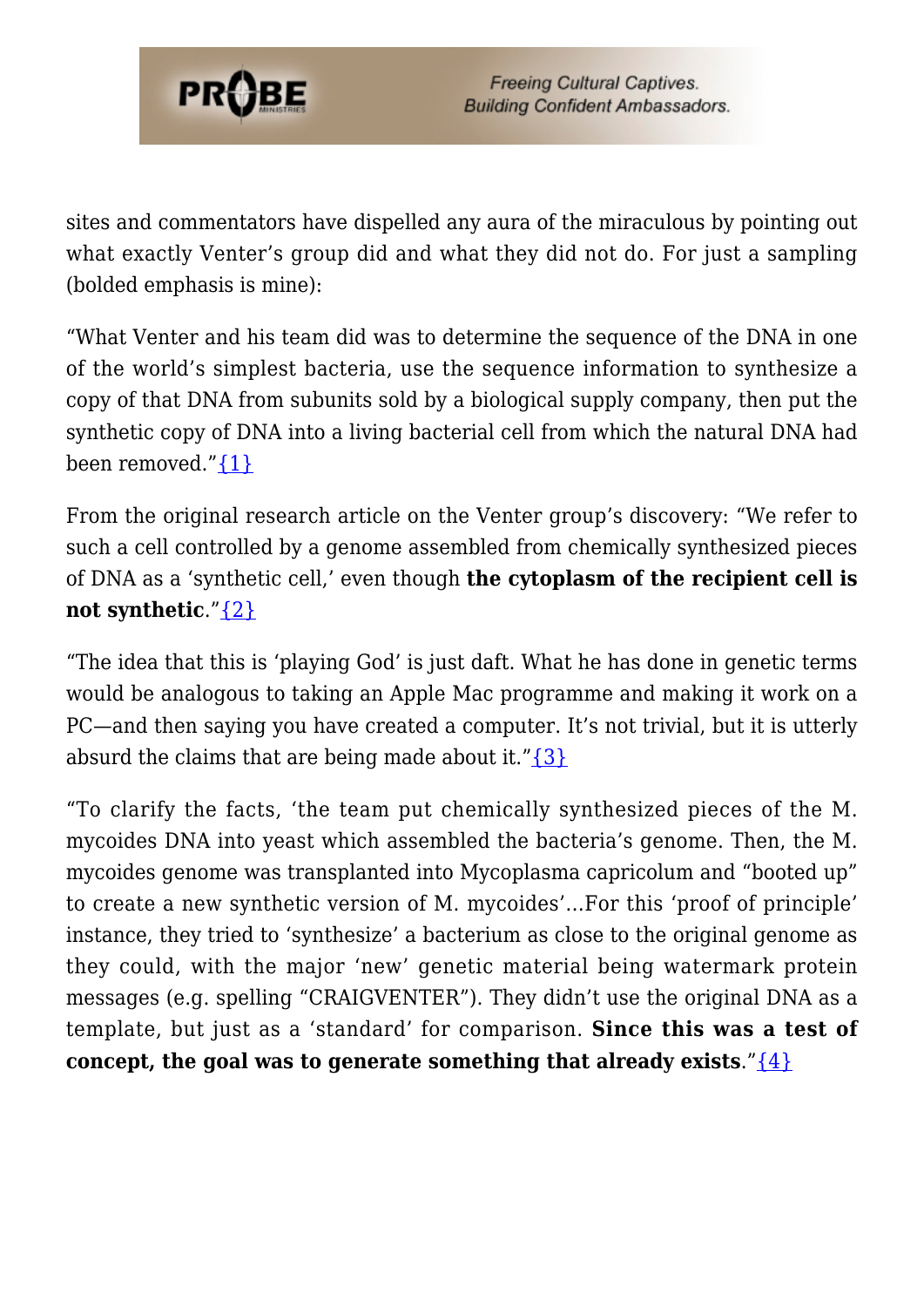

**Freeing Cultural Captives. Building Confident Ambassadors.** 

### **Neat Trick or Cause for Concern?**

I think one of the most laudable feats of this group that should please many biochemists is that they were able to perfect the DNA synthesizing technology to the point that they reconstructed an entire bacterial genome—a much longer sequence than what is typically done in the laboratory setting—and they were able to do it with such accuracy that the cell's translational machinery read it. Exciting for biochemists, but advancements in laboratory technique and technology are hardly the stuff of headlines. As a chemist, I think it's a neat trick; as a bioethicist, I am concerned. My concern is not about the technology itself, but about the underlying presuppositions that seem to go unquestioned, even unnoticed.

The media response has been that of excitement and fear. At the heart of the fear surrounding genetic engineering is power. Why would anyone care about bacteri[a{5}](#page-80-4) unless he or she thought it implied something about human beings? Unless they are in the field, most people do not pay particular attention to the musing of a scientist about his research project on some esoteric species identifiable only by its Latin name. We do not care, that is, until that little bacterium has the potential to bring great harm or great good (or both) to human beings.

The fear or excitement (depending on your view of technology and scientists) is spread by two fundamental assumptions:

1) Since every organism, including human beings, is made up of genes, if scientists can manipulate one gene, then they can manipulate any gene, including human genes, and;

2) by manipulating genes scientists are manipulating life itself and the very essence of an organism's identity. This philosophical assumption, known as *reductionism*, is what we often assume without thinking about it.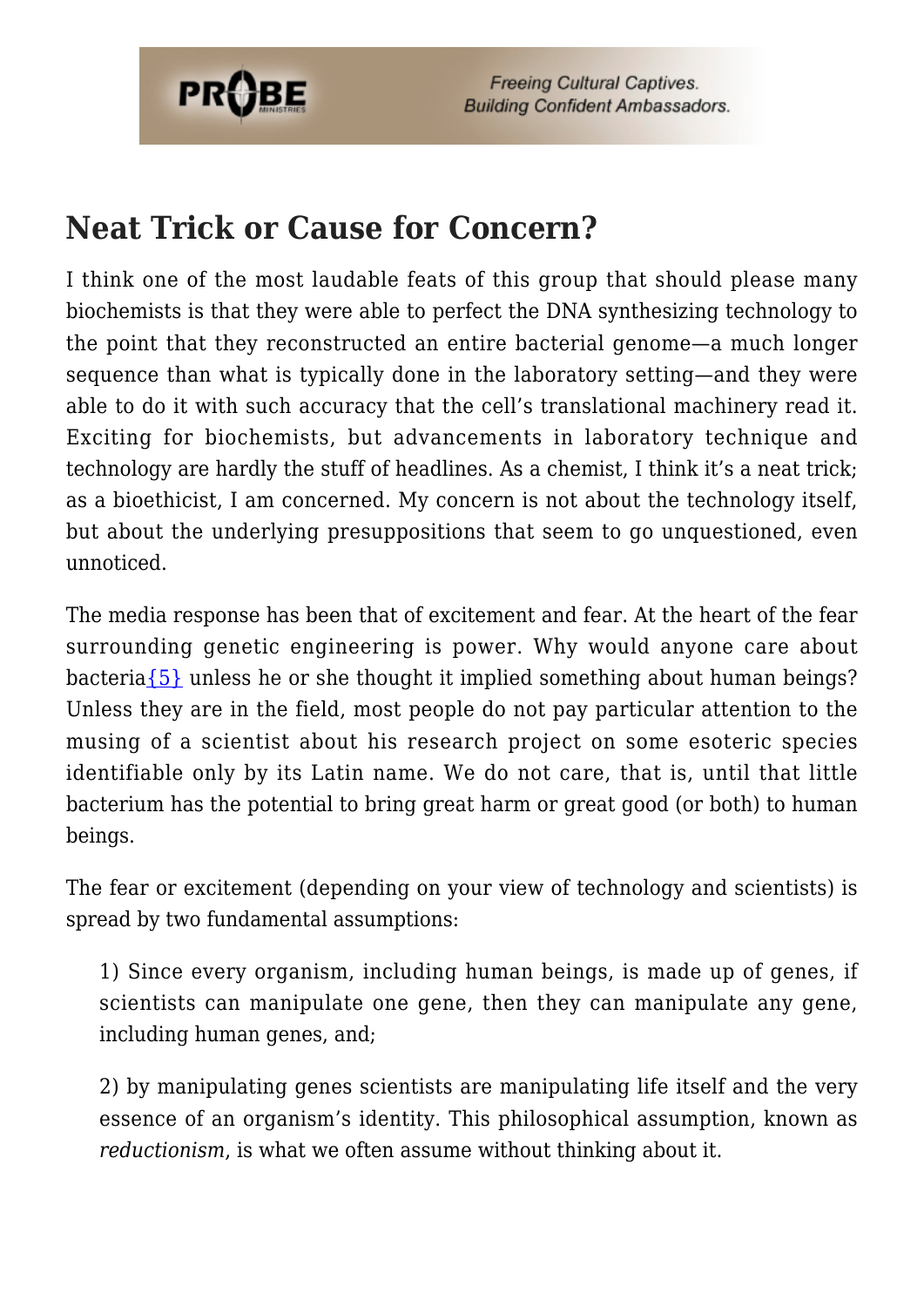

These philosophical assumptions are grounded in a worldview of *materialism* (a.k.a. *naturalism*; I will use the term materialism throughout this article). The materialistic worldview says that matter and energy are all there is, there is no supernatural and there is nothing beyond what is in the natural world. If that is the case, then by definition, human beings are defined by their physical parts. There is nothing nonphysical which we can call our identity. That also means that the difference between something being alive versus not being alive must be defined by physical parameters. Since all organisms have a genome, scientists assume that there is some combination of nucleotides (the individual molecules of the genome) or a certain minimal number of nucleotides that makes something alive.

# **The Venter Group's Reductionist Project**

The Venter group, from the beginning of their project, was quite up front with the goals of their research. When asked about the implications of their project, Craig Venter responded in an interview posted in *SciWatch* in 1997:

What is life? I don't think there are that many biologists trying to answer that one . . . . We're . . . working on a reductionist view of trying to take the smallest genome that we have...and see if we can't understand how those ... . [genes] work together to create life  $\dots$  .  $\{6\}$ 

This is the same sentiment held by James Watson, Nobel Laureate and co–founder of the structure of DNA. In his book, *DNA*, he states:

Our discovery had put an end to a debate as old as the human species: Does life have some magical, mystical essence, or is it, like any chemical reaction carried out in a science class, the product of normal physical and chemical processes? Is there something divine at the heart of a cell that brings it to life? The double helix answered that question with a definitive No.  $\{7\}$ 

According to scientists who hold to materialistic presuppositions, life is chemistry.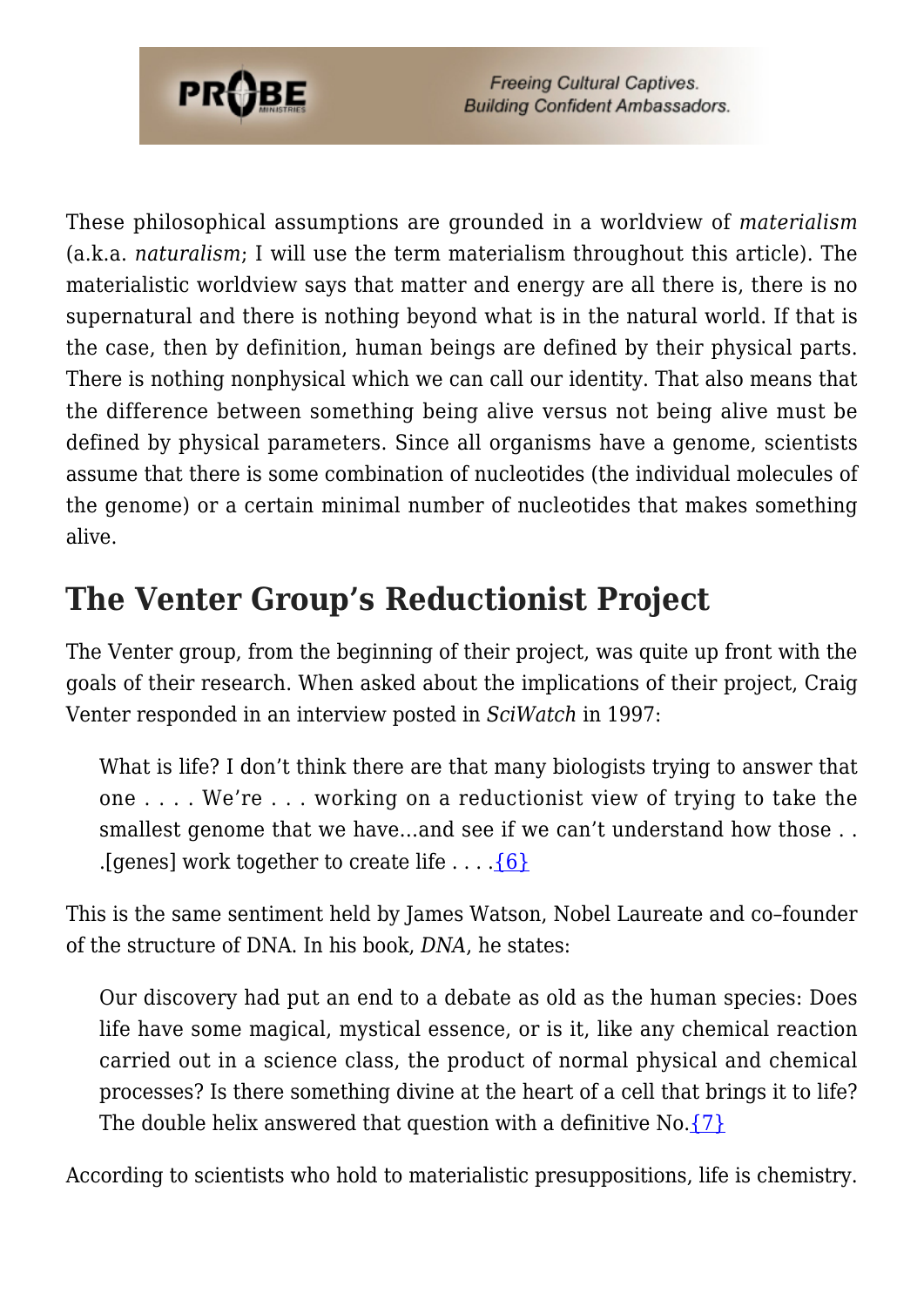

Who we are boils down to our chemistry, which puts those that can manipulate our chemistry in a position of power.

Given these beliefs, it is no wonder that people automatically jumped from the genome of a bacterium to the implications for people. But one thing science has shown us is that the leap from bacteria to man is not simple or straightforward. Man's genome is not much larger than many other, simpler organisms, yet scientists have found that human DNA is much more complex. As it turns out, it is more than an issue of connecting nucleotides together like a chain of beads in the right order.

## **Reductionism and the Human Genome Today: What Is New**

Dr. Richard Sternberg of the Biologic Institute conducts research based on several findings that seem to indicate that the blueprint for an organism's overall body plan is not found by reading the genome on a nucleotide-by-nucleotide basis. There seems to be a more complex interaction between the genome and other cellular functions and between different parts of the genome in different ways that was once thought. His research seeks to identify those interactions and how they translate into an organism's blueprint.  $\{8\}$ 

What scientists are finding is that the genome is not read as a letter–by–letter array (one–dimensional), as was once thought, but that there are spatial and translational (three–dimensional) factors that help determine how our genome is interpreted. *No longer is it a simple issue of what letters code for what. Now it is what letters, located where, and interacting how, code for what. This flies in the face of reductionism because now we cannot assume that the chemistry codes for life. Apparently there is more to it than that.*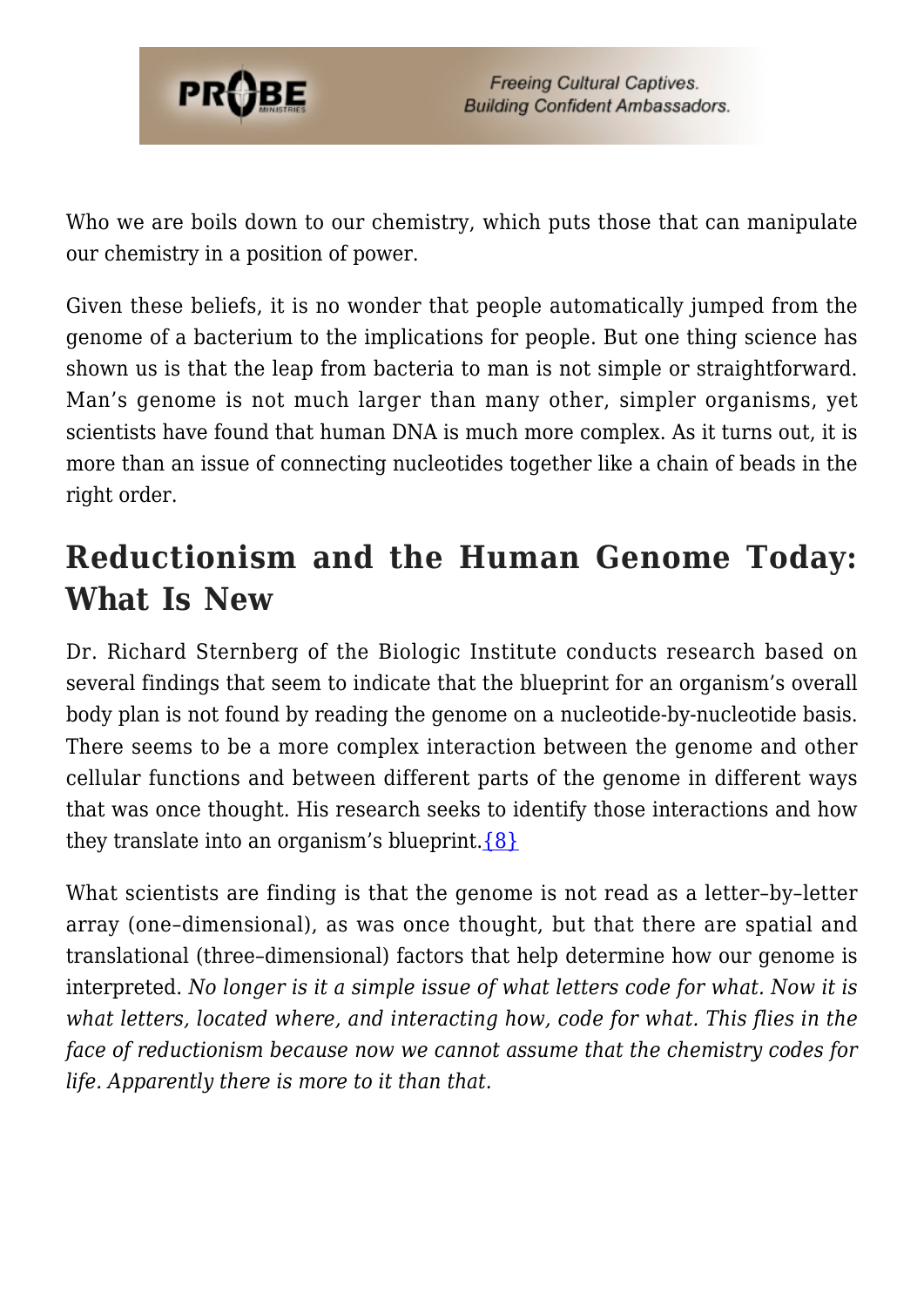

## **Reductionism and the Human Genome Yesterday: What Is Not New**

Even before scientists discovered that there are layers of complexity to the genome, many researchers found that their experiments did not work as expected from a reductionist perspective because the step from bacteria to man is not a direct correlation. By looking back to the beginning of genetic engineering technology, we find that many people held reductionist presuppositions that fueled fear and concern. We also find that reductionism failed to account for the setbacks in going from simple organisms to man. Many people reacted to the discovery of recombinant DNA (rDNA) in the 1970's and 1980's with fear, concern, and anticipation.

RDNA involves building DNA strands and inserting them into organisms using something called vectors. Today this technology is frequently used in the lab, and it was used by the Venter group for their procedure. In the 1970's and 80's much of the ethical debate centered on the implications of using rDNA in human beings, even though the procedure was only being used in bacteria. We call the use of rDNA technology in humans, human genetic engineering. Ironically, after all of the hype surrounding this new technology, 30 years of using rDNA has not resulted in success in human genetic engineering.

Reductionists would say that because every organism is composed of genes and life must be defined by its physical parts, if we can engineer and replace DNA in simple organisms, we can do the same in humans. However, in reality we still cannot replace portions of human DNA with synthesized DNA because there is a level of complexity in mammalian cells, and human cells in particular, that scientists still do not understand.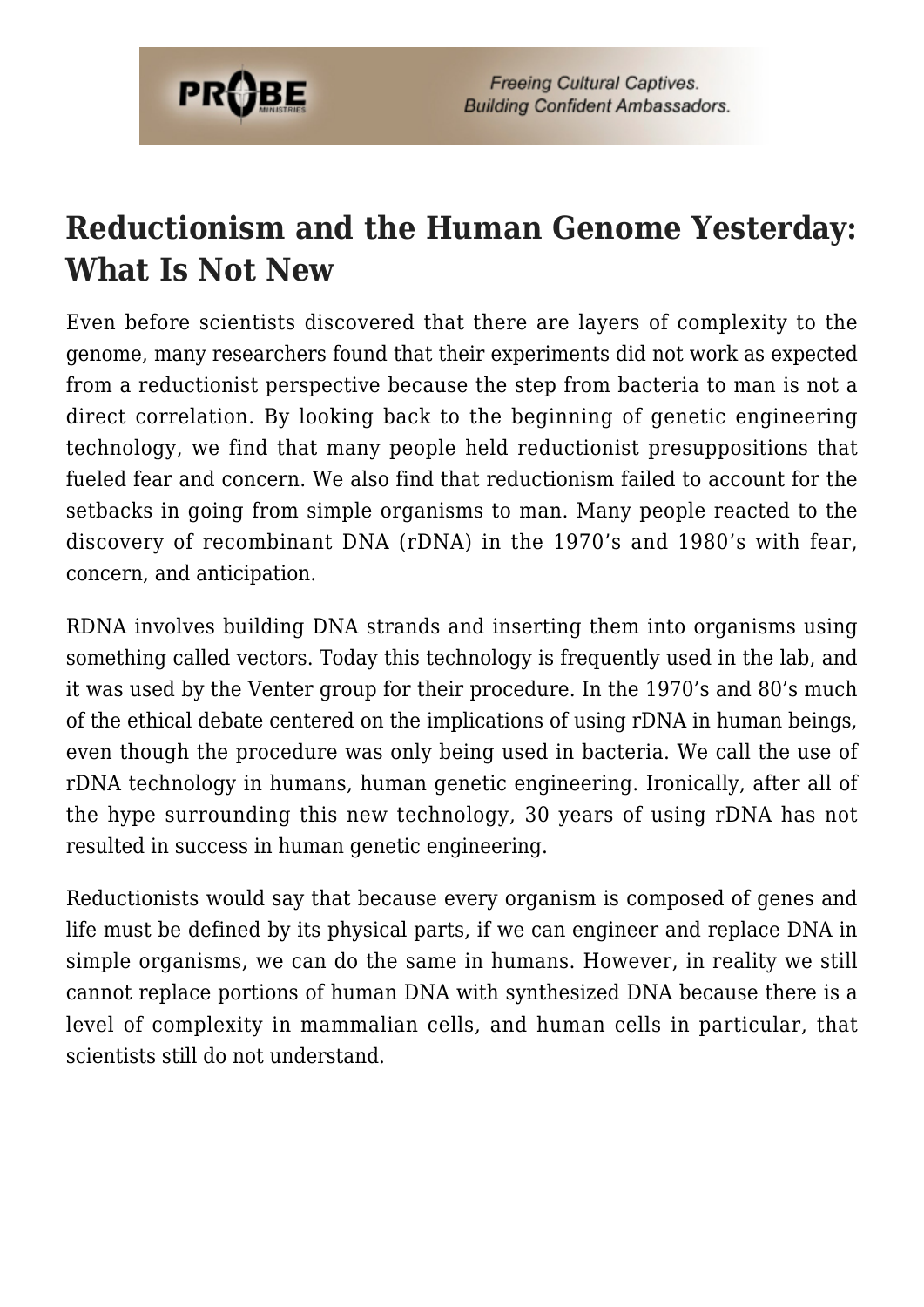

## **Conclusion: The Meaning of Life Is Not Found under a Microscope**

The further down you go, even to the level of atoms, subatomic particles and quarks, you will never find the essence of life; at most you can understand structure. Those are two very different things that are confused when you have a commitment to a materialistic perspective. From a materialistic perspective, the essence is in the structure. Man is the sum of his parts. Contrast this to a theistic perspective. Man is made from similar elements as other organisms, connecting him with part of creation, but he is also beyond creation because of his relationship with or access to God. In a Christian theistic view, in particular, the essence of man is not in his parts but in how those parts combined with his spiritual component make him more than a creature. He is something, someone, made in the image of God. Part of that image is our creativity and ability to communicate original ideas, as well as our self–awareness, including our place in time and our mortality. These are all attributes that describe God. Yet these traits don't seem to be shared by animals, even animals that are genetically similar to human beings.

In a *Science* article from 1999, several ethicists considered the implications of Venter's group's goal to create a minimal genome. Prophetically, the authors caution against reductionist implications: "…a reductionist understanding of life, especially human life, is not satisfying to those who believe that dimensions of the human experience cannot be explained by an exclusively physiological analysis… **There is a serious danger that the identification and synthesis of minimal genomes will be presented by scientists, depicted in the press [ref removed], or perceived by the public as proving that life is reducible to or nothing more than DNA...**" $\{9\}$ 

Now, eleven years later, one of the authors of that same article responded to the Venter group's recent announcement by saying: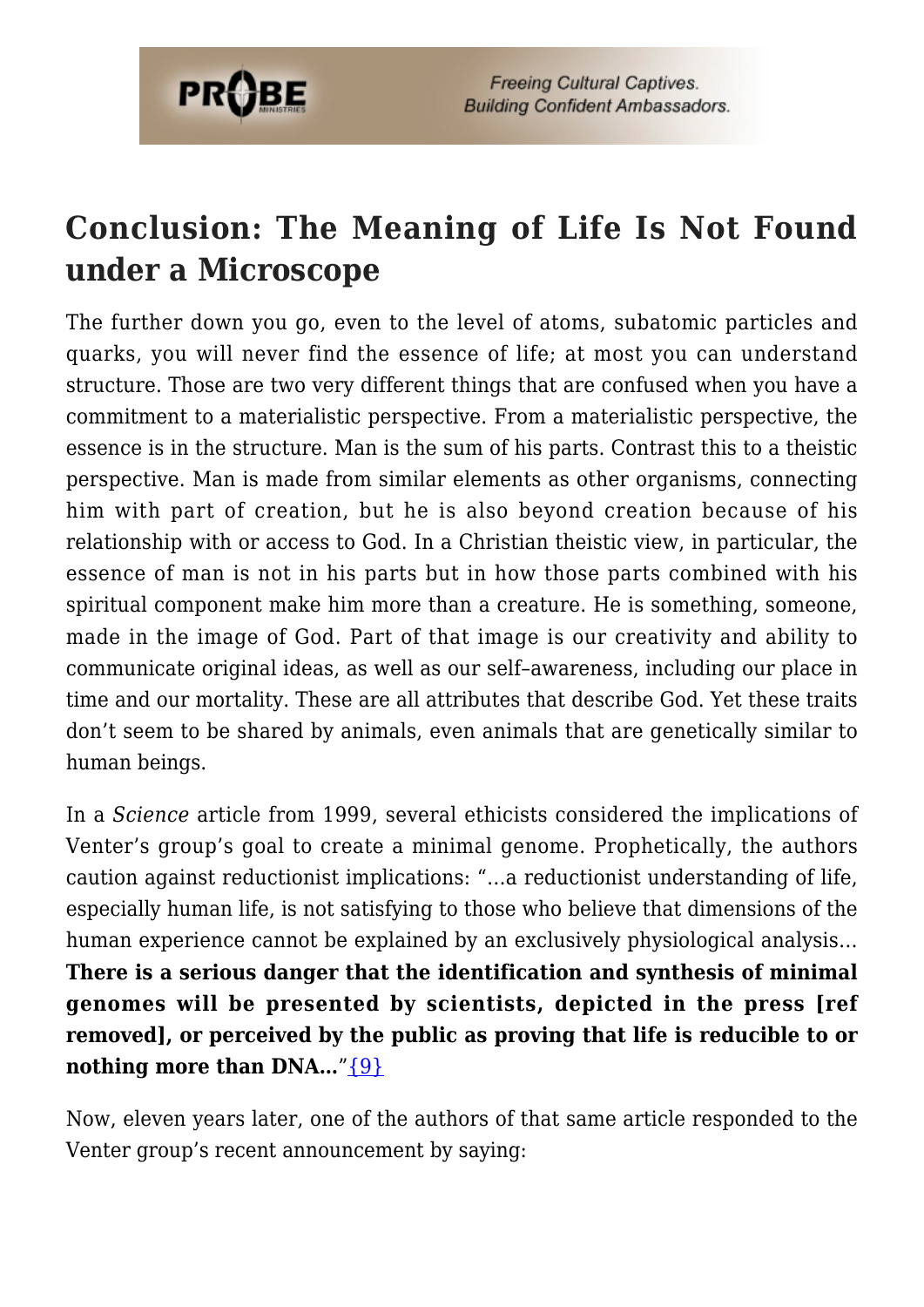

Venter and his colleagues have shown that the material world can be manipulated to produce what we recognize as life… Their achievement undermines a fundamental belief about the nature of life that is likely to prove as momentous to our view of ourselves and our place in the Universe as the discoveries of Galileo, Copernicus, Darwin, and Einstein.[{10}](#page-81-1)

The author perpetuates the very assumption that the original ethics article cautions against! We should be careful to not assume so much. There is no reason to believe that the ultimate nature of life is locked away in our genes, and many reasons to believe that it is not. The Venter group did not create life; they studied and mimicked the structure of Someone else's creation.

#### **Notes**

<span id="page-80-0"></span>1. Jonathan Wells, "Has Craig Venter Produced Artificial Life?" posted on May 24, 2010 on Discover Institute blog, *Evolution News & Views* , www.evolutionnews.org/2010/05/has craig venter produced arti035081.html.

<span id="page-80-1"></span>2. Original research article published in Science Express online: [www.sciencemag.org/cgi/content/abstract/science.1190719](http://www.sciencemag.org/cgi/content/abstract/science.1190719)

<span id="page-80-2"></span>3. Steve Jones, geneticist, quoted by Jonathan Sarfati in "Was life really created in a test tube? And does it disprove biblical creation?" May 25, 2010, [creation.com/synthetic-life-by-venter](http://creation.com/synthetic-life-by-venter)

<span id="page-80-3"></span>4. Science Integrity, "Notes on 'Creation of a Bacterial Cell Controlled by a Chemically Synthesized Genome'," (link to cited article found here), [scienceintegrity.net/SynthesizedGenome.aspx](http://scienceintegrity.net/SynthesizedGenome.aspx)

<span id="page-80-4"></span>5. The particular bacteria, M. mycoides, was selected because it has one of the simplest known genomes.

<span id="page-80-5"></span>6. Quoted in Science vol 286, December 1999, p. 2087. Original quote from Anonymous, Sci Watch (September/October), 3 (1997).

<span id="page-80-6"></span>7. Watson, James D., *DNA: The Secret of Life*, Random House, Inc. New York, 2003.

<span id="page-80-7"></span>8. Richard Sternberg, "Current Research,"